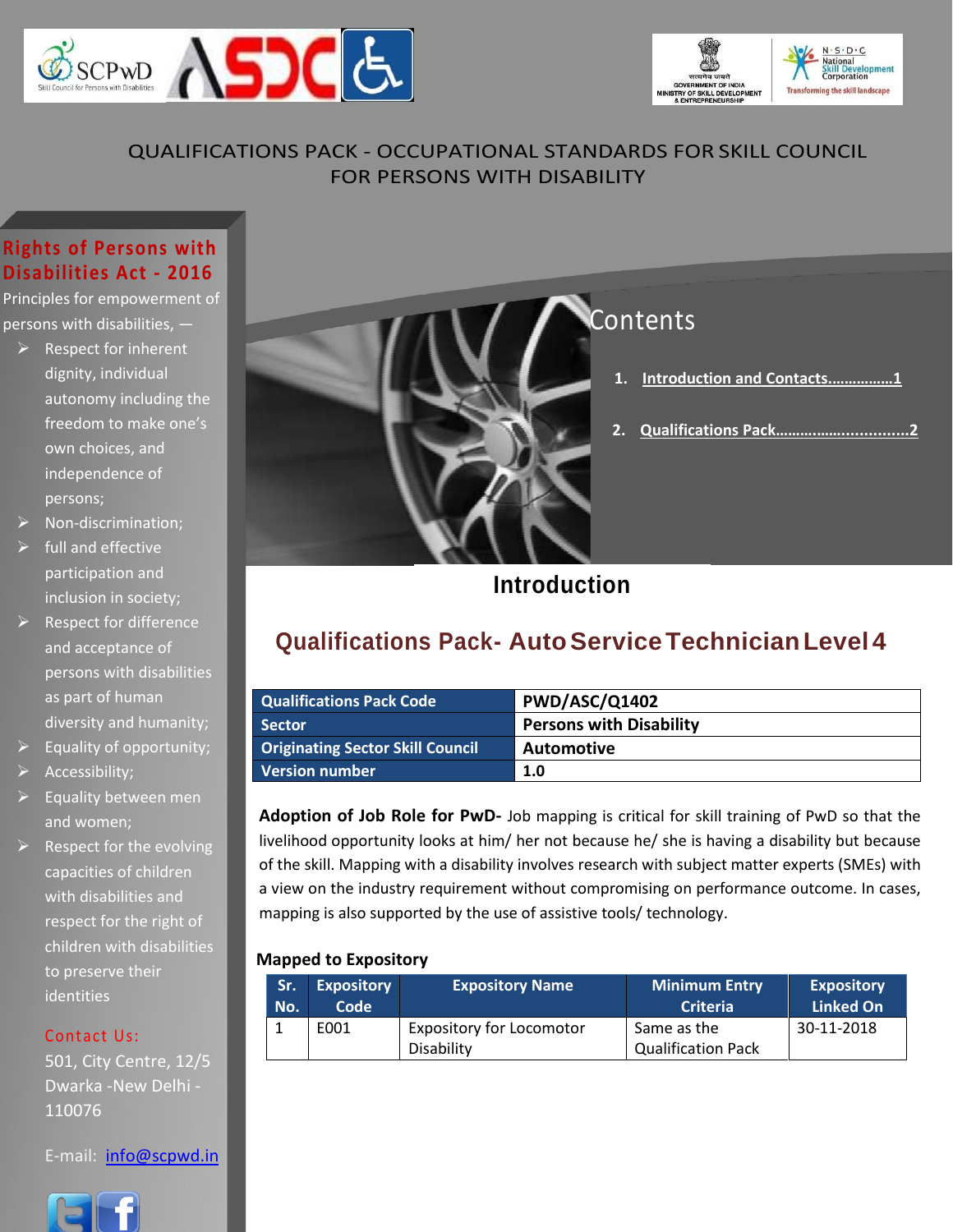

## **Automotive Skills Development Council**



#### QUALIFICATIONS PACK - OCCUPATIONAL STANDARDS FOR AUTOMOTIVE INDUSTRY

#### **What are National Occupational Standards**

 $\triangleright$  OS describe what individuals need to do, know and understand in order to carry out a particular job role or function

➢ OS are performance standards that individuals must achieve when carrying out functions in the workplace, together with specifications of the underpinning knowledge and understanding

## Contact Us:<br>ASDC, Core 4-B, 5th

Floor, India Habitat Centre, Lodhi Road,New Delhi

E-mail: [skc@asdc.org.in](mailto:skc@asdc.org.in)





## **Contents**

## **Introduction**

## <span id="page-1-0"></span>**Qualifications Pack-AutoServiceTechnicianLevel 4**

**SECTOR:** AUTOMOTIVE

**SUB-SECTOR:** AUTOMOTIVE VEHICLE SERVICE

**OCCUPATION: TECHNICAL SERVICE & REPAIR** 

**JOB ROLE**: AUTO SERVICE TECHNICIAN LEVEL 4

**REFERENCE ID:** ASC/ Q 1402

**ALIGNED TO**: NCO-2004/7231.40

**Auto Service Technician Level 4** is also known as Mechanic, Technician, Automobile Mechanic, Repair and Maintenance Technician.

**Brief Job Description: An Auto Service Technician Level 4** is responsible for the repair and routine servicing& maintenance (including electrical and mechanical aggregates) of vehicles.

**Personal Attributes:** An individual on this job must have good communication and interpersonal skills in addition to being a team player, as the job requires coordination with other Technicians as well. The individual must have a technical bend of mind to understand the technical aspects related to various aggregates (including both mechanical & electrical) in a vehicle, which would also help in understanding the fault diagnosis in the vehicle. The individual must know how to drive a vehicle to practically test drive and identify any additional repair or service requirements in the vehicle or any of components or aggregates.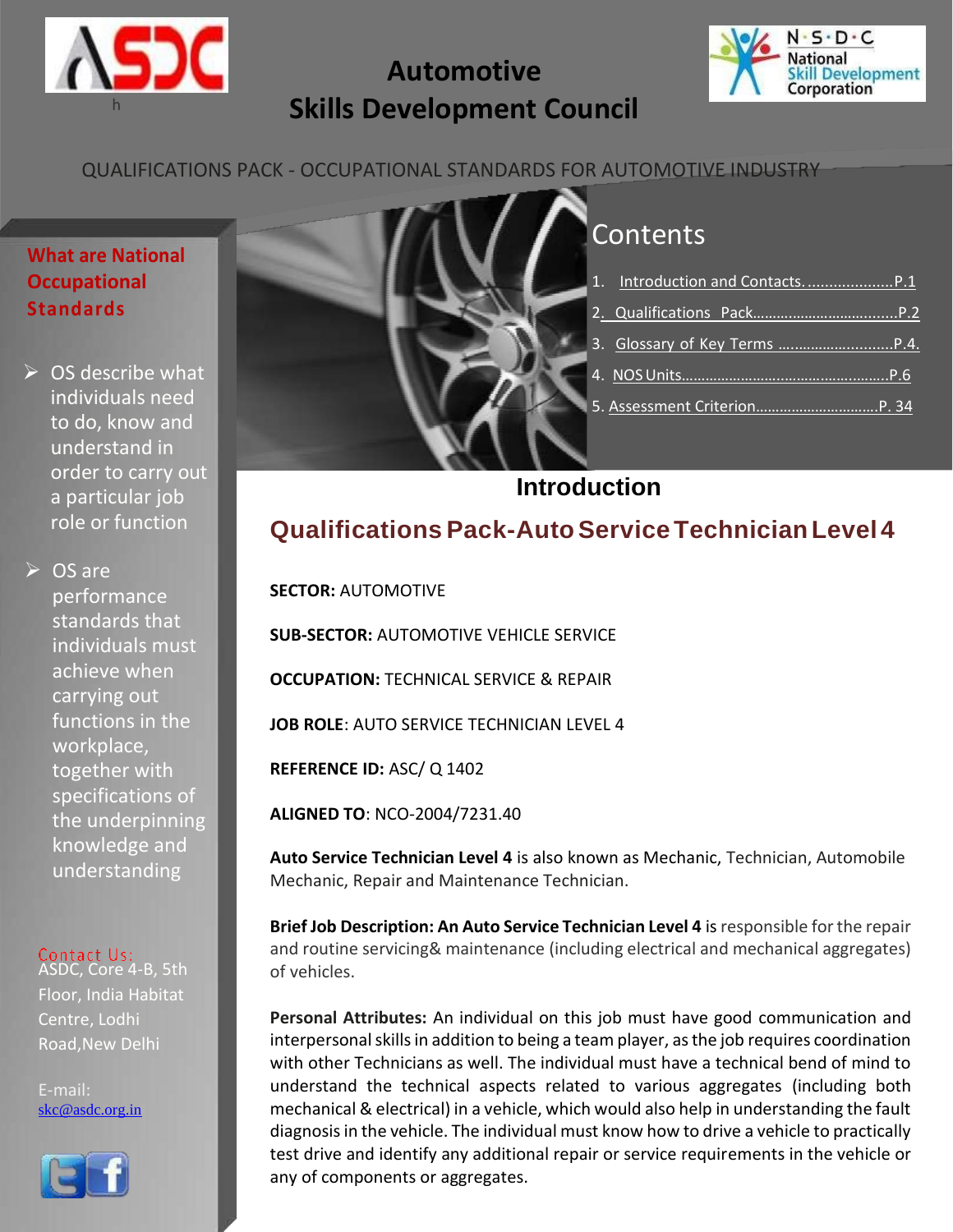



| <b>Qualifications Pack Code</b><br><b>Job Role</b> | ASC/Q 1402<br><b>Auto Service Technician Level 4</b> |                         |          |  |
|----------------------------------------------------|------------------------------------------------------|-------------------------|----------|--|
| <b>Credits (NSQF)</b>                              | <b>Version number</b><br>1.0<br><b>TBD</b>           |                         |          |  |
| <b>Industry</b>                                    | <b>Automotive</b>                                    | <b>Drafted on</b>       | 10/06/13 |  |
| Sub-sector                                         | <b>Automotive Vehicle</b><br><b>Service</b>          | Last reviewed on        | 10/06/13 |  |
| <b>Occupation</b>                                  | <b>Technical Service &amp;</b><br><b>Repair</b>      | <b>Next review date</b> | 10/06/15 |  |

| <b>Job Role</b>                                  | <b>Auto Service Technician Level 4</b>                                                                                                                                                                                                                                                                                                                                                                                                                                             |  |  |
|--------------------------------------------------|------------------------------------------------------------------------------------------------------------------------------------------------------------------------------------------------------------------------------------------------------------------------------------------------------------------------------------------------------------------------------------------------------------------------------------------------------------------------------------|--|--|
| <b>Role Description</b>                          | Carry out minor repairs and routine service and<br>maintenance of vehicles                                                                                                                                                                                                                                                                                                                                                                                                         |  |  |
| <b>NSQF level</b>                                | $\overline{4}$                                                                                                                                                                                                                                                                                                                                                                                                                                                                     |  |  |
| <b>Minimum Educational Qualifications</b>        | Class X                                                                                                                                                                                                                                                                                                                                                                                                                                                                            |  |  |
| <b>Maximum Educational Qualifications</b>        | ITI or Diploma in Mechanical/ Electrical / Automobile<br>Engineering                                                                                                                                                                                                                                                                                                                                                                                                               |  |  |
| <b>Training</b><br>(Suggested but not mandatory) | On the job training:<br>Desirable for ASDC Auto Service Technician Level 4<br>Certificate or Diploma in Automotive Repair<br>Compulsory for all other qualifications<br>$\bullet$                                                                                                                                                                                                                                                                                                  |  |  |
| <b>Experience</b>                                | 1-2years if ASDC Auto Service Technician Level 4<br>$\bullet$<br>Certificate or Diploma in Automotive Repair                                                                                                                                                                                                                                                                                                                                                                       |  |  |
| <b>Occupational Standards (OS)</b>               | 3-5 years for other qualifications<br><b>Compulsory:</b><br>ASC/ N 1402:<br>Assist in performing diagnosis of vehicle for<br>repair requirements<br>ASC/ N 1403:<br>Carry out routine service and minor repairs of<br>mechanical& electrical aggregates<br>ASC/ N 0001:<br>Plan and organize work to meet expected<br>outcomes<br>ASC/ N 0002:<br>Work effectively in a team<br>ASC/ N 0003:<br>Maintain a healthy, safe and secure working<br>environment<br><b>Optional: N.A</b> |  |  |
| <b>Performance Criteria</b>                      | As described in the relevant NOS units                                                                                                                                                                                                                                                                                                                                                                                                                                             |  |  |
|                                                  |                                                                                                                                                                                                                                                                                                                                                                                                                                                                                    |  |  |

Job Details Job Details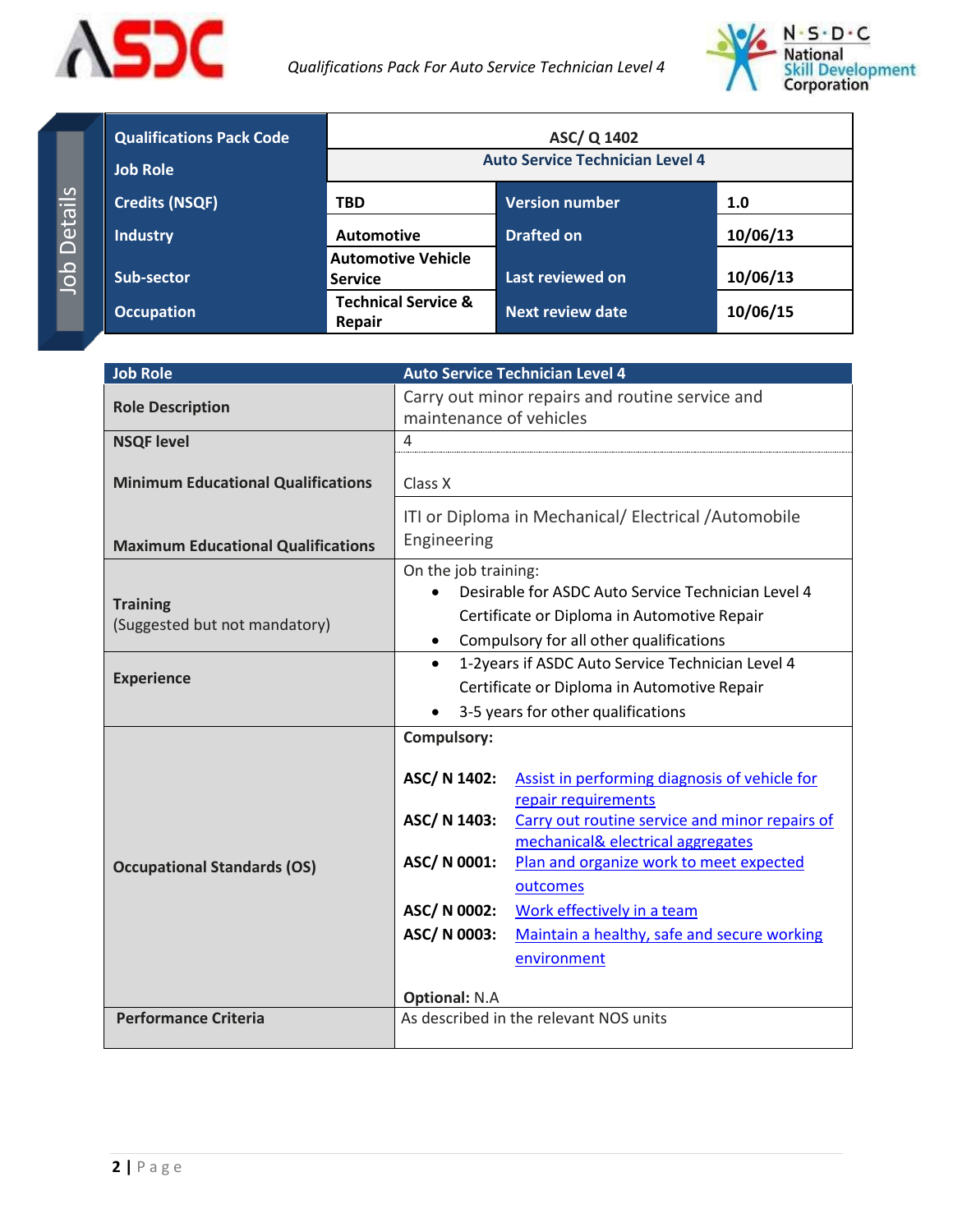



<span id="page-3-0"></span>

| <b>Keywords / Terms</b>                         | <b>Description</b>                                                                                                            |  |  |
|-------------------------------------------------|-------------------------------------------------------------------------------------------------------------------------------|--|--|
| Core Skills/Generic                             | Core Skills or Generic Skills are a group of skills that are key to learning                                                  |  |  |
| <b>Skills</b>                                   | and working in today's world. These skills are typically needed in any                                                        |  |  |
|                                                 | work environment. In the context of the NOS, these include                                                                    |  |  |
|                                                 | communication related skills that are applicable to most job roles.                                                           |  |  |
| Dealership                                      | A business established or operated under an authorization to sell or<br>distribute an automotive company's goods and services |  |  |
| Description                                     | Description gives a short summary of the unit content. This would be                                                          |  |  |
|                                                 | helpful to anyone searching on a database to verify that this is the                                                          |  |  |
|                                                 | appropriate NOS they are looking for.                                                                                         |  |  |
| Function                                        | Function is an activity necessary for achieving the key purpose of the                                                        |  |  |
|                                                 | sector, occupation, or area of work, which can be carried out by a person                                                     |  |  |
|                                                 | or a group of persons. Functions are identified through functional                                                            |  |  |
| Job role                                        | analysis and form the basis of NOS.<br>Job role defines a unique set of functions that together form a unique                 |  |  |
|                                                 | employment opportunity in an organization.                                                                                    |  |  |
| Knowledge and                                   | Knowledge and Understanding are statements which together specify the                                                         |  |  |
| Understanding                                   | technical, generic, professional and organizational specific knowledge                                                        |  |  |
|                                                 | that an individual need in order to perform to the required standard.                                                         |  |  |
| <b>National Occupational</b><br>Standards (NOS) | NOS are Occupational Standards which apply uniquely in the Indian<br>context                                                  |  |  |
| Occupation                                      | Occupation is a set of job roles, which perform similar/related set of                                                        |  |  |
|                                                 | functions in an industry.                                                                                                     |  |  |
| <b>Organizational Context</b>                   | Organizational Context includes the way the organization is structured                                                        |  |  |
|                                                 | and how it operates, including the extent of operative knowledge                                                              |  |  |
|                                                 | managers have of their relevant areas of responsibility.                                                                      |  |  |
| Performance Criteria                            | Performance Criteria are statements that together specify the standard                                                        |  |  |
|                                                 | of performance required when carrying out a task.                                                                             |  |  |
| Qualifications Pack (QP)                        | Qualifications Pack comprises the set of NOS, together with the                                                               |  |  |
|                                                 | educational, training and other criteria required to perform a job role. A                                                    |  |  |
|                                                 | Qualifications Pack is assigned a unique qualification pack code.                                                             |  |  |
| <b>Qualifications Pack</b><br>Code              | Qualifications Pack Code is a unique reference code that identifies a<br>qualifications pack.                                 |  |  |
| Scope                                           | Scope is the set of statements specifying the range of variables that an                                                      |  |  |
|                                                 | individual may have to deal with in carrying out the function which have                                                      |  |  |
|                                                 | a critical impact on the quality of performance required.                                                                     |  |  |
| Sector                                          | Sector is a conglomeration of different business operations having similar                                                    |  |  |
|                                                 | businesses and interests. It may also be defined as a distinct subset of the                                                  |  |  |
|                                                 | economy whose components share similar characteristics and interests.                                                         |  |  |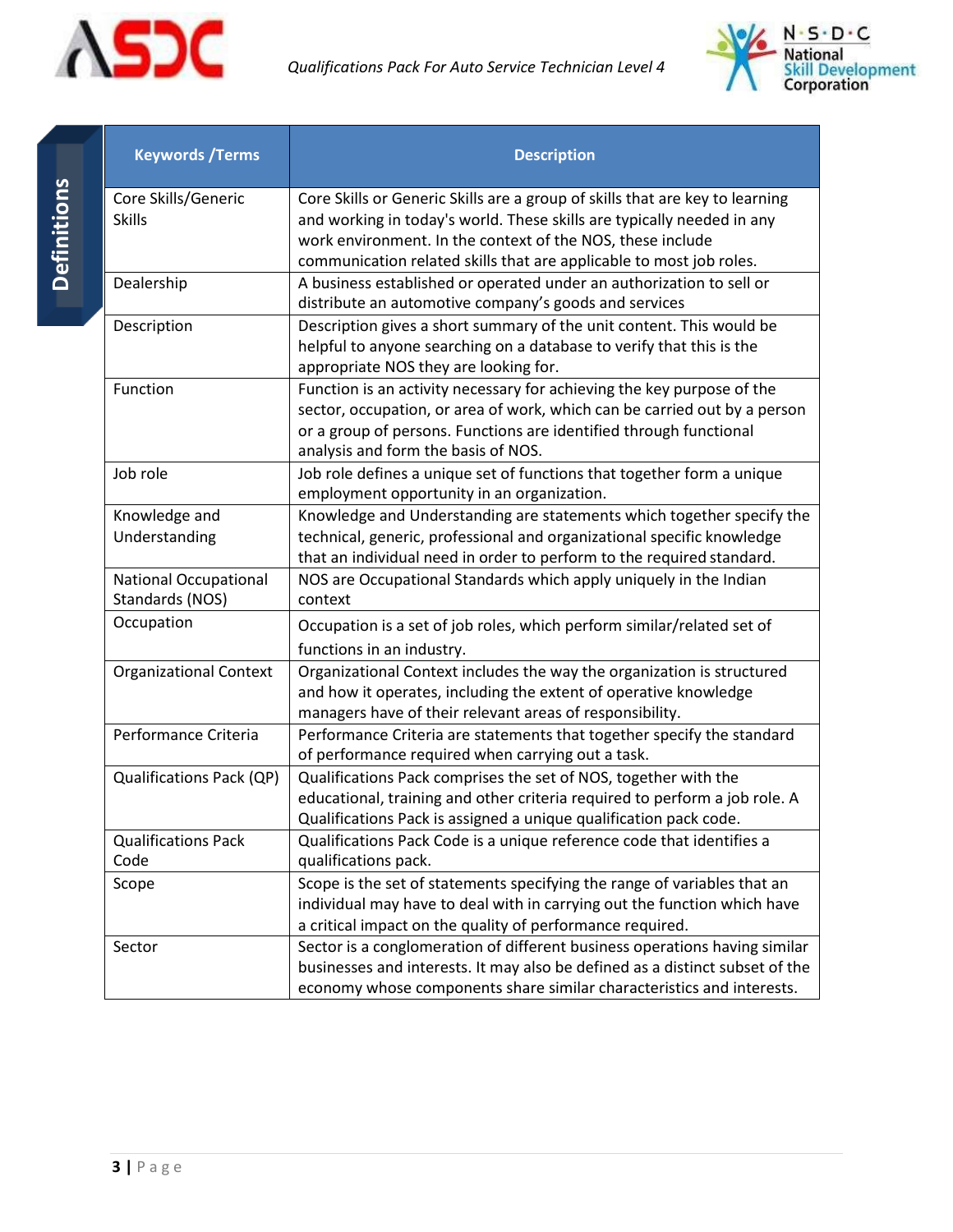



| Sub-Sector                 | Sub-sector is derived from a further breakdown based on the<br>characteristics and interests of its components.                                                                                               |  |
|----------------------------|---------------------------------------------------------------------------------------------------------------------------------------------------------------------------------------------------------------|--|
| Sub-functions              | Sub-functions are sub-activities essential to fulfil the achieving the<br>objectives of the function.                                                                                                         |  |
| <b>Technical Knowledge</b> | Technical Knowledge is the specific knowledge needed to accomplish<br>specific designated responsibilities.                                                                                                   |  |
| Unit Code                  | Unit Code is a unique identifier for a NOS unit, which can be denoted<br>with an $'N'$                                                                                                                        |  |
| Unit Title                 | Unit Title gives a clear overall statement about what the incumbent<br>should be able to do.                                                                                                                  |  |
| Vehicle                    | Mode of personal transport including 2-wheelers, 3-wheelers and 4-<br>wheelers (including passenger vehicles and commercial vehicles). This<br>includes gasoline, petrol, CNG, electrical and hybrid vehicles |  |
|                            |                                                                                                                                                                                                               |  |
| Vertical                   | Vertical may exist within a sub-sector representing different domain<br>areas or the client industries served by the industry.                                                                                |  |
| <b>Keywords / Terms</b>    | <b>Description</b>                                                                                                                                                                                            |  |
| <b>NOS</b>                 | National Occupational Standard(s)                                                                                                                                                                             |  |
| <b>NVEQF</b>               | <b>National Vocational Education Qualifications Framework</b>                                                                                                                                                 |  |
| <b>NVQF</b>                | <b>National Vocational Qualifications Framework</b>                                                                                                                                                           |  |
| <b>NSQF</b>                | <b>National Skills Qualifications Framework</b>                                                                                                                                                               |  |
| <b>OEM</b>                 | Original Equipment Manufacturer                                                                                                                                                                               |  |
| <b>OS</b>                  | <b>Occupational Standard(s)</b>                                                                                                                                                                               |  |

**4 |** P a g e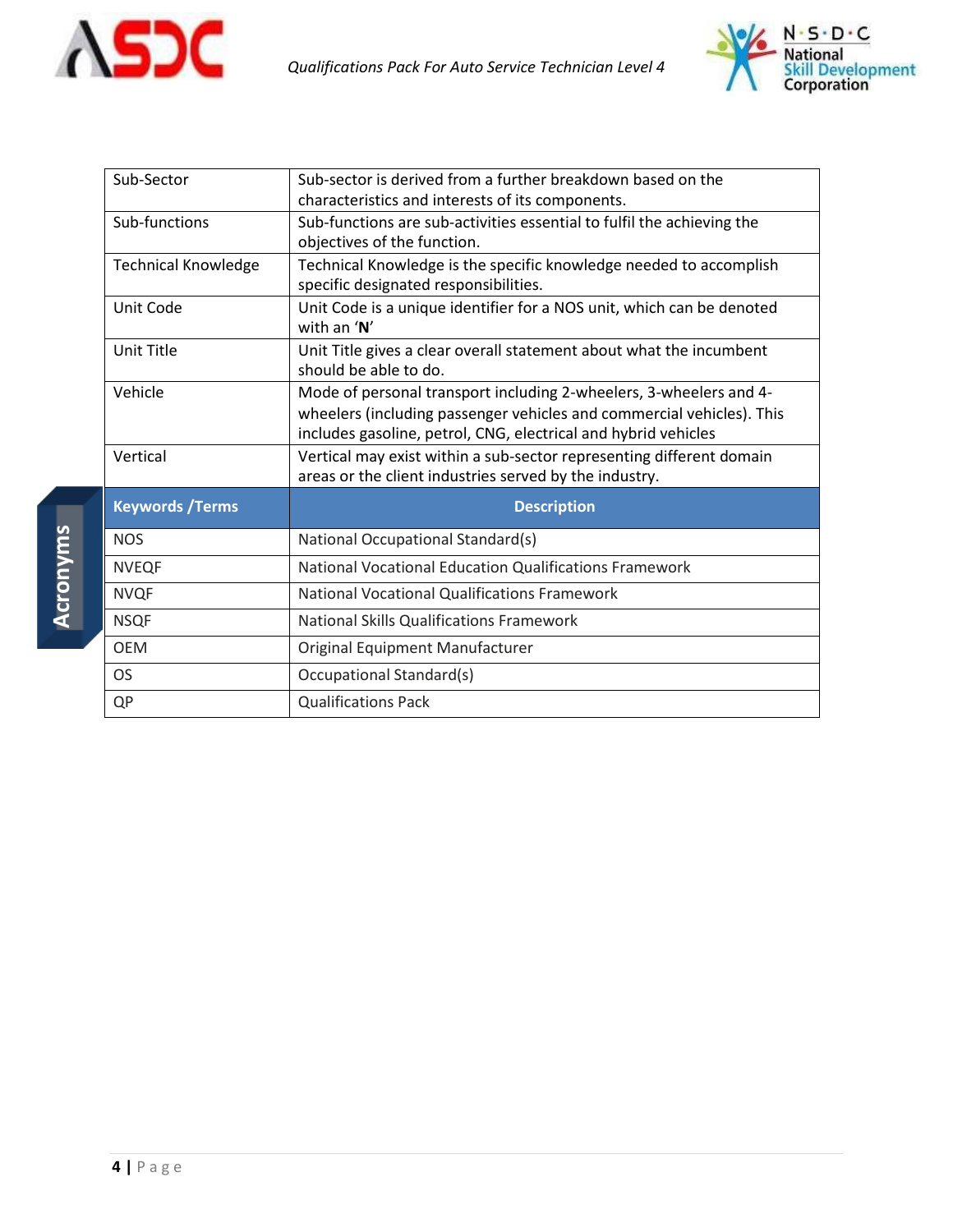





## <span id="page-5-0"></span>**National Occupational Standards**



### **Overview**

**This Occupational Standard describes the knowledge, understanding and skills required of an individual to assist in diagnosis of faults and troubleshooting problems in a vehicle (of both mechanical and electrical aggregates) and take necessary repair action post the root cause analysis. The diagnosis would include diesel, petrol, CNG, electrical and hybrid vehicles across 2-wheelers, 3- wheelers and 4-wheelers (including passenger vehicles and commercial vehicles).**

----------------------------------------------------------------------------------------------------------------------------- ----------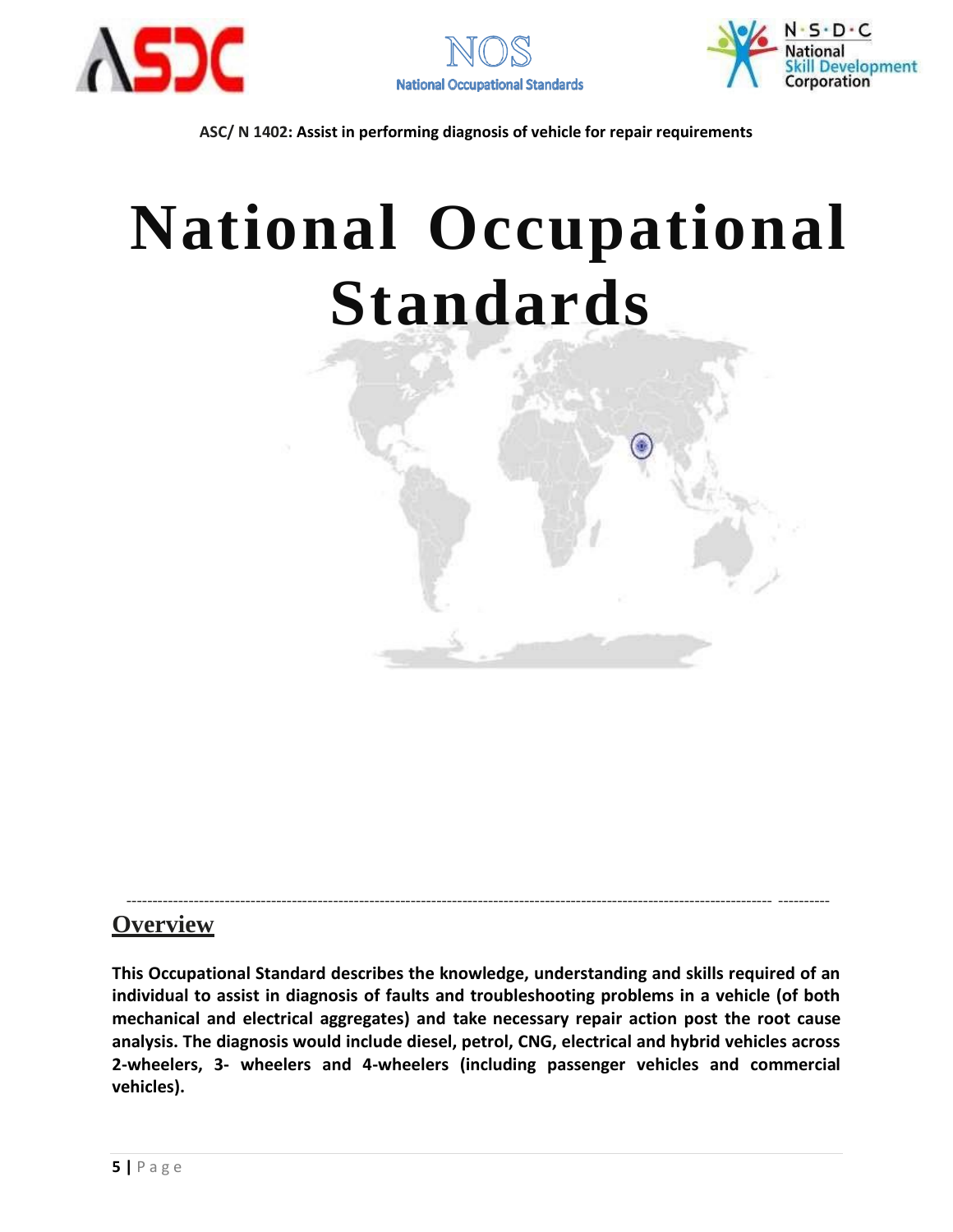





<span id="page-6-0"></span>

|              | <b>Unit Code</b>                              | <b>ASC/ N 1402</b>                                                                                                                                                                                                                                                                                                                                                                                                                                                                                                                                                                                                                                                                                                                                                                                                                                                                                                                                                                                                                                                                                                                                                                                                                                                                                                                                                                                                                                                                                                                                                                                                                                                                                                                                                                                                                                                                                                                                                                                                                                                                                                                                 |
|--------------|-----------------------------------------------|----------------------------------------------------------------------------------------------------------------------------------------------------------------------------------------------------------------------------------------------------------------------------------------------------------------------------------------------------------------------------------------------------------------------------------------------------------------------------------------------------------------------------------------------------------------------------------------------------------------------------------------------------------------------------------------------------------------------------------------------------------------------------------------------------------------------------------------------------------------------------------------------------------------------------------------------------------------------------------------------------------------------------------------------------------------------------------------------------------------------------------------------------------------------------------------------------------------------------------------------------------------------------------------------------------------------------------------------------------------------------------------------------------------------------------------------------------------------------------------------------------------------------------------------------------------------------------------------------------------------------------------------------------------------------------------------------------------------------------------------------------------------------------------------------------------------------------------------------------------------------------------------------------------------------------------------------------------------------------------------------------------------------------------------------------------------------------------------------------------------------------------------------|
| (Task)       | <b>Unit Title</b>                             | Assist in performing diagnosis of vehicle for repair requirements                                                                                                                                                                                                                                                                                                                                                                                                                                                                                                                                                                                                                                                                                                                                                                                                                                                                                                                                                                                                                                                                                                                                                                                                                                                                                                                                                                                                                                                                                                                                                                                                                                                                                                                                                                                                                                                                                                                                                                                                                                                                                  |
|              | <b>Description</b>                            | This NOS unit is about assisting in troubleshooting problems and fault diagnosis of the<br>vehicle (including both mechanical and electrical aggregates)                                                                                                                                                                                                                                                                                                                                                                                                                                                                                                                                                                                                                                                                                                                                                                                                                                                                                                                                                                                                                                                                                                                                                                                                                                                                                                                                                                                                                                                                                                                                                                                                                                                                                                                                                                                                                                                                                                                                                                                           |
| <b>Scope</b> |                                               | This unit/task covers the following:<br>assist the senior technician in identifying & diagnosis of the operational fault<br>responsible for the root cause of the vehicle trouble<br>assist in taking necessary action post the root cause analysis to repair the vehicle                                                                                                                                                                                                                                                                                                                                                                                                                                                                                                                                                                                                                                                                                                                                                                                                                                                                                                                                                                                                                                                                                                                                                                                                                                                                                                                                                                                                                                                                                                                                                                                                                                                                                                                                                                                                                                                                          |
|              | Performance Criteria (PC) w.r.t. the Scope    |                                                                                                                                                                                                                                                                                                                                                                                                                                                                                                                                                                                                                                                                                                                                                                                                                                                                                                                                                                                                                                                                                                                                                                                                                                                                                                                                                                                                                                                                                                                                                                                                                                                                                                                                                                                                                                                                                                                                                                                                                                                                                                                                                    |
|              | <b>Element</b>                                | <b>Performance Criteria</b>                                                                                                                                                                                                                                                                                                                                                                                                                                                                                                                                                                                                                                                                                                                                                                                                                                                                                                                                                                                                                                                                                                                                                                                                                                                                                                                                                                                                                                                                                                                                                                                                                                                                                                                                                                                                                                                                                                                                                                                                                                                                                                                        |
|              | <b>Assist in the</b><br>diagnosis of the root | to be competent, the user/individual on the job must be able to:                                                                                                                                                                                                                                                                                                                                                                                                                                                                                                                                                                                                                                                                                                                                                                                                                                                                                                                                                                                                                                                                                                                                                                                                                                                                                                                                                                                                                                                                                                                                                                                                                                                                                                                                                                                                                                                                                                                                                                                                                                                                                   |
|              | cause of the vehicle<br>trouble               | PC1. understand the auto component manufacturer specifications related to the<br>various components/aggregates in the vehicle<br>PC2. understand the functioning of each system, component and aggregate<br>(including both mechanical and electrical aggregates) of a vehicle<br>PC3. follow standard operating procedures for using workshop tools and equipment<br>for fault diagnosis or troubleshoot problem in a vehicle<br>PC4. conduct test drives to assist the Senior Technician in finding the fault basis the<br>performance of the vehicle during the test drive<br>PC5. review the job card and understand customer complaints<br>PC6. follow standard operating procedure set out for diagnosing faults under the<br>supervision of a Senior Technician<br>PC7. follow instructions of seniors for specific tasks related to diagnosing faults in the<br>various sub-assemblies and aggregates in a vehicle<br>PC8. use checklists and standard OEM operating procedures to understand if the<br>fault is because of improper servicing, or low levels of oils, coolants, grease etc.<br>or poor quality oil/ air filters etc.<br>PC9. dismantle and assemble aggregates<br>PC10. ensure any malfunctions observed in tools and equipment are reported to the<br>concerned persons<br>PC11. ensure any malfunctions or repair requirements observed in vehicles (and<br>beyond own scope of work) are reported to the concerned person<br>PC12. understand the various precautions to be taken to avoid damage to the vehicle<br>and its components while working on diagnosis or troubleshooting the vehicle<br>for any faults<br>PC13. ensure safe movement and parking of the vehicle in the workshop especially in<br>case some aggregate to be diagnosed had been disassembled<br>PC14. ensure that trainings organized by the OEM from time-to-time are attended and<br>knowledge levels are upgraded (esp. in case of newly launched products,<br>product refreshes)<br>PC15. drive a relevant 2/3/4 wheeler vehicle which is an important part of the<br>diagnosis of the type of vehicle that is dealt by the relevant OEM |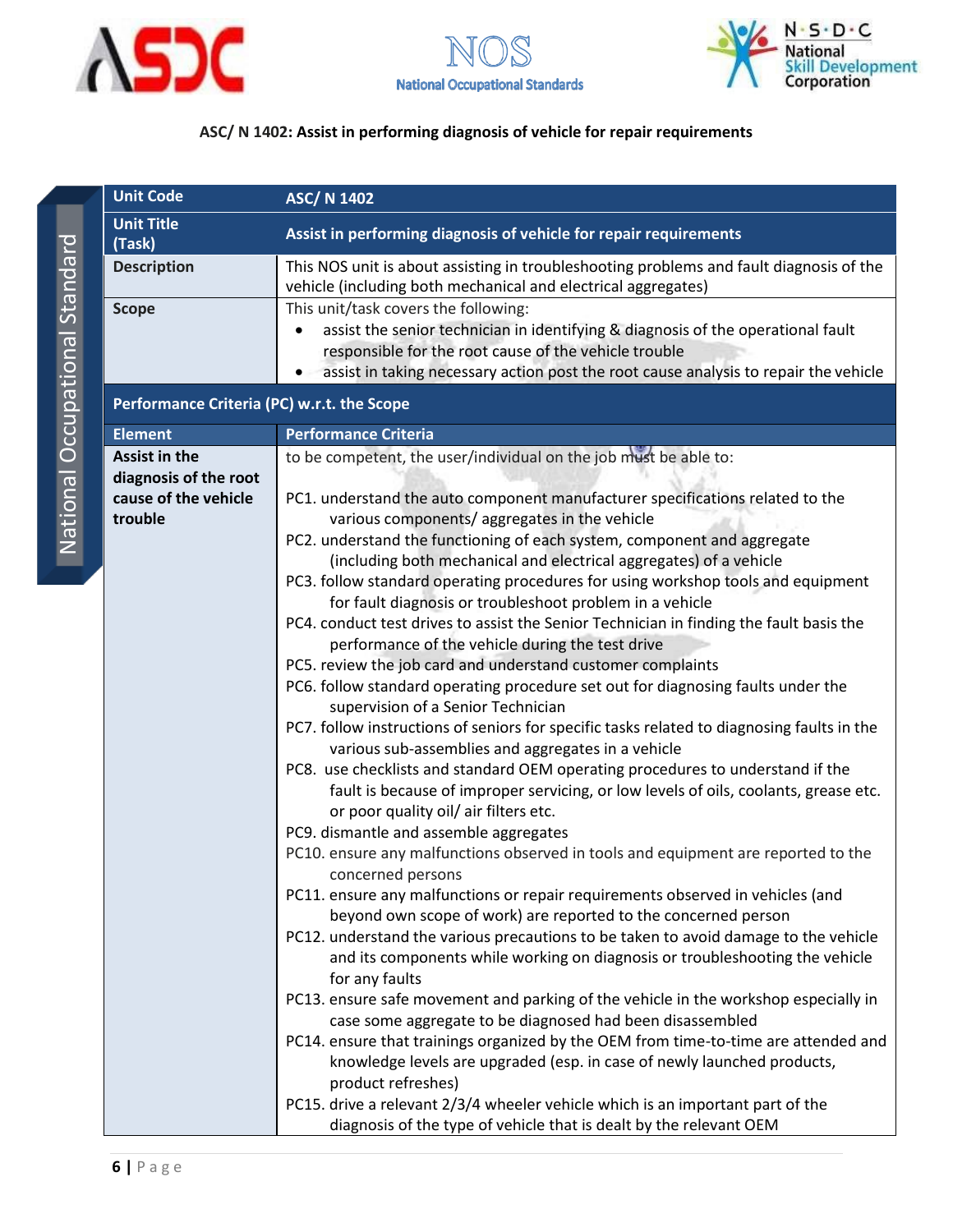



| Knowledge and Understanding(K) w.r.t. the scope                                                            |                                                                                                                                                                                                                                                                                                                                                                                                                                                                                                                                                                                                                                                                                                                                                                                                                                                                                                                                                                                                                                                                                                                                                                                                                                                                                                  |  |
|------------------------------------------------------------------------------------------------------------|--------------------------------------------------------------------------------------------------------------------------------------------------------------------------------------------------------------------------------------------------------------------------------------------------------------------------------------------------------------------------------------------------------------------------------------------------------------------------------------------------------------------------------------------------------------------------------------------------------------------------------------------------------------------------------------------------------------------------------------------------------------------------------------------------------------------------------------------------------------------------------------------------------------------------------------------------------------------------------------------------------------------------------------------------------------------------------------------------------------------------------------------------------------------------------------------------------------------------------------------------------------------------------------------------|--|
| <b>Element</b>                                                                                             | <b>Knowledge and Understanding</b>                                                                                                                                                                                                                                                                                                                                                                                                                                                                                                                                                                                                                                                                                                                                                                                                                                                                                                                                                                                                                                                                                                                                                                                                                                                               |  |
| A. Organisational<br><b>Context</b><br>(Knowledge of the<br>Company/<br>Organisation and<br>its processes) | The user/individual on the job needs to know and understand:<br>KA1. standard operating procedures of the Organisation/ Dealership for inspection<br>and diagnosis of faults in a vehicle as prescribed by the OEM/ Components<br>Manufacturer<br>KA2. standard operating procedures recommended by the Dealership/<br>Suppliers/OEM for using tools and equipment for diagnosis or troubleshooting<br>of various aggregates<br>KA3. standard operating procedures for rectification of errors in information (e.g.<br>rectification of job card, reissue of correct tools and equipment etc. during the<br>diagnosis)<br>KA4. safety requirements for equipment and components during the diagnosis or<br>troubleshooting the various aggregates for root cause analysis of the fault<br>KA5. documentation requirements for each procedure carried out as part of roles<br>and responsibilities as specified by OEM/ auto component manufacturer for<br>the diagnosis of troubleshooting the vehicle for faults<br>KA6. organisational and professional code of ethics and standards of practice<br>KA7. safety, health, environmental policies and regulations for the workplace as<br>well as for Automotive trade in general (e.g. safe practices while working in<br>pits/ under vehicles) |  |
| <b>B. Technical</b><br>Knowledge                                                                           | The user/individual on the job needs to know and understand:<br>KB1. the basic technology used in and functioning of various components and<br>aggregates of the vehicle including:<br>• engines and fuel system (diesel, petrol, electrical, gas, hybrid etc.)<br>• cooling system<br>• air supply systems<br>• emission and exhaust system<br>• ignition systems<br>• clutch assembly<br>• clutch operating system<br>• gearbox (manual and automatic)<br>• drivelines and hubs<br>• drive-train assembly and transmission systems (manual, automatic etc.)<br>• steering system<br>• suspension system<br>• brake system (including regenerative braking systems)<br>• tyres and wheels (including wheel alignment)<br>• radiator<br>• batteries and power storage system<br>• power-generating systems (including charging systems especially for                                                                                                                                                                                                                                                                                                                                                                                                                                            |  |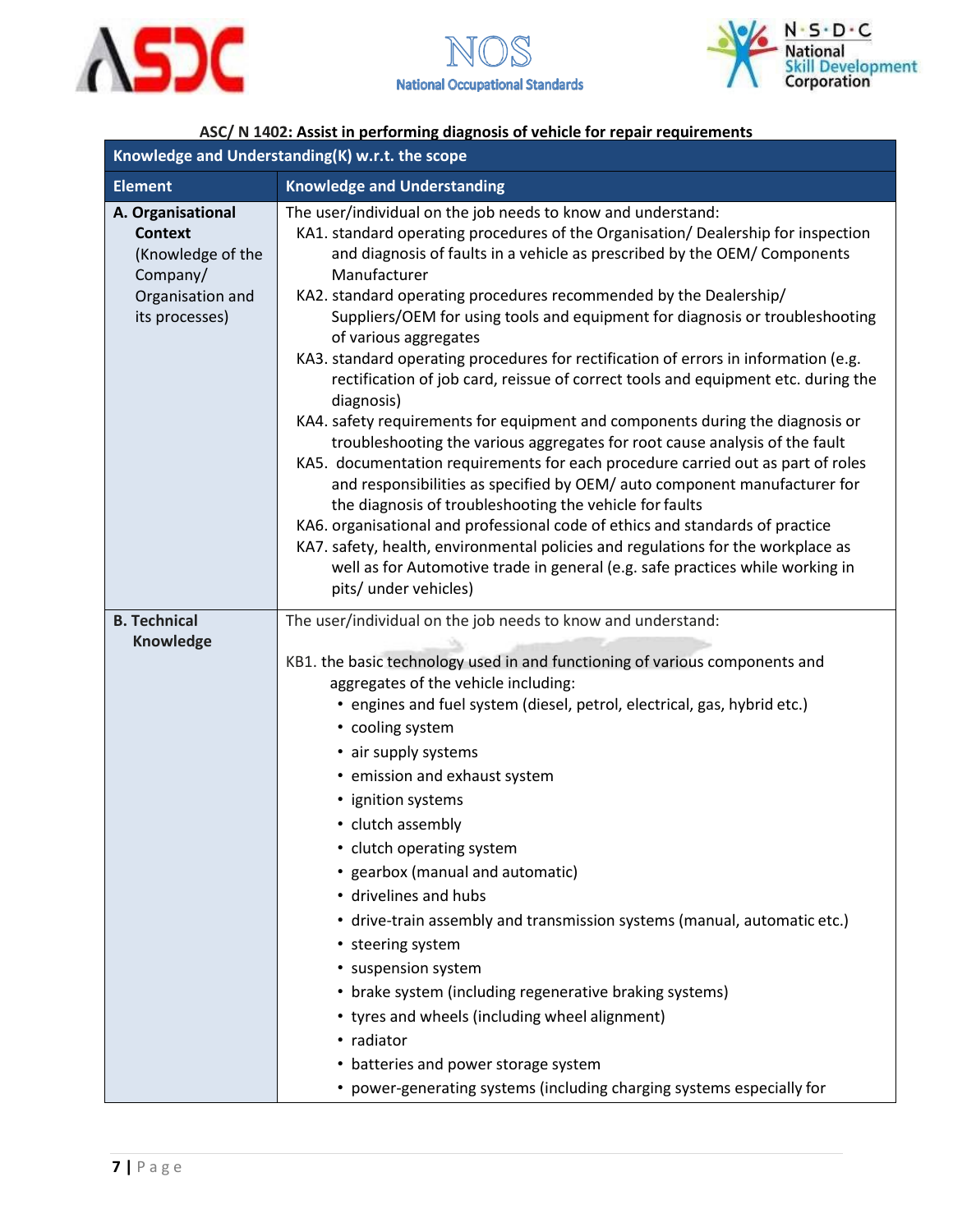





|                                                | electrical and hybrid vehicles)                                                                                                                               |  |
|------------------------------------------------|---------------------------------------------------------------------------------------------------------------------------------------------------------------|--|
|                                                | • electrical wire harness, lighting, ignition, electronic and air-conditioning                                                                                |  |
|                                                | systems etc.                                                                                                                                                  |  |
|                                                | • energy recuperation systems, if applicable (e.g. in electric, gas and hybrid                                                                                |  |
|                                                | vehicles)                                                                                                                                                     |  |
|                                                | • electronic systems including active and passive safety, media and other                                                                                     |  |
|                                                | systems                                                                                                                                                       |  |
|                                                | · electronic control unit                                                                                                                                     |  |
|                                                | • hydraulic and pneumatic system                                                                                                                              |  |
|                                                | • various lubrication systems                                                                                                                                 |  |
|                                                | KB2. the tools used to assess and confirm technical faults that cannot be determined                                                                          |  |
|                                                | through a visual inspection, including use of:                                                                                                                |  |
|                                                | • pressure indicators: fuel pressure testers, manifold gauge sets, oil pressure<br>gauges, tire pressure gauges                                               |  |
|                                                | • measuring equipment: vernier callipers, micrometer, feeler gauges, multi-                                                                                   |  |
| metre, flow metre, temp gauge, dial gauge etc. |                                                                                                                                                               |  |
|                                                | • electrical and electronic testing equipment: volt meters, ammeters,                                                                                         |  |
|                                                | ohmmeters, battery testing equipment, dedicated and computer based                                                                                            |  |
|                                                | diagnostic equipment, oscilloscopes etc.                                                                                                                      |  |
|                                                | KB3. the various sources of information available for assessing service and repair                                                                            |  |
|                                                | requirements of the vehicle including:                                                                                                                        |  |
|                                                | · diagnostic displays                                                                                                                                         |  |
|                                                | • visual inspections                                                                                                                                          |  |
|                                                | • test drives                                                                                                                                                 |  |
|                                                | • vehicle/equipment manufacturer specifications                                                                                                               |  |
|                                                | • standard operating procedures for diagnosis                                                                                                                 |  |
|                                                | KB4. typical symptoms of common technical faults in a vehicle                                                                                                 |  |
|                                                | KB5. the various values and tolerance limits of various components across the                                                                                 |  |
|                                                | mechanical/electrical aggregates (e.g. within the engine assembly the following                                                                               |  |
|                                                | sub-aggregates : bore diameter, Liner fitment, piston height and butt clearance                                                                               |  |
|                                                | of piston rings, permissible imbalance in crankshaft (main and BE journal), axial                                                                             |  |
| Skills (S) w.r.t. the scope                    | and radial play in the camshaft etc.)                                                                                                                         |  |
|                                                | <b>Skills</b>                                                                                                                                                 |  |
| <b>Element</b>                                 |                                                                                                                                                               |  |
| A. Core Skills/<br><b>Generic Skills</b>       | <b>Writing skills</b>                                                                                                                                         |  |
|                                                | The user/individual on the job needs to know and understand how to:                                                                                           |  |
|                                                | SA1. create documentation required on the job (including diagnosis cards, work                                                                                |  |
|                                                | sheets, etc.) regarding the basic diagnosis and of various fault identification<br>tests performed using various equipment as per the OEM/ auto component and |  |
|                                                | aggregate guidelines                                                                                                                                          |  |
|                                                | SA2. complete and maintain workplace records on inspection, diagnosis and repair                                                                              |  |
|                                                | activities                                                                                                                                                    |  |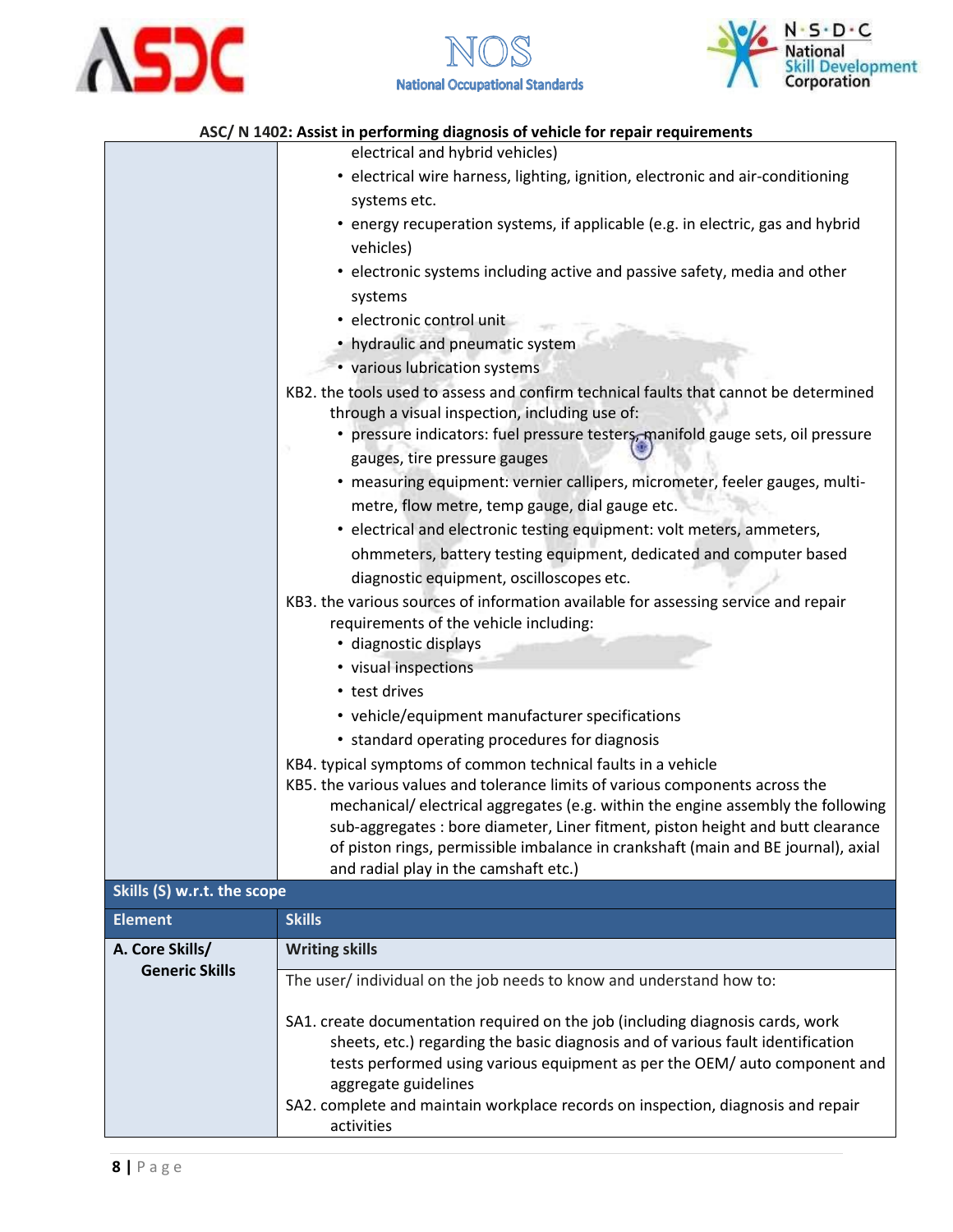





|                                                                                                                                                                   | ASC/ N 1402: Assist in performing diagnosis of vehicle for repair requirements                                                                                                                                                                                                                                                                                                                                                                                                                                                                                                                           |  |  |  |
|-------------------------------------------------------------------------------------------------------------------------------------------------------------------|----------------------------------------------------------------------------------------------------------------------------------------------------------------------------------------------------------------------------------------------------------------------------------------------------------------------------------------------------------------------------------------------------------------------------------------------------------------------------------------------------------------------------------------------------------------------------------------------------------|--|--|--|
|                                                                                                                                                                   | SA3. write any additional work to be done (on the job card) basis the diagnosis of the<br>vehicle (in major mechanical & electrical aggregates) and convey it to the<br>superiors                                                                                                                                                                                                                                                                                                                                                                                                                        |  |  |  |
|                                                                                                                                                                   | SA4. write in at least one language                                                                                                                                                                                                                                                                                                                                                                                                                                                                                                                                                                      |  |  |  |
|                                                                                                                                                                   | <b>Reading skills</b>                                                                                                                                                                                                                                                                                                                                                                                                                                                                                                                                                                                    |  |  |  |
|                                                                                                                                                                   | The user/individual on the job needs to know and understand how to:                                                                                                                                                                                                                                                                                                                                                                                                                                                                                                                                      |  |  |  |
|                                                                                                                                                                   | SA5. read and interpret workplace related documentation including job cards, safety<br>instructions, OEM guidelines etc. from senior technicians, supervisors and<br>service advisor                                                                                                                                                                                                                                                                                                                                                                                                                     |  |  |  |
| SA6. read various sources of information available for vehicle diagnosis<br>including service manual and diagnostic and visual displays put up in the<br>workshop |                                                                                                                                                                                                                                                                                                                                                                                                                                                                                                                                                                                                          |  |  |  |
|                                                                                                                                                                   | SA7. read policies and regulations pertinent to the job, including OEM guidelines,<br>health and safety instructions etc.                                                                                                                                                                                                                                                                                                                                                                                                                                                                                |  |  |  |
|                                                                                                                                                                   | <b>Oral Communication (Listening and Speaking skills)</b>                                                                                                                                                                                                                                                                                                                                                                                                                                                                                                                                                |  |  |  |
|                                                                                                                                                                   | The user/individual on the job needs to know and understand how to:                                                                                                                                                                                                                                                                                                                                                                                                                                                                                                                                      |  |  |  |
|                                                                                                                                                                   | SA8. clearly communicate workplace information and ideas with colleagues (verbal<br>and non-verbal)                                                                                                                                                                                                                                                                                                                                                                                                                                                                                                      |  |  |  |
|                                                                                                                                                                   | SA9. use terms, names, grades, and other nomenclature pertaining to the                                                                                                                                                                                                                                                                                                                                                                                                                                                                                                                                  |  |  |  |
|                                                                                                                                                                   | Automotive trade, tools, specific workshop equipment etc.                                                                                                                                                                                                                                                                                                                                                                                                                                                                                                                                                |  |  |  |
|                                                                                                                                                                   | SA10. communicate with colleagues and customers to handle verbal enquiries, such<br>as clarifying indicated faults and problems indicated on a job card which would<br>lead to the proper diagnosis of the issue to do an effective root cause analysis<br>SA11. communicate to the supervisor and service advisor, the results of the test<br>performed and appropriate values to find the root case of the problem (e.g in<br>case of High Engine Oil Consumption (HEOC) issue, post the dismantled engine<br>convey the appropriate condition of piston ring, crank shaft and cylinder block<br>etc.) |  |  |  |
| <b>B. Professional Skills</b>                                                                                                                                     |                                                                                                                                                                                                                                                                                                                                                                                                                                                                                                                                                                                                          |  |  |  |
|                                                                                                                                                                   | <b>Decision making</b>                                                                                                                                                                                                                                                                                                                                                                                                                                                                                                                                                                                   |  |  |  |
|                                                                                                                                                                   | The user/individual on the job needs to know and understand how to:                                                                                                                                                                                                                                                                                                                                                                                                                                                                                                                                      |  |  |  |
|                                                                                                                                                                   | SB1. analyse information and evaluate results to choose the best solution and solve<br>problems                                                                                                                                                                                                                                                                                                                                                                                                                                                                                                          |  |  |  |
|                                                                                                                                                                   | SB2. decide on the repair/ replacement of any aggregate (including those in the                                                                                                                                                                                                                                                                                                                                                                                                                                                                                                                          |  |  |  |
|                                                                                                                                                                   | electrical and mechanical sub- assemblies) post the diagnosis (with help from a                                                                                                                                                                                                                                                                                                                                                                                                                                                                                                                          |  |  |  |
|                                                                                                                                                                   | superior in case required)                                                                                                                                                                                                                                                                                                                                                                                                                                                                                                                                                                               |  |  |  |
|                                                                                                                                                                   | SB3. judge when to ask for help from a superior                                                                                                                                                                                                                                                                                                                                                                                                                                                                                                                                                          |  |  |  |
|                                                                                                                                                                   | <b>Plan and Organise</b>                                                                                                                                                                                                                                                                                                                                                                                                                                                                                                                                                                                 |  |  |  |
|                                                                                                                                                                   | The user/individual on the job needs to know and understand how to:                                                                                                                                                                                                                                                                                                                                                                                                                                                                                                                                      |  |  |  |
|                                                                                                                                                                   | SB4. plan work according to the required schedule and location                                                                                                                                                                                                                                                                                                                                                                                                                                                                                                                                           |  |  |  |
|                                                                                                                                                                   | SB5. organize schedule to complete diagnosis on the vehicle so that repair/                                                                                                                                                                                                                                                                                                                                                                                                                                                                                                                              |  |  |  |
|                                                                                                                                                                   | replacement of aggregates/ components post diagnosis can start and vehicle                                                                                                                                                                                                                                                                                                                                                                                                                                                                                                                               |  |  |  |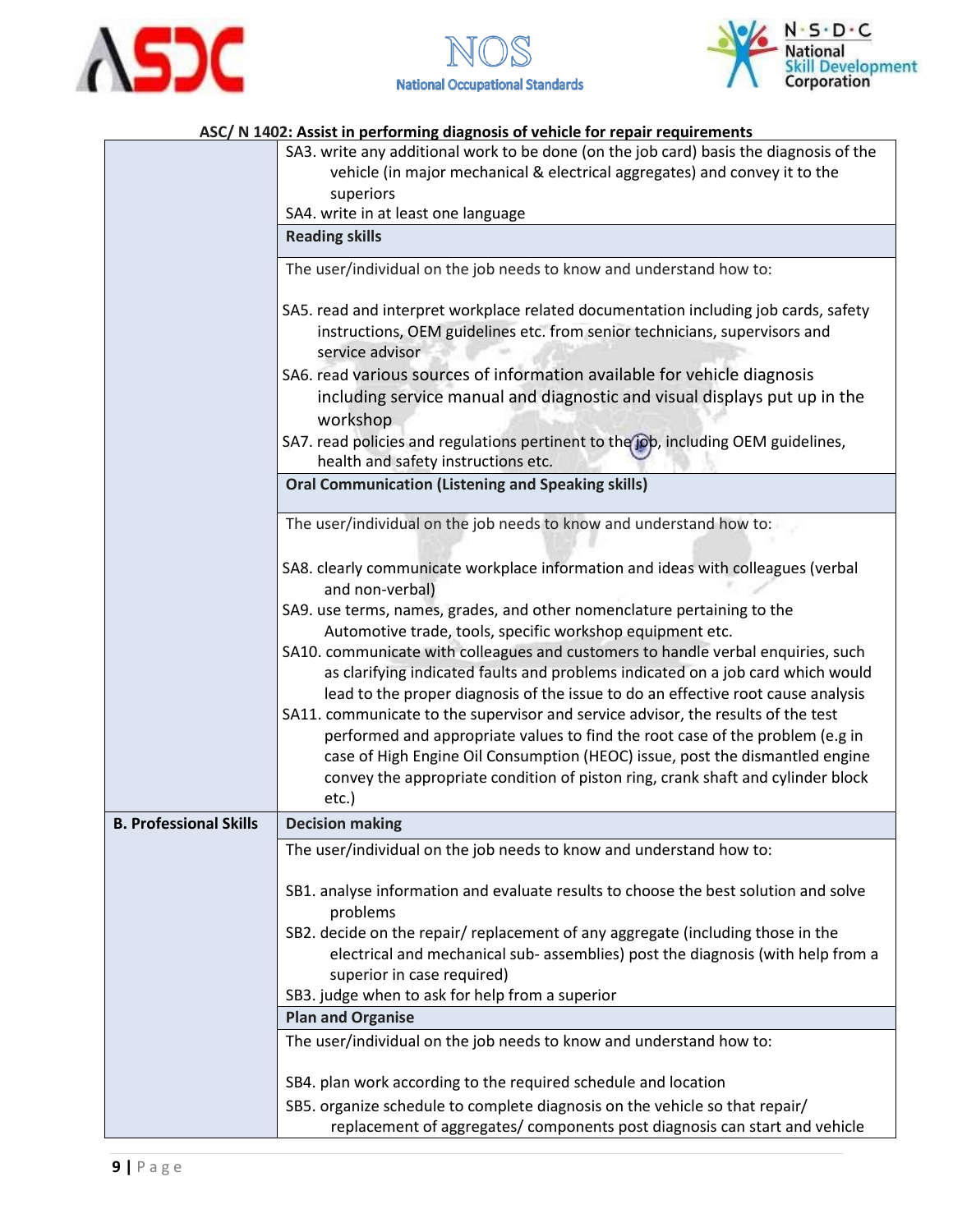





can be delivered in a timely and cost effective manner.

### **Customer centricity** The user/individual on the job needs to know and understand how to: SB6. interpret the needs of customers by understanding the key issue plaguing the poor performance of the vehicle and doing a proper diagnosis consulting the Service Advisor, supervisor and senior technicians to minimise the repeat complains SB7. ensure that the service provided is of the highest order to ensure higher levels of customer satisfaction SB8. follow up with the Service Advisor on any unfavourable feedback received from customer on the complaints reported on the vehicle **Problem solving** The user/individual on the job needs to know and understand how to: SB9. recognise a workplace problem or a potential problem and take action prior to diagnosis (e.g. during diagnosis of the engine, ensure that engine aggregates are placed in proper place so that it doesn't cause any hindrance to other vehicles parked near the vehicle which is being diagnosed) SB10. determine problems needing priority action while diagnosis of the vehicle SB11. refer problems outside area of responsibility to appropriate person **Analytical thinking** The user/individual on the job needs to know and understand how to:

SB12. analyse the complexity of work to determine if it can be successfully carried out (e.g. refer a vehicle to a Superior or specialist in case of diagnosis for any critical fault is required)

#### **Critical thinking**

The user/individual on the job needs to know and understand how to:

- SB13. analyse, evaluate and apply the information gathered from observation, experience, reasoning, or communication to act efficiently
- SB14. use the diagnosis results to take an appropriate decision on repair/ replacement of an aggregates (including mechanical and electrical sub-assemblies) in consultation with the supervisor/ aggregate specialist/ service advisor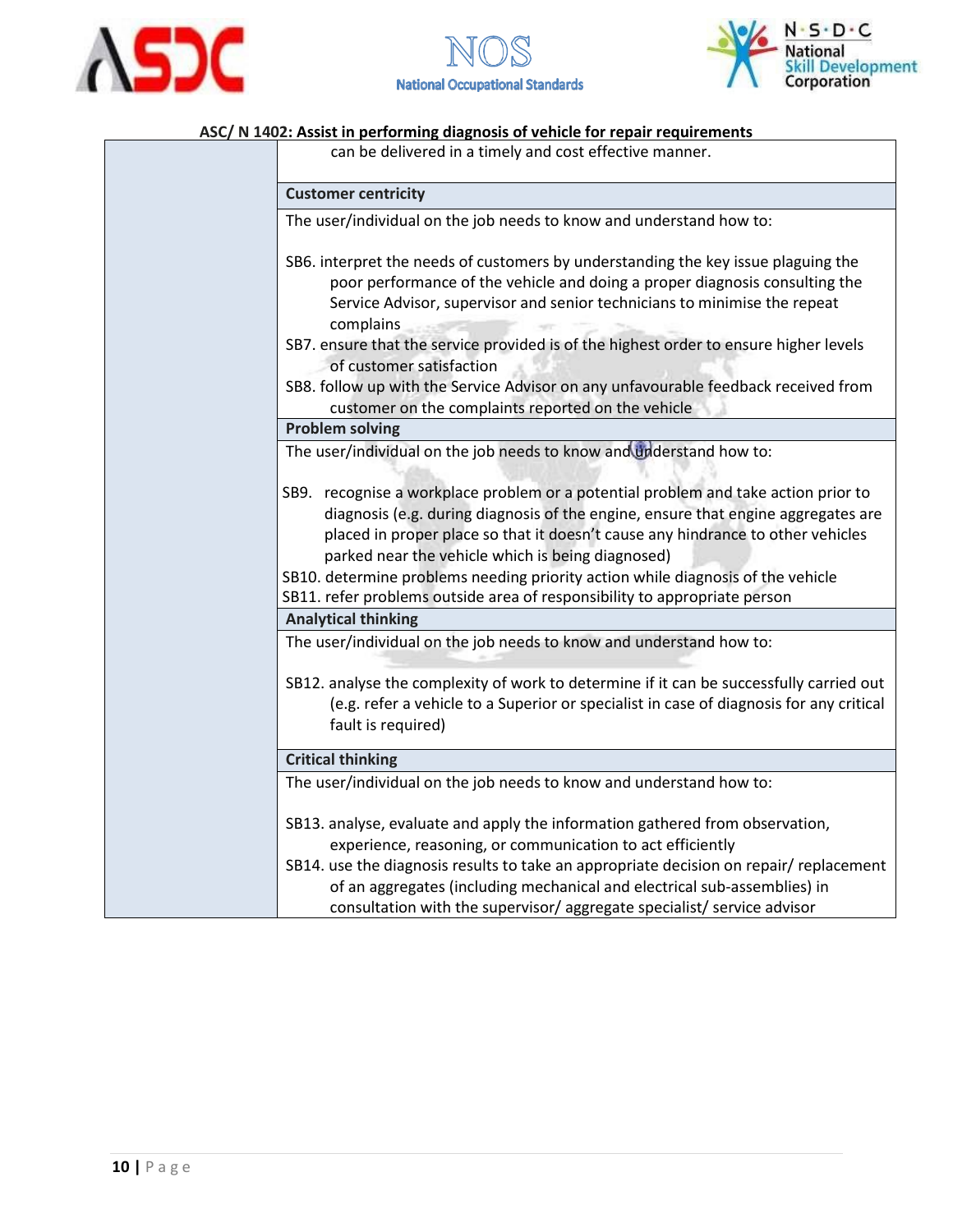





## **NOS Version Control**

| <b>NOS Code</b>            | ASC/ N 1402                                 |                         |          |
|----------------------------|---------------------------------------------|-------------------------|----------|
| <b>Credits (NSQF)</b>      | <b>TBD</b>                                  | <b>Version number</b>   | 1        |
| <b>Industry</b>            | <b>Automotive</b>                           | <b>Drafted on</b>       | 12/06/13 |
| <b>Industry Sub-sector</b> | <b>Automotive Vehicle</b><br><b>Service</b> | Last reviewed on        | 12/06/13 |
|                            |                                             | <b>Next review date</b> | 12/06/15 |

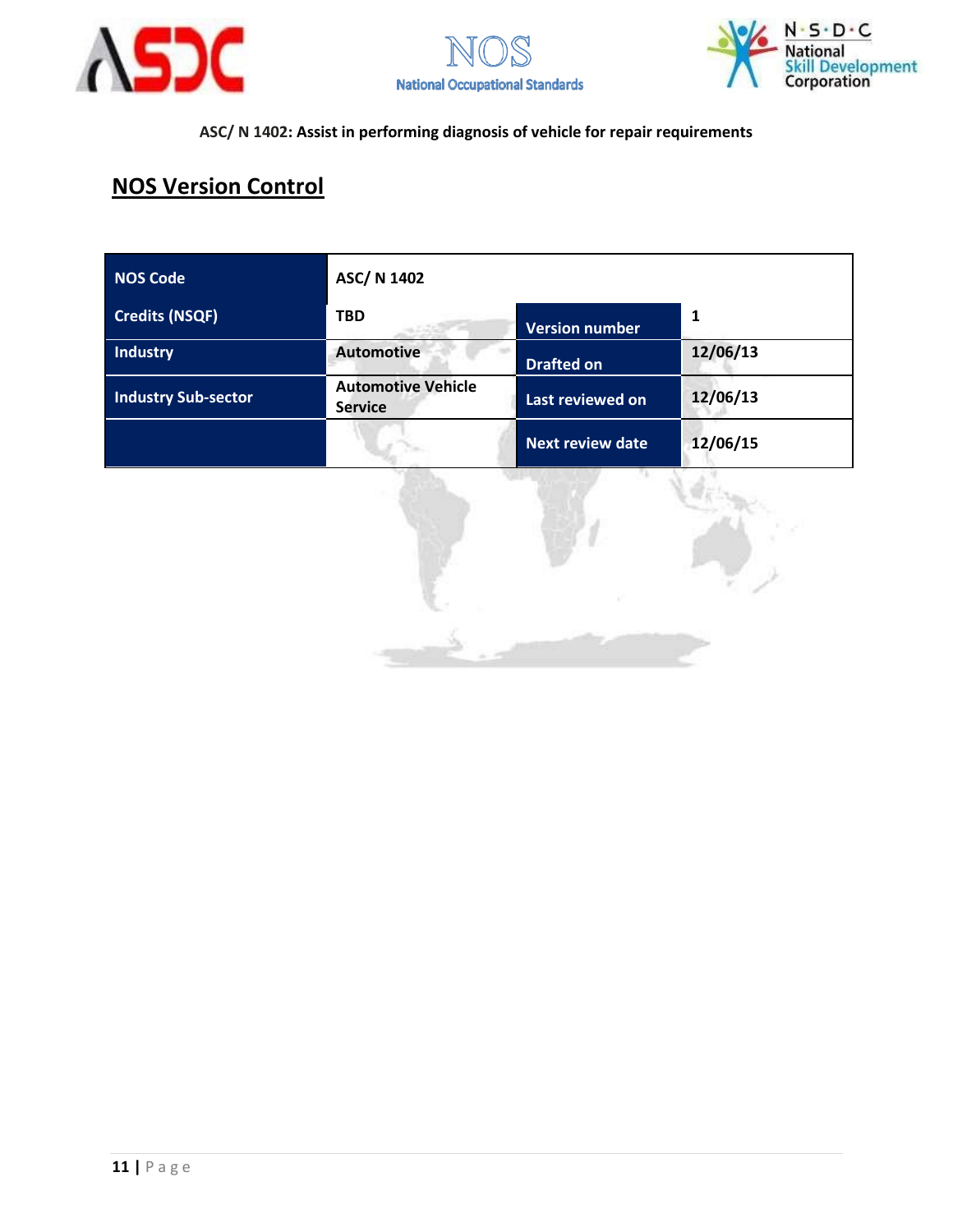





# **National Occupational Standards**



### **Overview**

**This Occupational Standard describes the knowledge, understanding and skills required of an Automotive Service Technician to carry out routine serviceand repairs (including electrical and mechanical aggregates) of a vehicle, including 2- wheelers, 3-wheelers and 4-wheelers (including passenger vehicles and commercial vehicles). This includes diesel, petrol, CNG, electrical and hybrid vehicles.**

----------------------------------------------------------------------------------------------------------------------------- ----------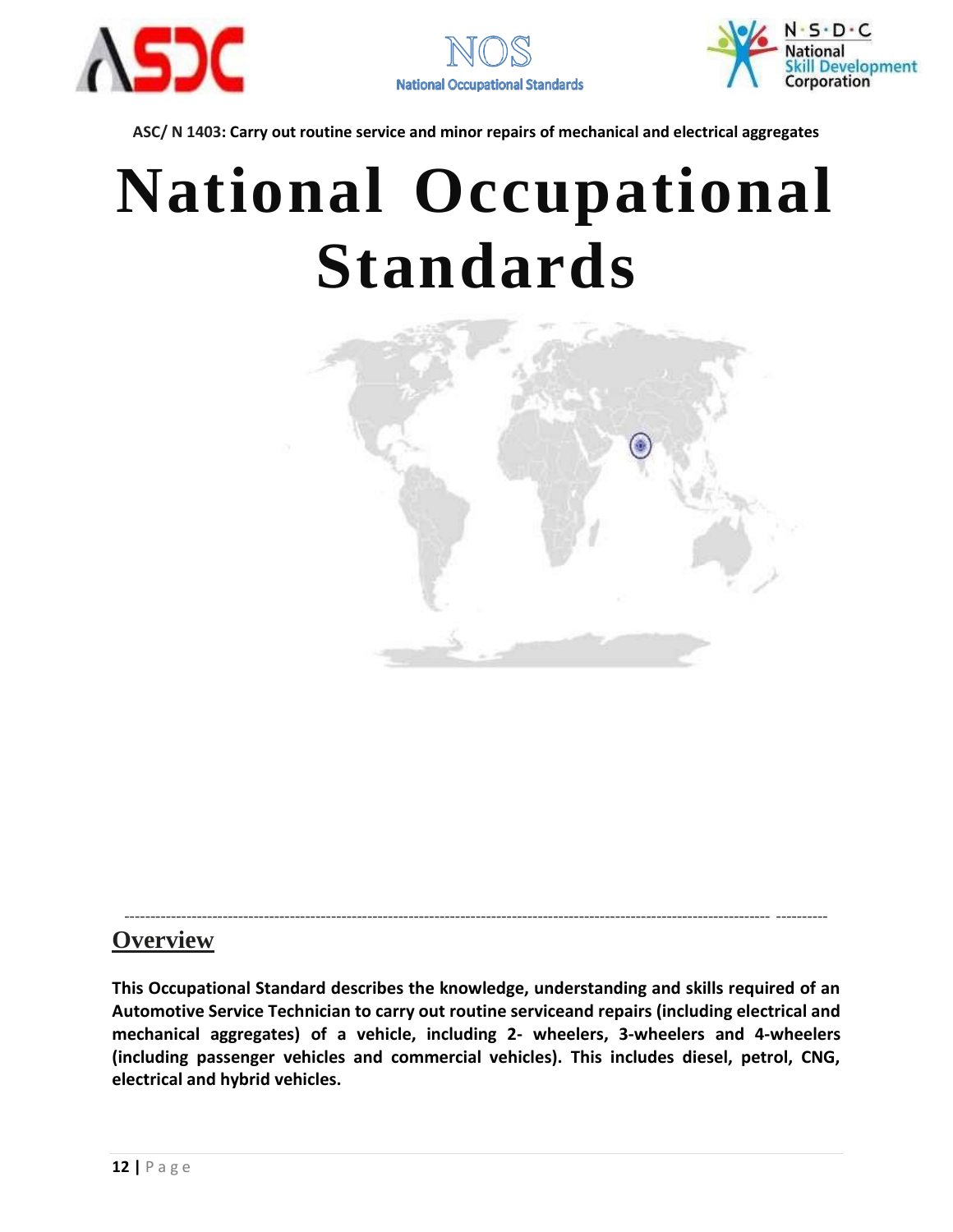





<span id="page-13-0"></span>

| <b>Unit Title</b><br>(Task)                                                                   |                                                                                                                                                                                                                                                                                                                                                                                                                                                                                                                                                                                                                                                                                                                                                                                                                                                                                                                                                                                                                                                                                                                                                                                                                                                                                                                                                                                                                                                                                                                                                                            |  |  |  |
|-----------------------------------------------------------------------------------------------|----------------------------------------------------------------------------------------------------------------------------------------------------------------------------------------------------------------------------------------------------------------------------------------------------------------------------------------------------------------------------------------------------------------------------------------------------------------------------------------------------------------------------------------------------------------------------------------------------------------------------------------------------------------------------------------------------------------------------------------------------------------------------------------------------------------------------------------------------------------------------------------------------------------------------------------------------------------------------------------------------------------------------------------------------------------------------------------------------------------------------------------------------------------------------------------------------------------------------------------------------------------------------------------------------------------------------------------------------------------------------------------------------------------------------------------------------------------------------------------------------------------------------------------------------------------------------|--|--|--|
|                                                                                               | Carry out routine service and minor repairs of mechanical & electrical aggregates                                                                                                                                                                                                                                                                                                                                                                                                                                                                                                                                                                                                                                                                                                                                                                                                                                                                                                                                                                                                                                                                                                                                                                                                                                                                                                                                                                                                                                                                                          |  |  |  |
| <b>Description</b>                                                                            | This NOS unit is about an Automotive Service Technician carrying out service, repairs<br>and maintenance activities of various aggregates (including electrical and mechanical<br>aggregates).                                                                                                                                                                                                                                                                                                                                                                                                                                                                                                                                                                                                                                                                                                                                                                                                                                                                                                                                                                                                                                                                                                                                                                                                                                                                                                                                                                             |  |  |  |
| <b>Scope</b>                                                                                  | This unit/task covers the following:<br>carry out routine and schedule servicing of various aggregates in a vehicle<br>(including free and paid service)<br>carry out other maintenance activities in a vehicle which are not a part of<br>schedule maintenance (e.g. oil, lubricant, coolant change and greasing)<br>carry out minor service and repair in a vehicle (including mechanical and<br>electrical aggregates)                                                                                                                                                                                                                                                                                                                                                                                                                                                                                                                                                                                                                                                                                                                                                                                                                                                                                                                                                                                                                                                                                                                                                  |  |  |  |
| Performance Criteria (PC) w.r.t. the Scope                                                    |                                                                                                                                                                                                                                                                                                                                                                                                                                                                                                                                                                                                                                                                                                                                                                                                                                                                                                                                                                                                                                                                                                                                                                                                                                                                                                                                                                                                                                                                                                                                                                            |  |  |  |
| <b>Element</b>                                                                                | <b>Performance Criteria</b>                                                                                                                                                                                                                                                                                                                                                                                                                                                                                                                                                                                                                                                                                                                                                                                                                                                                                                                                                                                                                                                                                                                                                                                                                                                                                                                                                                                                                                                                                                                                                |  |  |  |
| Carry out routine<br>service and minor<br>repairs of mechanical<br>& electrical<br>aggregates | To be competent, the user/individual on the job must be able to:<br>PC1. understand the auto component manufacturer specifications related to the<br>various components/aggregates in the vehicle<br>PC2. follow standard operating procedures for using workshop tools and equipment<br>for service and minor aggregate repairs in the vehicle<br>PC3. conduct test drives to assess need for repairs, calibration or any other<br>adjustments in the electrical/ mechanical aggregates in the vehicle<br>PC4. review the job card and understand work to be carried out<br>PC5. ensure OEM recommended procedure and checklist is followed for routine<br>servicing in case of non-routine service or repair, confirm tasks to be carried out<br>with superior<br>PC6. calibrate, align and adjust settings, alignment and other routine service and<br>maintenance of various parts and aggregates including:<br>• engine and aggregates<br>• other engine sub-assemblies like turbocharger, radiator etc.<br>• gear box and it aggregates<br>• propeller shafts and other transmission systems<br>• clutch and brake systems and sub-assemblies<br>$\bullet$ chassis<br>• electrical and electronic components<br>• steering systems<br>• suspension system<br>• other components (including to valves, ignition, fuel and emissions,<br>transmission, lights, tyres, steering and body fittings)<br>PC7. ensure that for routine maintenance and service, the correct spare parts and<br>appropriate grade of lubricants, coolant, oils and grease required have been |  |  |  |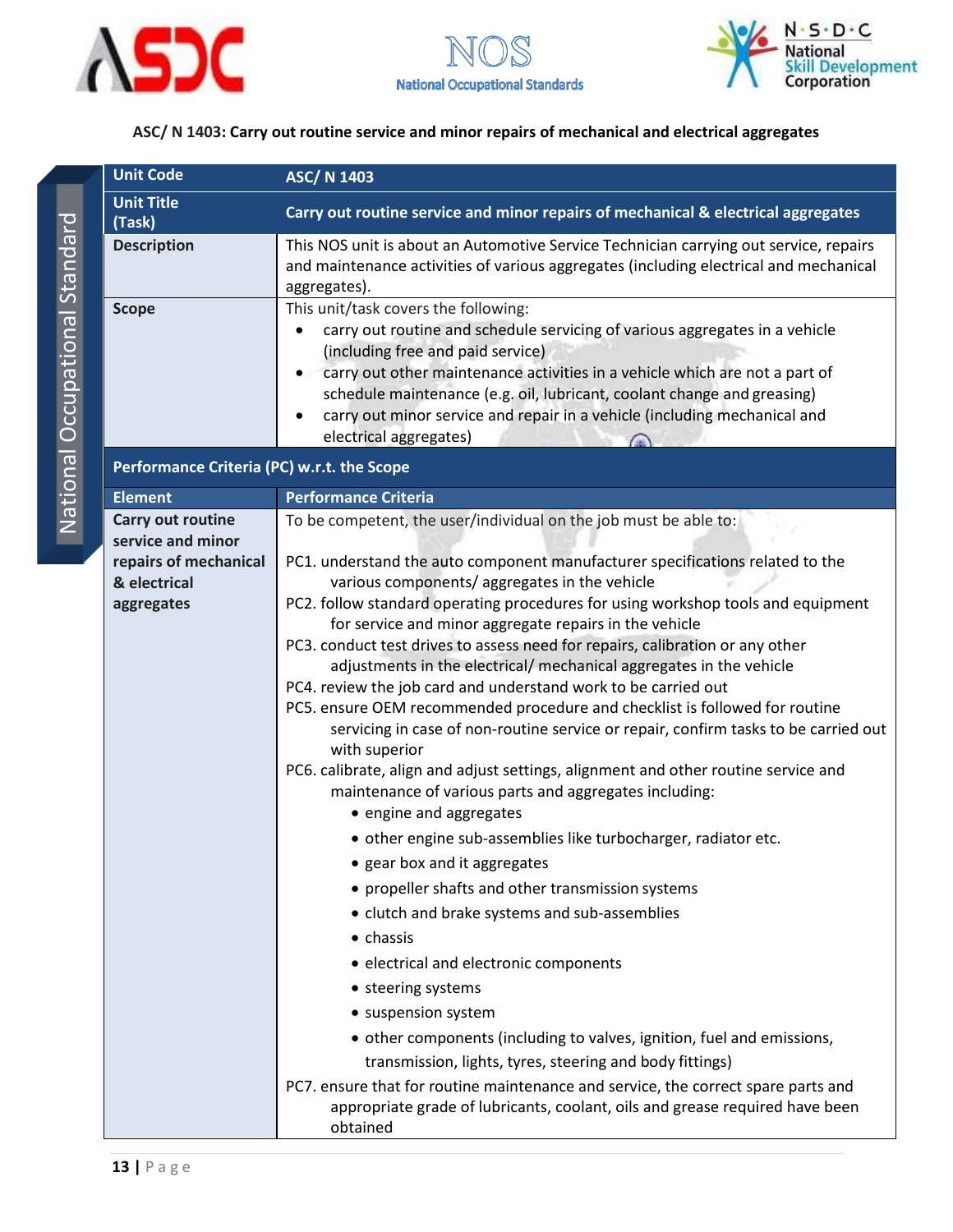





| ASC/ N 1403: Carry out routine service and minor repairs of mechanical and electrical aggregates |                                                                                                 |  |  |
|--------------------------------------------------------------------------------------------------|-------------------------------------------------------------------------------------------------|--|--|
|                                                                                                  | PC8. ensure all dismantled components (including mechanical and electrical                      |  |  |
|                                                                                                  | المناجبة ومستوجبات والمتواسية المستوقفا المتناوع والمستول والمستور والمستقل والمستورة والمستورة |  |  |

|                                                                                       | PC9. identify and change components requiring change due to continuous wear and<br>tear including:<br>· oil and air filters<br>• belts<br>• wiper blades<br>• brake linings and pads<br>· drive<br>PC10. ensure disposal of materials (including waste oil, scrap of failed parts/<br>aggregates) in accordance with the organisation's policies<br>PC11. understand the various precautions to be taken to avoid damage to the vehicle<br>and its components while working on other aggregates<br>PC12. record all service and repairs carried out and ensure completeness of tasks<br>assigned before releasing vehicle for the next procedure<br>PC13. ensure all workshop tools, equipment and workstations are adequately<br>maintained by carrying out scheduled checks, calibration and timely repairs<br>where necessary<br>PC14. ensure any malfunctions observed in tools and equipment are reported to the<br>concerned persons<br>PC15. ensure any other repair requirements observed in the other components/<br>aggregates systems (like engine, gear box etc.) while repairing/overhauling of<br>braking systems are reported to supervisor/ service advisor for further<br>inspection by other specialists<br>PC16. measure/ inspect the machining or any other repair done from an outside<br>source/ local machining garages<br>PC17. ensure that trainings organized by the OEM from time-to-time are attended<br>and knowledge levels are upgraded (esp. in case of newly launched products,<br>product refreshes) |  |
|---------------------------------------------------------------------------------------|----------------------------------------------------------------------------------------------------------------------------------------------------------------------------------------------------------------------------------------------------------------------------------------------------------------------------------------------------------------------------------------------------------------------------------------------------------------------------------------------------------------------------------------------------------------------------------------------------------------------------------------------------------------------------------------------------------------------------------------------------------------------------------------------------------------------------------------------------------------------------------------------------------------------------------------------------------------------------------------------------------------------------------------------------------------------------------------------------------------------------------------------------------------------------------------------------------------------------------------------------------------------------------------------------------------------------------------------------------------------------------------------------------------------------------------------------------------------------------------------------------------------------------------|--|
|                                                                                       | Knowledge and Understanding (K) w.r.t. the scope                                                                                                                                                                                                                                                                                                                                                                                                                                                                                                                                                                                                                                                                                                                                                                                                                                                                                                                                                                                                                                                                                                                                                                                                                                                                                                                                                                                                                                                                                       |  |
| <b>Element</b>                                                                        | <b>Knowledge and Understanding</b>                                                                                                                                                                                                                                                                                                                                                                                                                                                                                                                                                                                                                                                                                                                                                                                                                                                                                                                                                                                                                                                                                                                                                                                                                                                                                                                                                                                                                                                                                                     |  |
| A. Organisational                                                                     | The user/individual on the job needs to know and understand:                                                                                                                                                                                                                                                                                                                                                                                                                                                                                                                                                                                                                                                                                                                                                                                                                                                                                                                                                                                                                                                                                                                                                                                                                                                                                                                                                                                                                                                                           |  |
| <b>Context</b><br>(Knowledge of the<br>Company/<br>Organisation and<br>its processes) | KA1. standard operating procedures for servicing and repair of vehicles as prescribed<br>by the OEM/ dealership<br>KA2. standard schedules and checklists recommended by the OEM/ auto<br>components manufacturer for servicing of vehicles<br>KA3. identification codes, nomenclature and grades of lubricants, components and                                                                                                                                                                                                                                                                                                                                                                                                                                                                                                                                                                                                                                                                                                                                                                                                                                                                                                                                                                                                                                                                                                                                                                                                        |  |
|                                                                                       |                                                                                                                                                                                                                                                                                                                                                                                                                                                                                                                                                                                                                                                                                                                                                                                                                                                                                                                                                                                                                                                                                                                                                                                                                                                                                                                                                                                                                                                                                                                                        |  |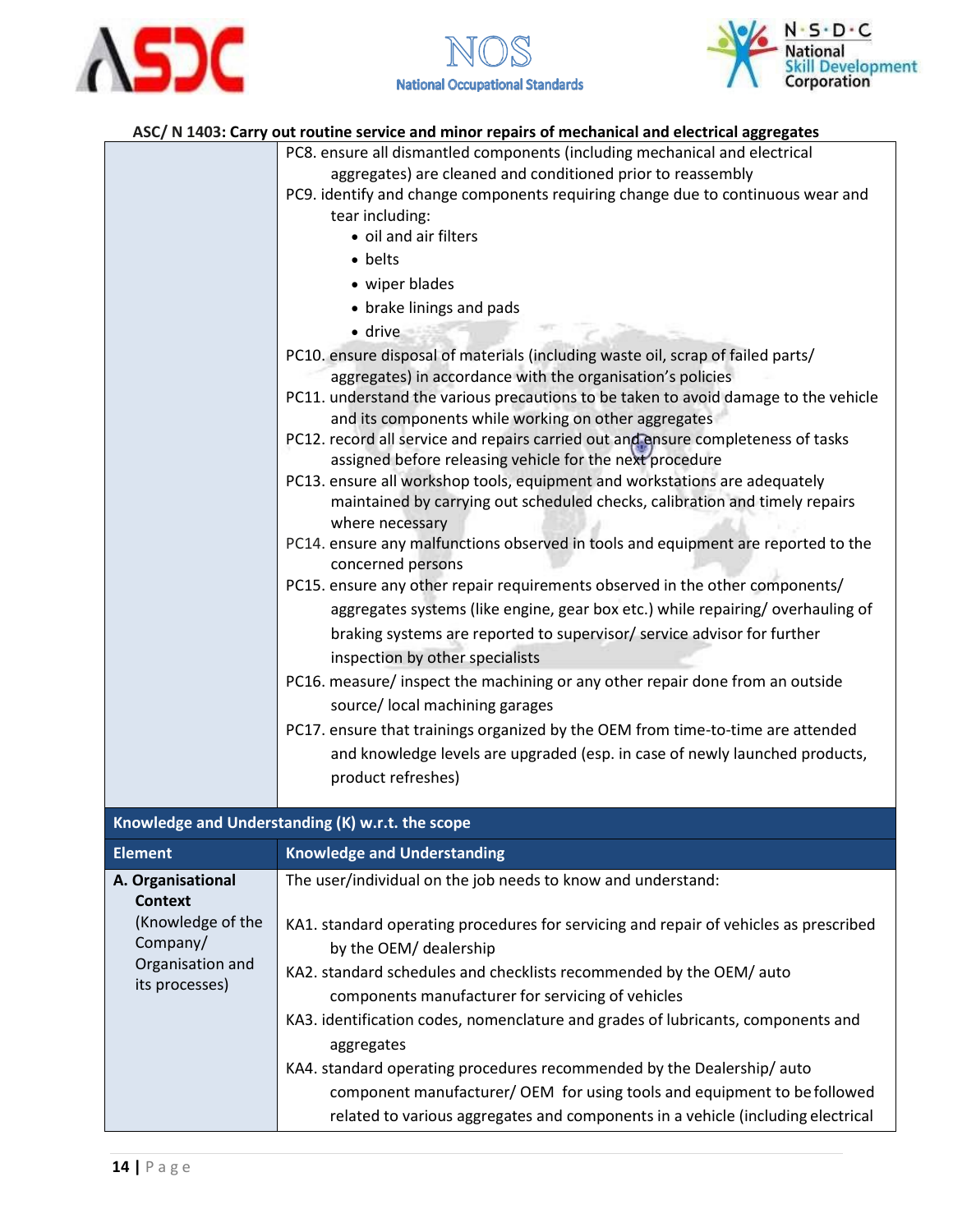





|                     | ASC/ N 1403: Carry out routine service and minor repairs of mechanical and electrical aggregates |  |  |  |  |
|---------------------|--------------------------------------------------------------------------------------------------|--|--|--|--|
|                     | and mechanical aggregates) as per the tool manufacturer instructions                             |  |  |  |  |
|                     | KA5. standard operating procedures for rectification of errors in information (e.g.              |  |  |  |  |
|                     | rectification of job card, reissue of correct tools and equipment etc.)                          |  |  |  |  |
|                     | KA6. safety requirements for equipment and components prescribed by the OEM                      |  |  |  |  |
|                     | (e.g. preventing/ dealing with oil spillage and inflammable materials)                           |  |  |  |  |
|                     | KA7. documentation requirements for each procedure carried out as part of roles                  |  |  |  |  |
|                     | and responsibilities as specified by OEM/ auto component manufacturer                            |  |  |  |  |
|                     | KA8. organisational and professional code of ethics and standards of practice                    |  |  |  |  |
|                     | KA9. safety, health and environmental policies and regulations for the workplace as              |  |  |  |  |
|                     | well as for automotive trade in general (e.g. safe working practices inside pits/                |  |  |  |  |
|                     | under vehicles)                                                                                  |  |  |  |  |
|                     |                                                                                                  |  |  |  |  |
| <b>B. Technical</b> | The user/individual on the job needs to know and understand:                                     |  |  |  |  |
| <b>Knowledge</b>    | KB1. the basic technology used in and functioning of various components and                      |  |  |  |  |
|                     | component systems of the vehicle including:                                                      |  |  |  |  |
|                     | • engines and fuel system (diesel, petrol, electrical, gas etc.)                                 |  |  |  |  |
|                     | • other engine allied aggregates (e.g. radiator, turbocharger etc.)                              |  |  |  |  |
|                     | • emission and exhaust system                                                                    |  |  |  |  |
|                     | • clutch assembly                                                                                |  |  |  |  |
|                     | • gear box assembly and aggregates (manual, automatic etc.)                                      |  |  |  |  |
|                     | • propeller shaft and other allied transmission systems                                          |  |  |  |  |
|                     | • hydraulic and pneumatic system                                                                 |  |  |  |  |
|                     | • brake system                                                                                   |  |  |  |  |
|                     | • drive-train assembly                                                                           |  |  |  |  |
|                     | • steering system                                                                                |  |  |  |  |
|                     | • suspension system                                                                              |  |  |  |  |
|                     | • tyres and wheel alignment                                                                      |  |  |  |  |
|                     | • cooling system                                                                                 |  |  |  |  |
|                     | • electrical, ignition, electronic and air-conditioning system etc.                              |  |  |  |  |
|                     | KB2. the tools used to assess deviations from specifications during routine servicing,           |  |  |  |  |
|                     | including use of:                                                                                |  |  |  |  |
|                     | • pressure indicators: fuel pressure testers, manifold gauge sets, oil pressure                  |  |  |  |  |
|                     | gauges, tire pressure gauges etc.                                                                |  |  |  |  |
|                     | • pullers: ball joint separators, bearing pullers, gear puller tools, slide                      |  |  |  |  |
|                     | hammers etc.                                                                                     |  |  |  |  |
|                     | • specialty wrenches: alignment wrenches, chain wrenches, locking wrenches,                      |  |  |  |  |
|                     | lug wrenches etc.                                                                                |  |  |  |  |
|                     | • trim or moulding tools: carbon scrapers, gasket scrapers, scrapers, spoons                     |  |  |  |  |
|                     | etc.                                                                                             |  |  |  |  |
|                     | • measuring equipment: vernier callipers, micrometre, feeler gauges, multi-                      |  |  |  |  |
|                     | metre, flow metre, temp gauge, dial gauge etc.                                                   |  |  |  |  |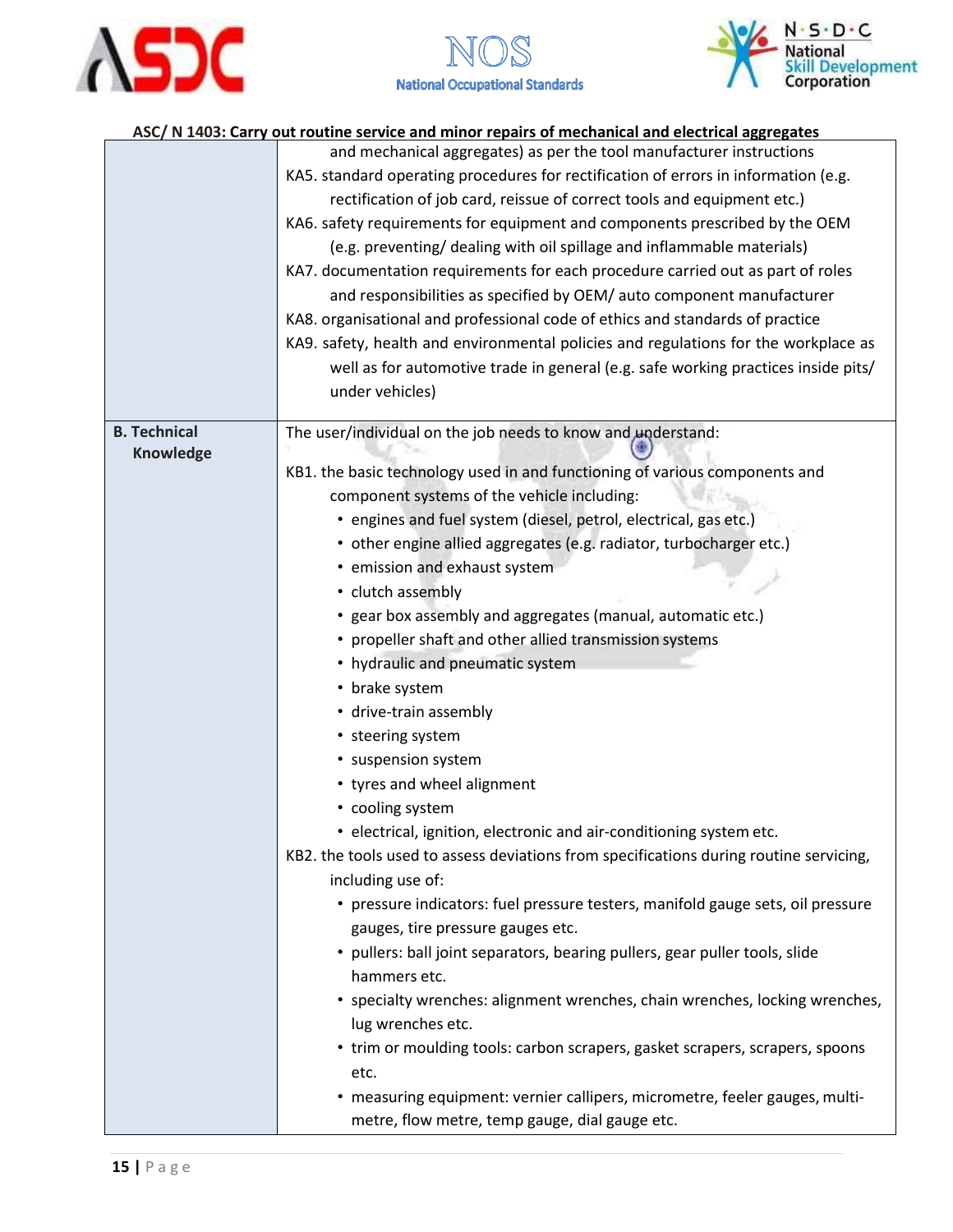



| • other tools: hand tools, power tools, lifting and jacking equipment,                |
|---------------------------------------------------------------------------------------|
| tensioning equipment, brake roller tester, chassis dynamometer, suspension            |
| activation, security activator etc.                                                   |
| • tools for other tasks such as cleaning of vehicles, tools, equipment and            |
| workshop                                                                              |
| KB3. how to select the right materials for the job such as seals, sealants, fittings, |
| gaskets, joints, fasteners etc.                                                       |
| KB4. how to carry out routine maintenance including:                                  |
| • checking vehicle condition against OEM specifications to identify damage,           |
| corrosion, wear and tear, fluid levels, leaks and other problems in                   |
| serviceability                                                                        |
| · make adjustments to settings, alignment, pressures, tension, speeds and             |
| levels relevant to:                                                                   |
| - engine and aggregates (including fuel injection pump, ignition, intake and          |
| exhaust systems)                                                                      |
| - steering system                                                                     |
| - clutch and brake assembly                                                           |
| - transmission system (including gearbox, differential, propeller shaft and           |
| axles)                                                                                |
| - electrical and electronic components (including alternator, wiper motor,            |
| lights, wire harness etc.)                                                            |
| - other components (including tyres and body fittings)                                |
| KB5. the various sources of information available for assessing service and repair    |
| requirements of the vehicle including:                                                |
| · diagnostic displays                                                                 |
| • visual inspections                                                                  |
| • test drives                                                                         |
| • vehicle/equipment manufacturer specifications                                       |
| • standard operating procedures                                                       |
| KB6. procedures recommended by the OEMand Dealership to be used during routine        |
| servicing                                                                             |
| KB7. the type and quality of components specified by the OEM for use as               |
| replacement parts                                                                     |
| KB8. the grade of lubricants, oils, coolants and grease as specified by the OEM for   |
| use                                                                                   |
| KB9. typical causes and symptoms of operational faults and failures of a vehicle      |
| KB10. corrective action to be taken for common engine and aggregate system faults     |
| and failures                                                                          |
| KB11. faults and failures that necessitate replacement of components/aggregates       |
| (including mechanical & electrical assemblies) and other units                        |
| KB12. how to dispose -off replaced failed components and changed oil, lubricant,      |
| grease etc. in accordance with safety, health and environmental policies and          |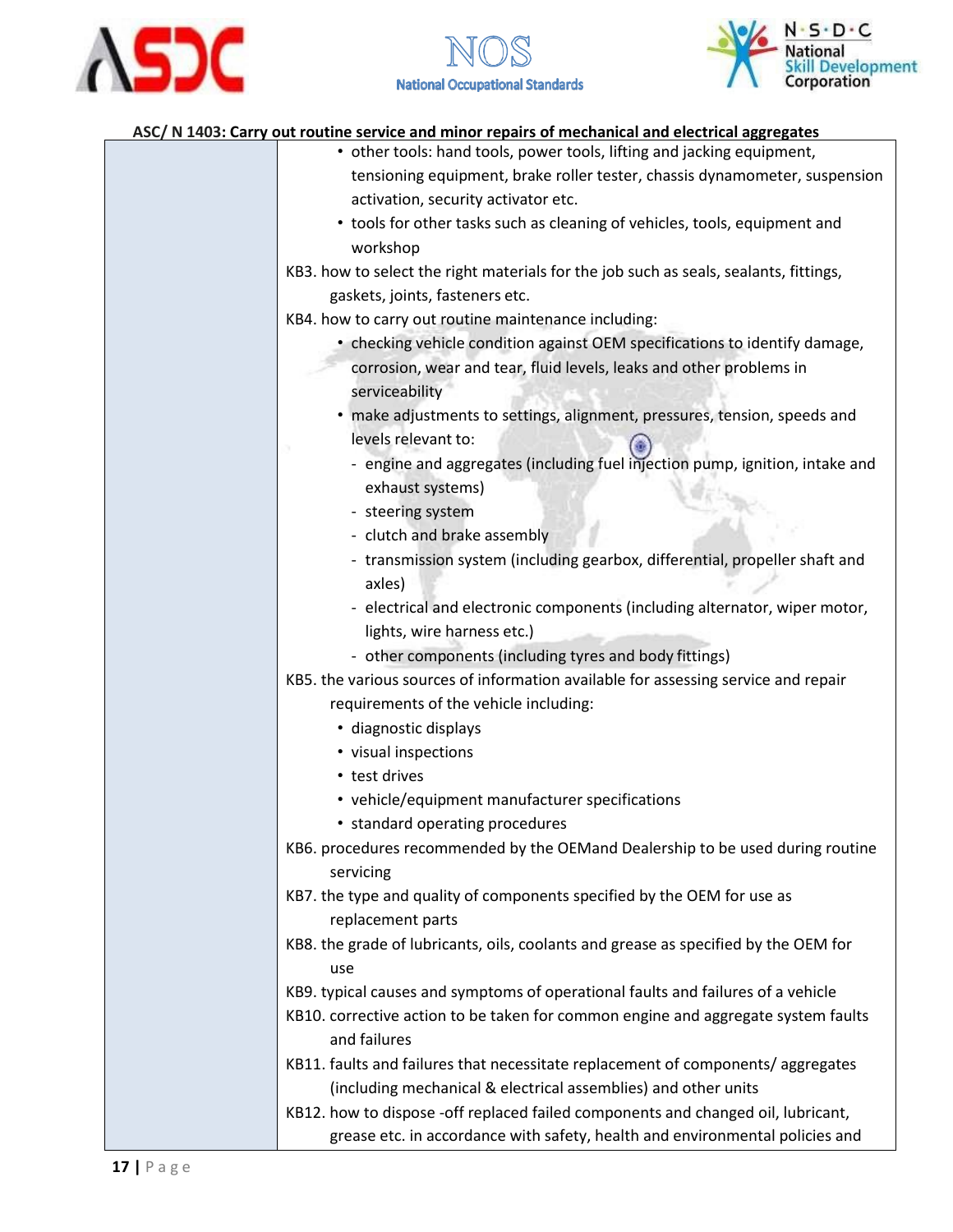





|                             | regulations                                                                                                                       |  |  |
|-----------------------------|-----------------------------------------------------------------------------------------------------------------------------------|--|--|
|                             | KB13. precautions to be taken to ensure the following while working (including                                                    |  |  |
|                             | specific precautions to be taken when working with alternative fuel/ hybrid                                                       |  |  |
|                             | vehicles):                                                                                                                        |  |  |
|                             | • no damage to the electrical / other advanced systems (in case of hybrid/                                                        |  |  |
|                             | electrical vehicles)                                                                                                              |  |  |
|                             | • no damage to the vehicle on which work is being done along with other                                                           |  |  |
|                             | vehicles parked besides                                                                                                           |  |  |
|                             | • no damage to vehicle components sub-assemblies and other systems                                                                |  |  |
|                             | • no contact with hazardous materials                                                                                             |  |  |
|                             | KB14. when to ask for assistance from a superior                                                                                  |  |  |
| Skills (S) w.r.t. the scope |                                                                                                                                   |  |  |
| <b>Element</b>              | <b>Skills</b>                                                                                                                     |  |  |
| A. Core Skills/             | <b>Writing skills</b>                                                                                                             |  |  |
| <b>Generic Skills</b>       | The user/ individual on the job needs to know and understand how to:                                                              |  |  |
|                             | SA1. create documentation required on the job (including job cards, work sheets,                                                  |  |  |
|                             | etc.) regarding the basic details of repair, maintenance and service performed                                                    |  |  |
|                             | SA2. write any additional requirement of work on the vehicle reported for service,                                                |  |  |
|                             | maintenance or repair found during the work done as specified in the job card                                                     |  |  |
|                             | (for e.g. while working on the engine and transmission system, if low level of                                                    |  |  |
|                             | engine oil/ greasing, then convey to the superiors)                                                                               |  |  |
|                             | SA3. write in at least one language                                                                                               |  |  |
|                             | <b>Reading skills</b>                                                                                                             |  |  |
|                             | The user/individual on the job needs to know and understand how to:                                                               |  |  |
|                             | SA4. read job cards and instructions from supervisors and the service advisor                                                     |  |  |
|                             | SA5. read various sources of information available for assessing service and repair                                               |  |  |
|                             | requirements of the vehicle including service manual and diagnostic and visual                                                    |  |  |
|                             | displays put up in the workshop                                                                                                   |  |  |
|                             | SA6. read policies and regulations pertinent to the job, including OEM guidelines,                                                |  |  |
|                             | health and safety instructions etc.                                                                                               |  |  |
|                             | <b>Oral Communication (Listening and Speaking skills)</b>                                                                         |  |  |
|                             | The user/individual on the job needs to know and understand how to:                                                               |  |  |
|                             | SA7. clearly communicate workplace information and ideas with colleagues (verbal &                                                |  |  |
|                             | non-verbal)                                                                                                                       |  |  |
|                             | SA8. use terms, names, grades and other nomenclature pertaining to the automotive                                                 |  |  |
|                             | trade, tools, specific workshop equipment etc.<br>SA9. communicate with colleagues to handle verbal enquiries, such as clarifying |  |  |
|                             | instructions and responding to requests for information                                                                           |  |  |
|                             | SA10. interact with the customer through Service Advisor/ Supervisor in case any                                                  |  |  |
|                             | additional work needs to be done on the vehicle which may not have been                                                           |  |  |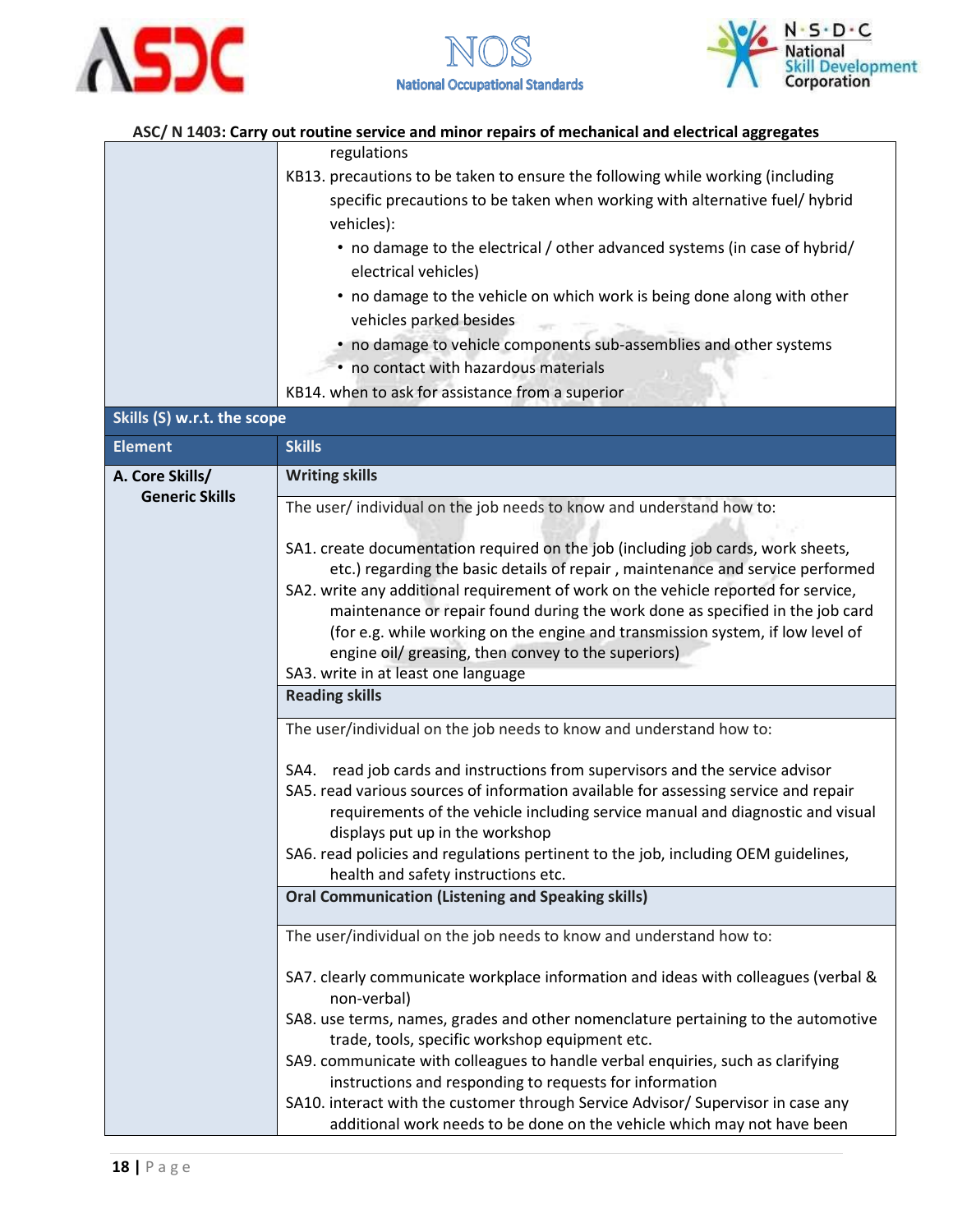





|                                                                     | indicated in the job card and found during the work being carried out as per                                                                                                                                         |  |  |  |
|---------------------------------------------------------------------|----------------------------------------------------------------------------------------------------------------------------------------------------------------------------------------------------------------------|--|--|--|
|                                                                     | the job card                                                                                                                                                                                                         |  |  |  |
| <b>B. Professional Skills</b>                                       | <b>Decision making</b>                                                                                                                                                                                               |  |  |  |
|                                                                     | The user/individual on the job needs to know and understand how to:                                                                                                                                                  |  |  |  |
|                                                                     | SB1. analyse information and evaluate results to choose the best solution and solve<br>problems                                                                                                                      |  |  |  |
|                                                                     | SB2. decide on the repair/ replacement of any aggregate (including those in the<br>electrical and mechanical sub- assemblies) post the diagnosis (with help from a<br>superior in case required)                     |  |  |  |
|                                                                     | SB3. judge when to ask for help from a superior                                                                                                                                                                      |  |  |  |
|                                                                     | <b>Plan and Organise</b>                                                                                                                                                                                             |  |  |  |
|                                                                     | The user/individual on the job needs to know and understand how to:                                                                                                                                                  |  |  |  |
|                                                                     | SB4. plan work according to the required schedule and location<br>SB5. organise the schedule to complete work on the vehicle timely in case other<br>aggregate repairs/ maintenance work is also required to be done |  |  |  |
|                                                                     | <b>Customer centricity</b>                                                                                                                                                                                           |  |  |  |
|                                                                     |                                                                                                                                                                                                                      |  |  |  |
|                                                                     | The user/individual on the job needs to know and understand how to:                                                                                                                                                  |  |  |  |
|                                                                     | SB6. interpret the needs of customers by evaluating job cards and talking to Service<br><b>Advisor and Superiors</b>                                                                                                 |  |  |  |
|                                                                     | SB7. ensure that the service provided is of the highest order to ensure higher levels<br>of customer satisfaction                                                                                                    |  |  |  |
|                                                                     | SB8. ensure timely communication of the additional requirements in a vehicle to the<br>Service Advisor who in turn communicates it to the customer                                                                   |  |  |  |
|                                                                     | SB9. follow up with the Service Advisor on any unfavourable feedback received from<br>customer                                                                                                                       |  |  |  |
|                                                                     | <b>Problem solving</b>                                                                                                                                                                                               |  |  |  |
| The user/individual on the job needs to know and understand how to: |                                                                                                                                                                                                                      |  |  |  |
|                                                                     | SB10. recognise a workplace problem or a potential problem and take action (e.g.<br>leaks or oil spills in the workshop)                                                                                             |  |  |  |
|                                                                     | SB11. determine problems needing priority action (e.g. while working on the engine,<br>crank / pistons require machining as they have been worn out, inform the<br>service advisor or supervisor for urgent action)  |  |  |  |
|                                                                     | SB12. refer problems outside area of responsibility to appropriate person (e.g.<br>unavailability of required spare parts or materials in the workshop)                                                              |  |  |  |
|                                                                     | SB13. gather information while working on an aggregate/ components and take                                                                                                                                          |  |  |  |
|                                                                     | appropriate action, by consulting superiors                                                                                                                                                                          |  |  |  |
|                                                                     | <b>Analytical thinking</b>                                                                                                                                                                                           |  |  |  |
|                                                                     | The user/individual on the job needs to know and understand how to:                                                                                                                                                  |  |  |  |
|                                                                     |                                                                                                                                                                                                                      |  |  |  |
|                                                                     | SB14. assess repairs required based on technical faults identified as specified in the<br>job card/ supervisor notes                                                                                                 |  |  |  |
|                                                                     | SB15. refer complex problems (outside the current scope of work) to a superior in                                                                                                                                    |  |  |  |
|                                                                     | case any additional work requirement comes up                                                                                                                                                                        |  |  |  |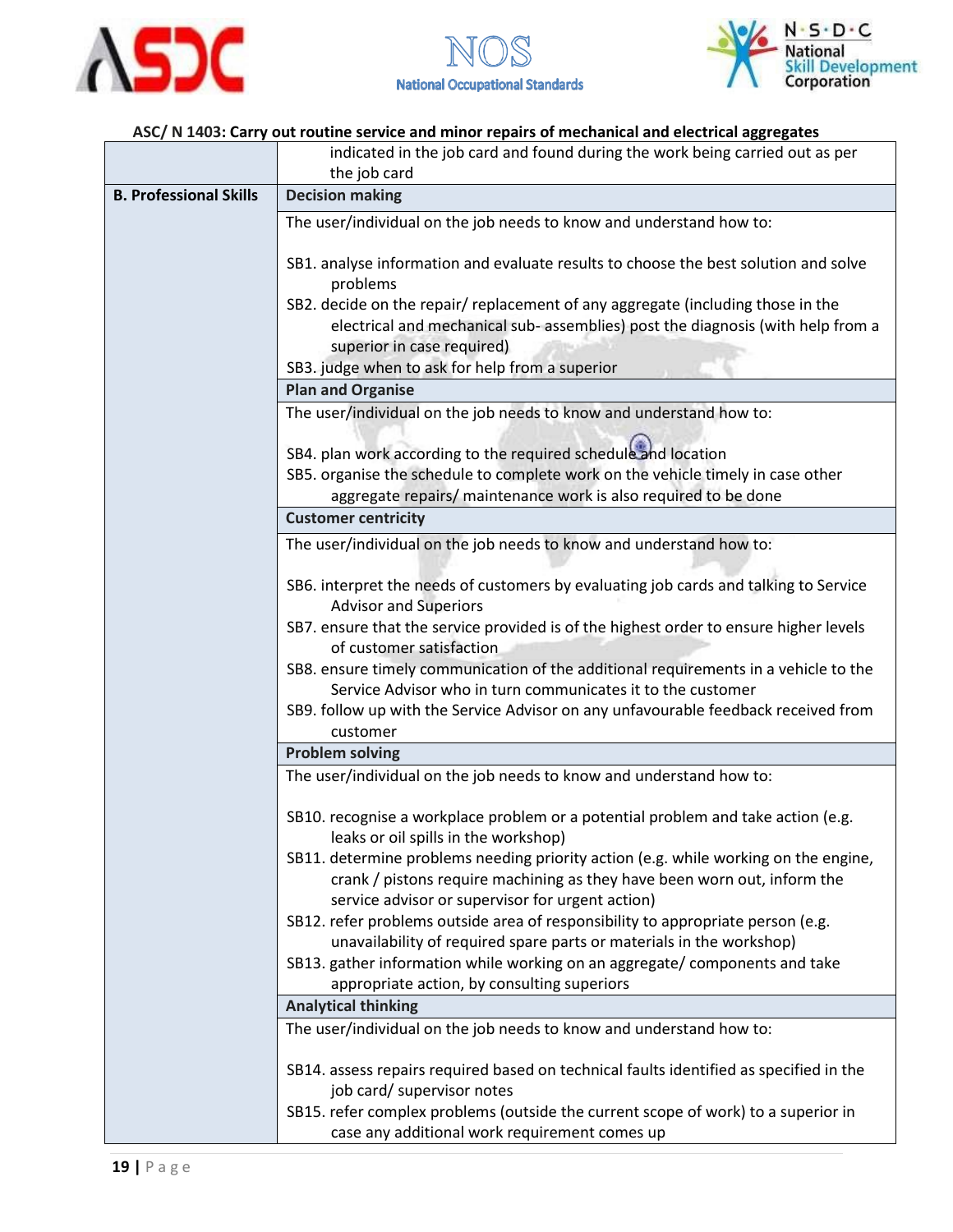





| <b>Critical thinking</b>                                                                                                                                                                                                                                                                                                                                                                        |  |  |  |
|-------------------------------------------------------------------------------------------------------------------------------------------------------------------------------------------------------------------------------------------------------------------------------------------------------------------------------------------------------------------------------------------------|--|--|--|
| The user/individual on the job needs to know and understand how to:                                                                                                                                                                                                                                                                                                                             |  |  |  |
| SB16. analyse, evaluate and apply the information gathered from observation,<br>experience, reasoning, or communication to act efficiently<br>SB17. use the diagnosis results to take an appropriate decision on repair/<br>replacement of an aggregates (including mechanical and electrical sub-<br>assemblies) in consultation with the Supervisor/ Aggregate Specialist/<br>Service Advisor |  |  |  |

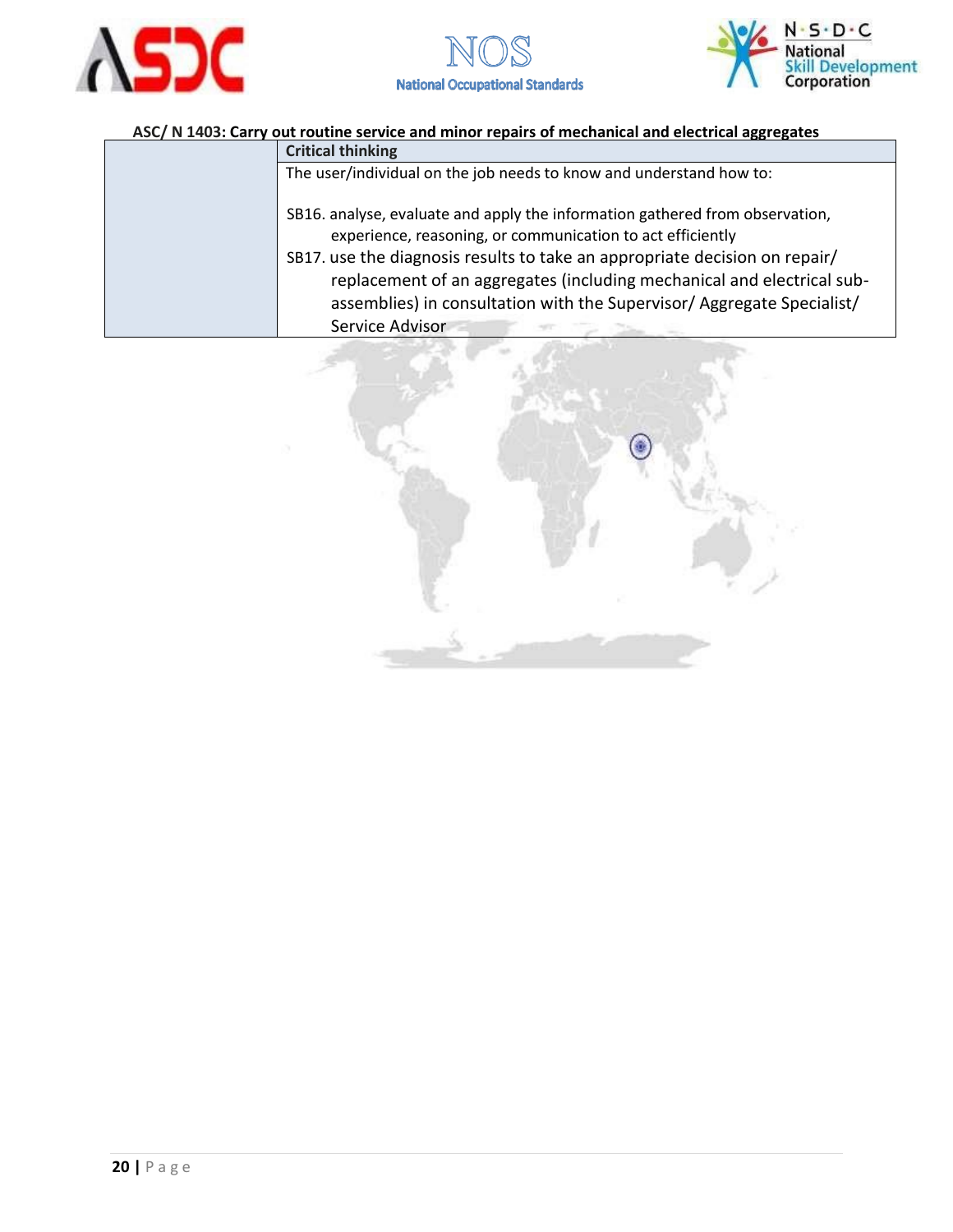





## **NOS Version Control**

| <b>NOS Code</b>            | ASC/ N 1403                                 |                         |          |
|----------------------------|---------------------------------------------|-------------------------|----------|
| <b>Credits(NSQF)</b>       | <b>TBD</b>                                  | <b>Version number</b>   | 1        |
| <b>Industry</b>            | <b>Automotive</b>                           | <b>Drafted on</b>       | 10/06/13 |
| <b>Industry Sub-sector</b> | <b>Automotive Vehicle</b><br><b>Service</b> | Last reviewed on        | 10/06/13 |
|                            |                                             | <b>Next review date</b> | 10/06/15 |

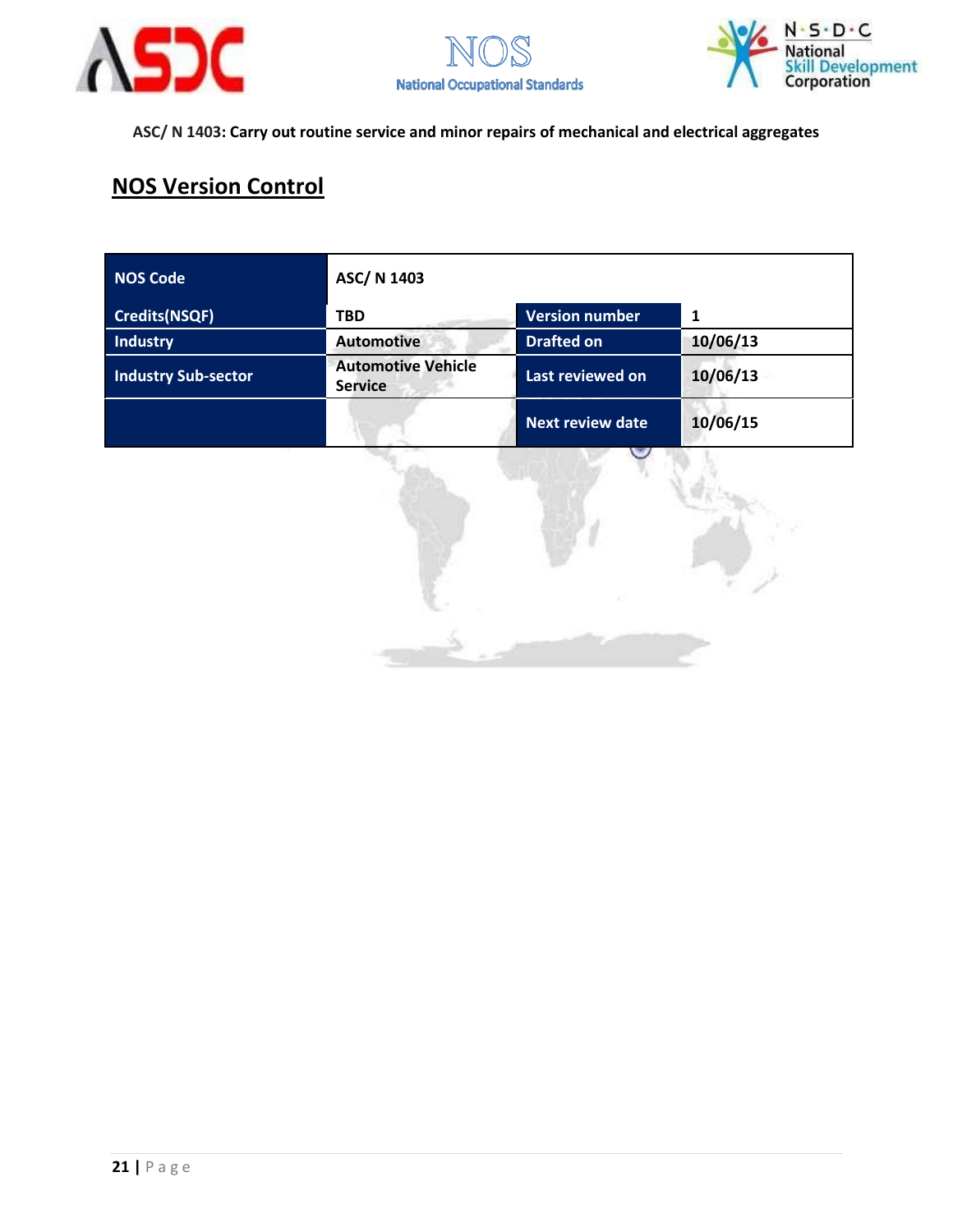





# **National Occupational Standards**



----------------------------------------------------------------------------------------------------------------------------- ----------

### **Overview**

**This unit is about planning and organising an individual's work in order to complete it to the required standards, on time and within budget in terms of cost and material.**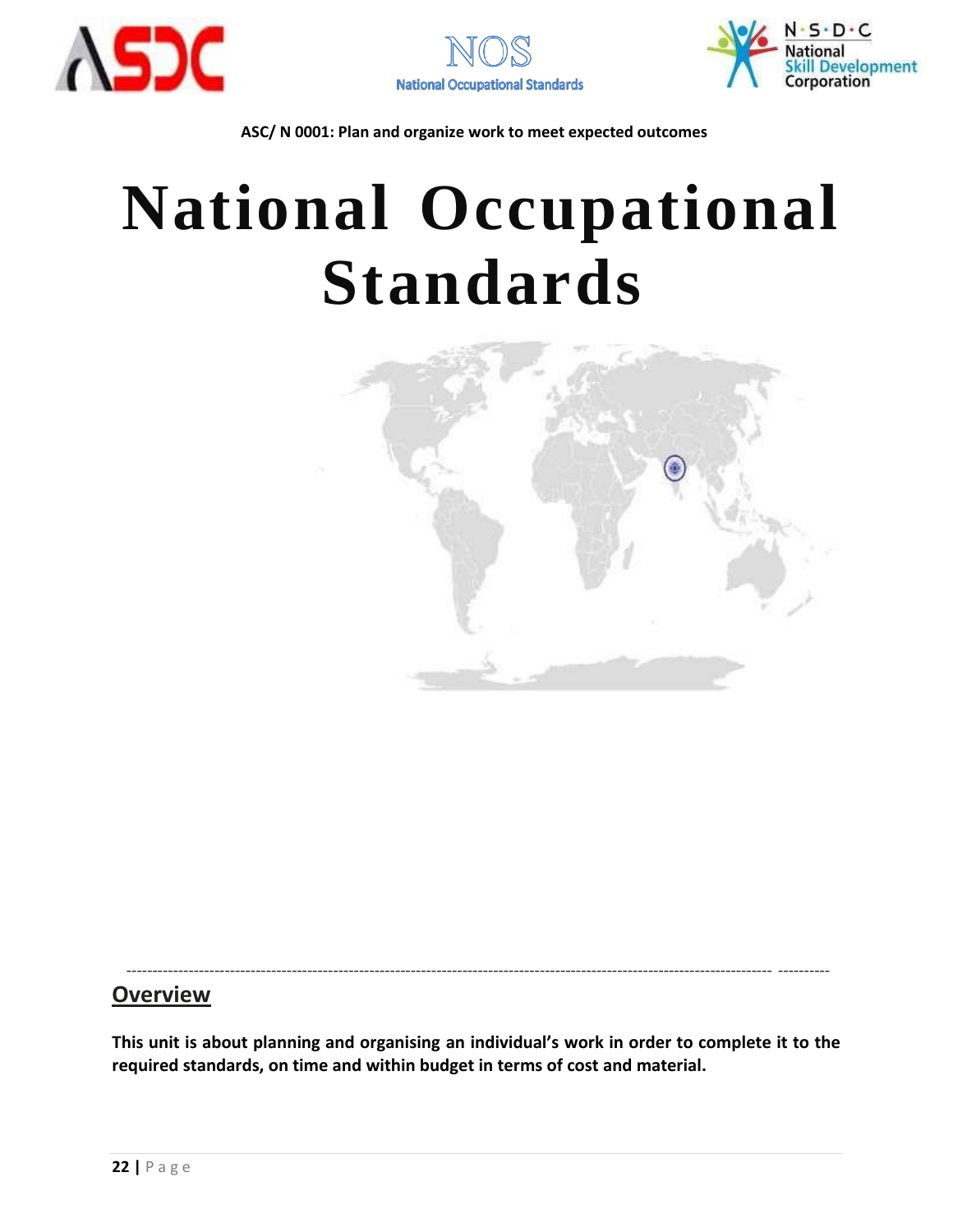

<span id="page-22-0"></span>



| <b>Unit Code</b>                                                                                               | <b>ASC/N 0001</b>                                                                                                                                                                                                                                                                                                                                                                                                                                                                                                                                                                                                                                                                                                                                                                                                                                                                  |  |  |
|----------------------------------------------------------------------------------------------------------------|------------------------------------------------------------------------------------------------------------------------------------------------------------------------------------------------------------------------------------------------------------------------------------------------------------------------------------------------------------------------------------------------------------------------------------------------------------------------------------------------------------------------------------------------------------------------------------------------------------------------------------------------------------------------------------------------------------------------------------------------------------------------------------------------------------------------------------------------------------------------------------|--|--|
| <b>Unit Title</b><br>(Task)                                                                                    | Plan and organise work to meet expected outcomes                                                                                                                                                                                                                                                                                                                                                                                                                                                                                                                                                                                                                                                                                                                                                                                                                                   |  |  |
| <b>Description</b>                                                                                             | This NOS unit is about planning and organising an individual's work in<br>order to complete it to the required standards on time.                                                                                                                                                                                                                                                                                                                                                                                                                                                                                                                                                                                                                                                                                                                                                  |  |  |
| <b>Scope</b>                                                                                                   | This unit/task covers the following:<br>work requirements including various activities, deliverables or work<br>output required in the given time, maintain set quality standards<br>appropriate use of resources (both material / equipment's and<br>manpower)                                                                                                                                                                                                                                                                                                                                                                                                                                                                                                                                                                                                                    |  |  |
| Performance Criteria (PC) w.r.t. the Scope                                                                     |                                                                                                                                                                                                                                                                                                                                                                                                                                                                                                                                                                                                                                                                                                                                                                                                                                                                                    |  |  |
| <b>Element</b>                                                                                                 | <b>Performance Criteria</b>                                                                                                                                                                                                                                                                                                                                                                                                                                                                                                                                                                                                                                                                                                                                                                                                                                                        |  |  |
| <b>Work requirements</b><br>including various activities<br>within the given time and<br>set quality standards | To be competent, the user/individual on the job must be able to:<br>PC1. keep immediate work area clean and tidy<br>PC2. treat confidential information as per the organisation's guidelines<br>PC3. work in line with organisation's policies and procedures<br>PC4. work within the limits of job role<br>PC5. obtain guidance from appropriate people, where necessary<br>PC6. ensure work meets the agreed requirements                                                                                                                                                                                                                                                                                                                                                                                                                                                        |  |  |
| Appropriate use of                                                                                             |                                                                                                                                                                                                                                                                                                                                                                                                                                                                                                                                                                                                                                                                                                                                                                                                                                                                                    |  |  |
| resources                                                                                                      | PC7. establish and agree on work requirements with appropriate<br>people<br>PC8. manage time, materials and cost effectively<br>PC9. use resources in a responsible manner                                                                                                                                                                                                                                                                                                                                                                                                                                                                                                                                                                                                                                                                                                         |  |  |
| Knowledge and Understanding (K) w.r.t. the scope                                                               |                                                                                                                                                                                                                                                                                                                                                                                                                                                                                                                                                                                                                                                                                                                                                                                                                                                                                    |  |  |
| <b>Element</b>                                                                                                 | <b>Knowledge and Understanding</b>                                                                                                                                                                                                                                                                                                                                                                                                                                                                                                                                                                                                                                                                                                                                                                                                                                                 |  |  |
| A. Organisational Context<br>(Knowledge of the                                                                 | The user/individual on the job needs to know and understand:                                                                                                                                                                                                                                                                                                                                                                                                                                                                                                                                                                                                                                                                                                                                                                                                                       |  |  |
| Company/Organisation<br>and its processes)                                                                     | the organisation's policies, procedures and priorities for area of<br>KA1.<br>work, role and responsibilities in carrying out that work<br>the limits of responsibilities and when to involve others<br>KA2.<br>KA3.<br>specific work requirements and who these must be agreed with<br>the importance of having a tidy work area and how to do this<br>KA4.<br><b>KA5.</b><br>how to prioritize workload according to urgency and importance<br>and the benefits of this<br>the organisation's policies and procedures for dealing with<br>KA6.<br>confidential information and the importance of complying with<br>these<br>the purpose of keeping others updated with the progress of work<br>KA7.<br>who to obtain guidance from and the typical circumstances when<br>KA8.<br>this may be required<br>the purpose and value of being flexible and adapting work plans<br>KA9. |  |  |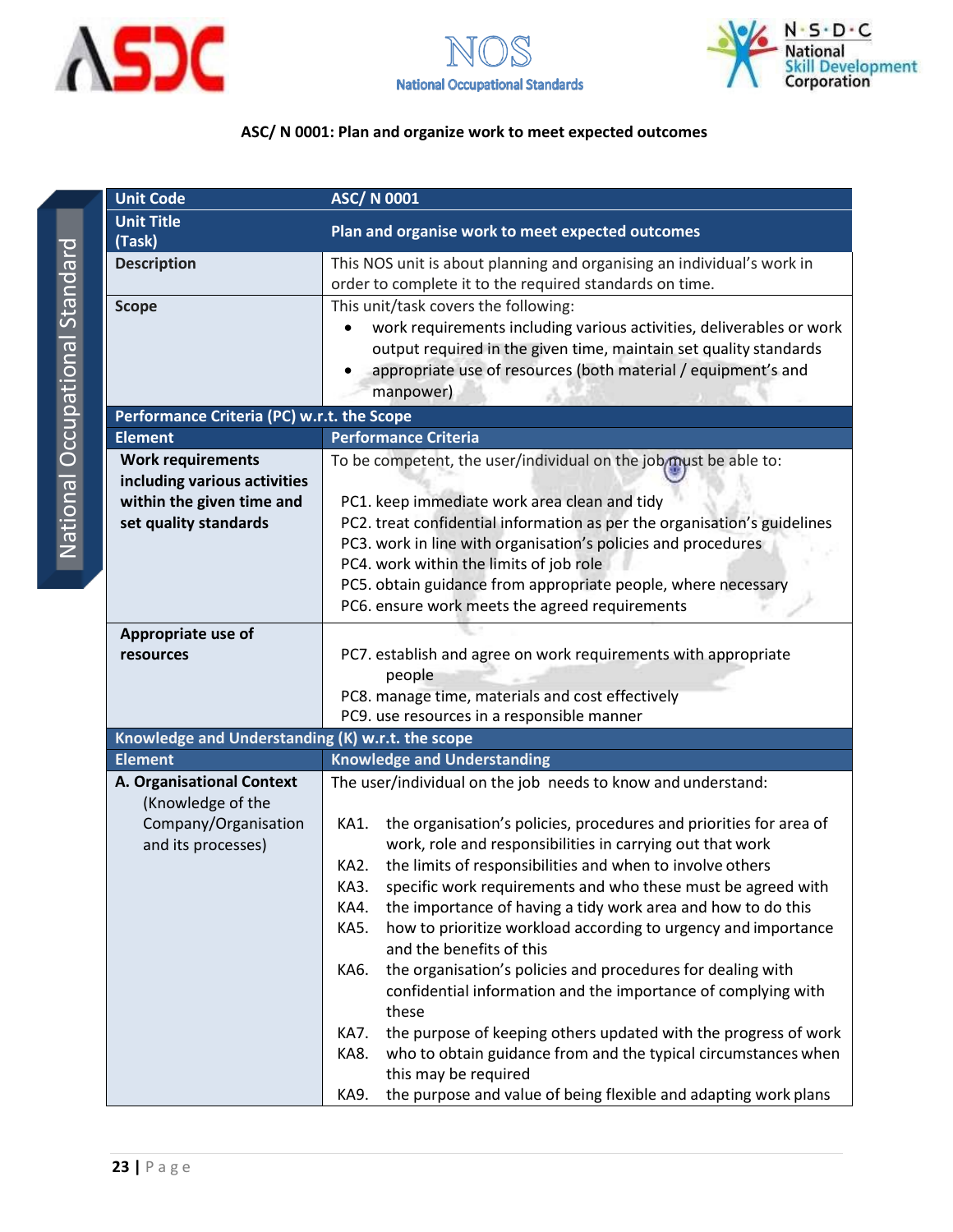





|                               | to reflect change                                                                                          |  |  |  |
|-------------------------------|------------------------------------------------------------------------------------------------------------|--|--|--|
| <b>B. Technical Knowledge</b> | The user/individual on the job needs to know and understand:                                               |  |  |  |
|                               | how to complete tasks accurately by following standard<br>KB1.                                             |  |  |  |
|                               | procedures                                                                                                 |  |  |  |
|                               | technical resources needed for work and how to obtain and use<br>KB <sub>2</sub>                           |  |  |  |
|                               | these                                                                                                      |  |  |  |
| Skills (S) w.r.t. the scope   |                                                                                                            |  |  |  |
| <b>Element</b>                | <b>Skills</b>                                                                                              |  |  |  |
| A. Core Skills/ Generic       | <b>Writing Skills</b>                                                                                      |  |  |  |
| <b>Skills</b>                 | The user/individual on the job needs to know and understand how to:                                        |  |  |  |
|                               | SA1. write in at least one language                                                                        |  |  |  |
|                               | <b>Reading Skills</b>                                                                                      |  |  |  |
|                               | The user/individual on the job needs to know and understand how to:                                        |  |  |  |
|                               | SA2. read instructions, guidelines/procedures<br><b>Oral Communication (Listening and Speaking skills)</b> |  |  |  |
|                               | The user/individual on the job needs to know and understand how to:                                        |  |  |  |
|                               | ask for clarification and advice from appropriate persons<br>SA3.                                          |  |  |  |
|                               | communicate orally with colleagues<br>SA4.                                                                 |  |  |  |
| <b>B. Professional Skills</b> | <b>Decision Making</b>                                                                                     |  |  |  |
|                               | The user/individual on the job needs to know and understand how to:                                        |  |  |  |
|                               | SB1. make a decision on a suitable course of action appropriate for                                        |  |  |  |
|                               | accurately completing the task within resources                                                            |  |  |  |
|                               | <b>Plan and Organise</b>                                                                                   |  |  |  |
|                               | The user/individual on the job needs to know and understand how to:                                        |  |  |  |
|                               | SB2. agree objectives and work requirements                                                                |  |  |  |
|                               | SB3. plan and organise work to achieve targets and deadlines                                               |  |  |  |
|                               | <b>Customer Centricity</b>                                                                                 |  |  |  |
|                               | The user/individual on the job needs to know and understand how to:                                        |  |  |  |
|                               | SB4. deliver consistent and reliable service to customers                                                  |  |  |  |
|                               | SB5. check own work and ensure it meets customer requirements                                              |  |  |  |
|                               | <b>Problem Solving</b>                                                                                     |  |  |  |
|                               | The user/individual on the job needs to know and understand how to:                                        |  |  |  |
|                               | SB6. refer anomalies to the concerned persons                                                              |  |  |  |
|                               | <b>Analytical Thinking</b>                                                                                 |  |  |  |
|                               | The user/individual on the job needs to know and understand how to:                                        |  |  |  |
|                               | SB7. analyse problems and identify work -arounds taking help from                                          |  |  |  |
|                               | concerned persons where required                                                                           |  |  |  |
|                               | <b>Critical Thinking</b>                                                                                   |  |  |  |
|                               | The user/individual on the job needs to know and understand how to:                                        |  |  |  |
|                               | SB8. apply own judgement to identify solutions in different situations                                     |  |  |  |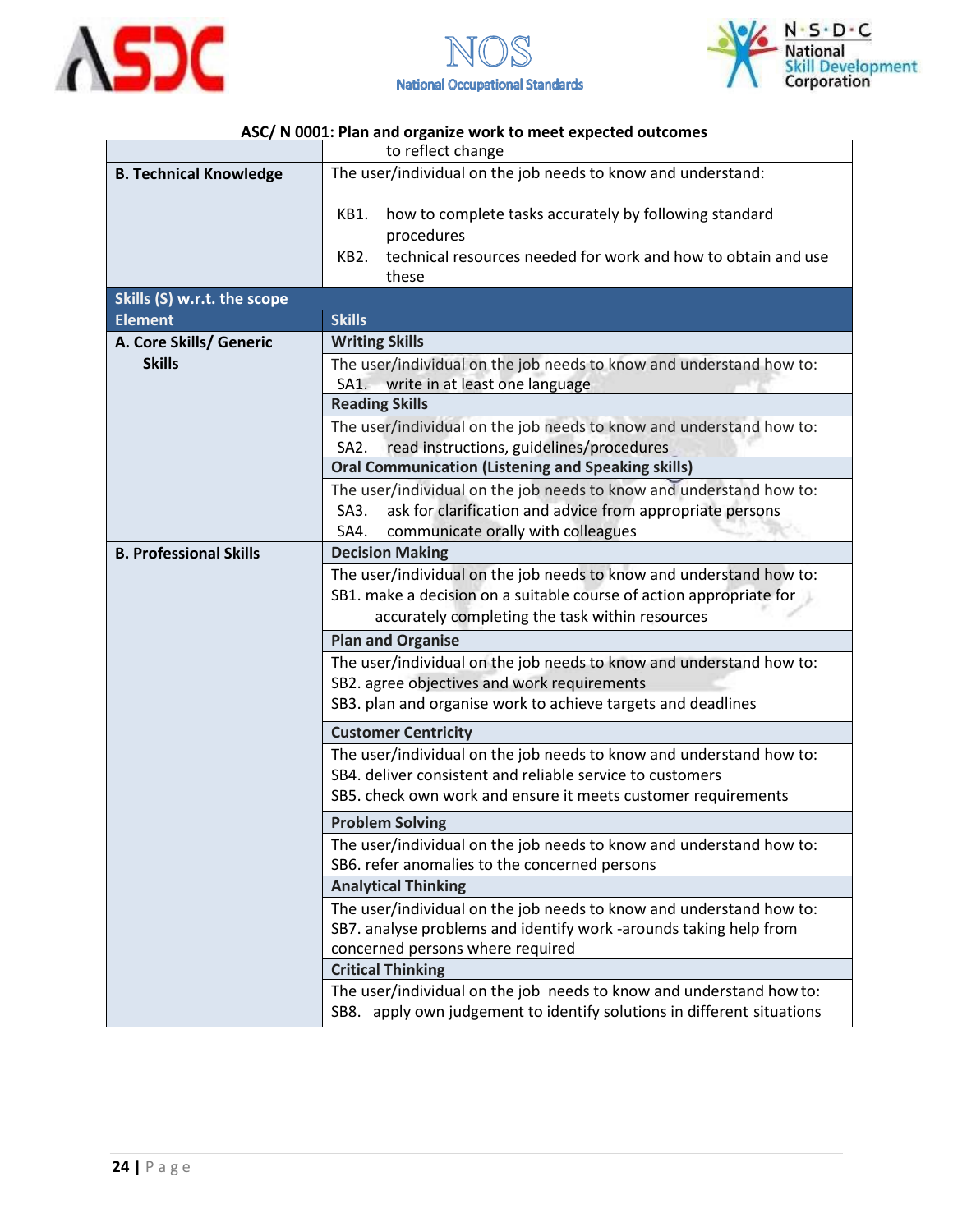





#### **NOS Version Control**

| NOS Code                   | ASC/ N 0001       |                         |          |
|----------------------------|-------------------|-------------------------|----------|
| <b>Credits (NSQF)</b>      | <b>TBD</b>        | <b>Version number</b>   | 1        |
| <b>Industry</b>            | <b>Automotive</b> | <b>Drafted on</b>       | 10/06/13 |
| <b>Industry Sub-sector</b> | <b>NA</b>         | Last reviewed on        | 10/06/13 |
|                            |                   | <b>Next review date</b> | 10/06/15 |

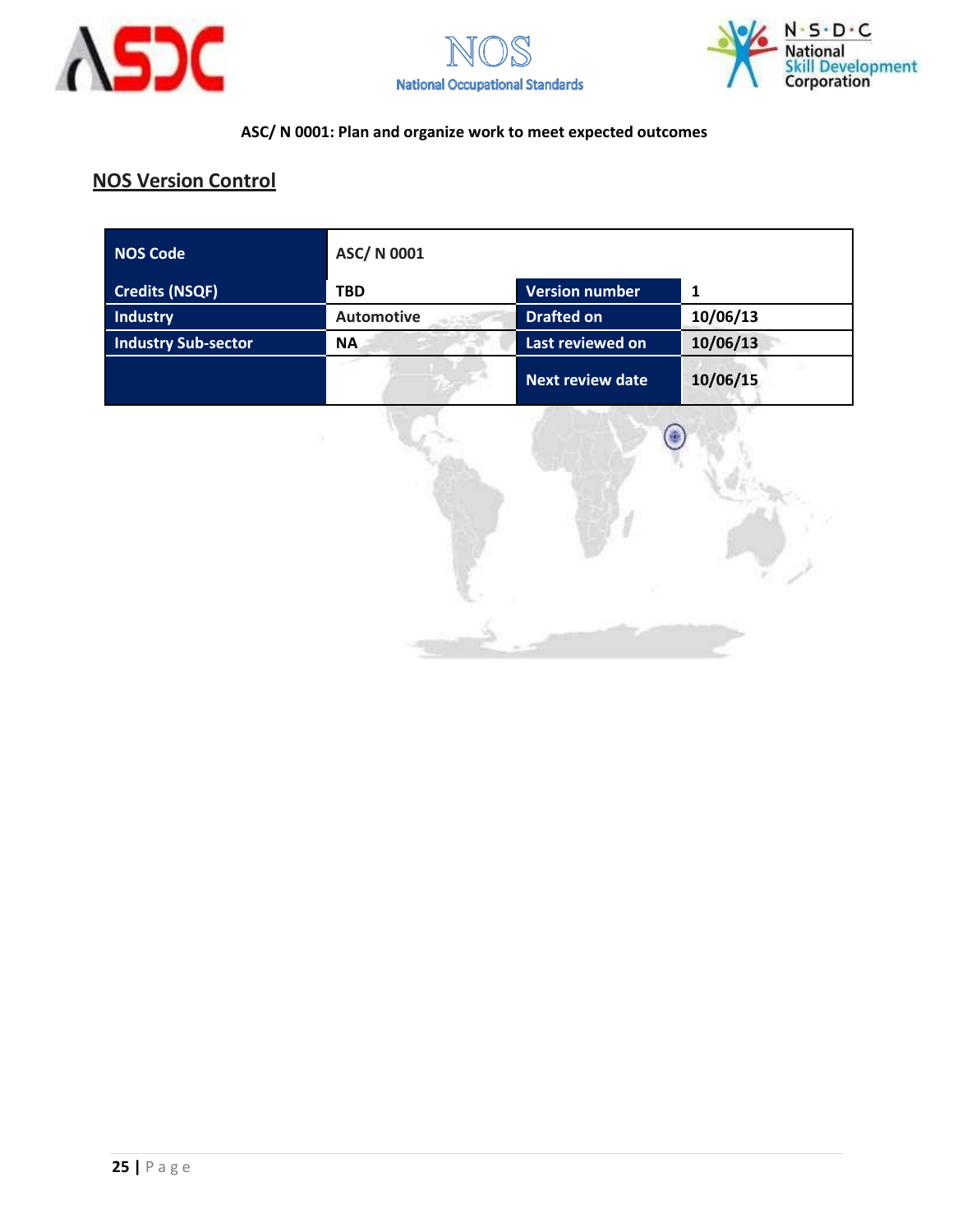





## **National Occupational Standards**



#### **Overview**

**This unit is about working effectively with colleagues, either in own work group or in other work groups within organization.**

----------------------------------------------------------------------------------------------------------------------------- ----------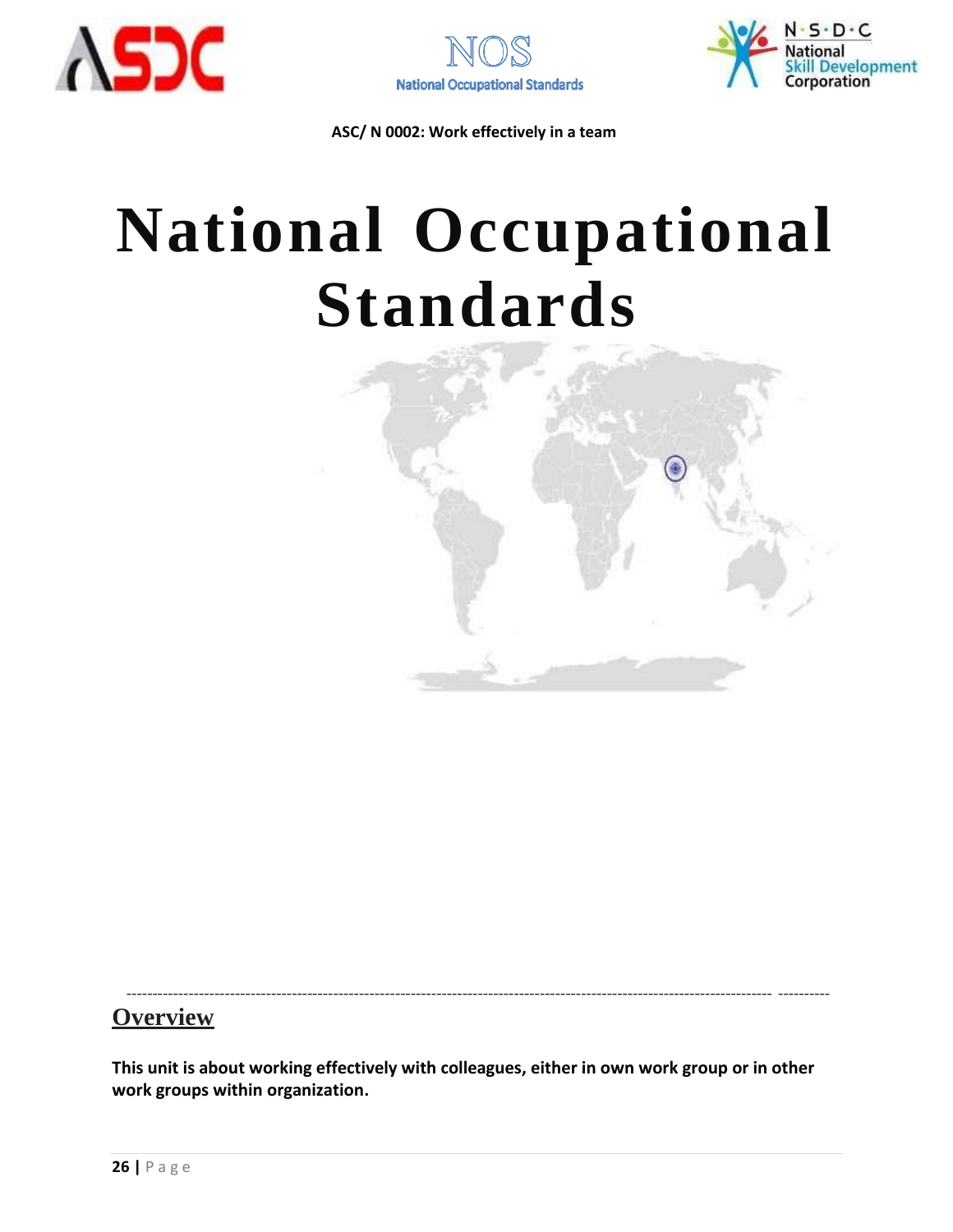





| <b>Unit Code</b>                                       | <b>ASC/ N 0002</b>                                                                                                                                      |
|--------------------------------------------------------|---------------------------------------------------------------------------------------------------------------------------------------------------------|
| <b>Unit Title</b><br>(Task)                            | Work effectively in a team                                                                                                                              |
| <b>Description</b>                                     | This NOS unit is about working effectively within a team, either in<br>individual's own work group or in other work groups outside the<br>organization. |
| <b>Scope</b>                                           | This unit/task covers the following:<br>Colleagues:                                                                                                     |
|                                                        | Interact & communicate effectively with colleagues including<br>$\bullet$                                                                               |
|                                                        | member in the own group as well as other groups                                                                                                         |
| Performance Criteria (PC) w.r.t. the Scope             |                                                                                                                                                         |
| <b>Element</b>                                         | <b>Performance Criteria</b>                                                                                                                             |
| <b>Interact &amp; communicate</b>                      | To be competent, the user/individual on the job(must be able to:                                                                                        |
| effectively with colleagues<br>including member in the | PC1. maintain clear communication with colleagues (by all means                                                                                         |
| own group as well as other                             | including face-to-face, telephonic as well as written)                                                                                                  |
| groups                                                 | PC2. work with colleagues to integrate work<br>PC3. pass on information to colleagues in line with organisational                                       |
|                                                        | requirements both through verbal as well as non-verbal means                                                                                            |
|                                                        | PC4. work in ways that show respect for colleagues                                                                                                      |
|                                                        | PC5. carry out commitments made to colleagues<br>PC6. let colleagues know in good time if cannot carry out commitments,                                 |
|                                                        | explaining the reasons                                                                                                                                  |
|                                                        | PC7. identify problems in working with colleagues and take the initiative<br>to solve these problems                                                    |
|                                                        | PC8. follow the organisation's policies and procedures for working with                                                                                 |
|                                                        | colleagues                                                                                                                                              |
| Knowledge and Understanding (K) w.r.t. the scope       |                                                                                                                                                         |
| <b>Element</b>                                         | <b>Knowledge and Understanding</b>                                                                                                                      |
| A. Organisational Context<br>(Knowledge of the         | The user/individual on the job needs to know and understand:                                                                                            |
| Company/Organisation                                   | the organisation's policies and procedures for working with<br>KA1.                                                                                     |
| and its processes)                                     | colleagues, role and responsibilities in relation to this<br>KA2.<br>the importance of effective communication and establishing good                    |
|                                                        | working relationships with colleagues                                                                                                                   |
|                                                        | different methods of communication and the circumstances in<br>KA3.                                                                                     |
|                                                        | which it is appropriate to use these<br>the importance of creating an environment of trust and mutual<br>KA4.                                           |
|                                                        | respect                                                                                                                                                 |
|                                                        | the implications of own work on the work and schedule of others<br>KA5.                                                                                 |
| <b>B. Technical Knowledge</b>                          | The user/individual on the job needs to know and understand:                                                                                            |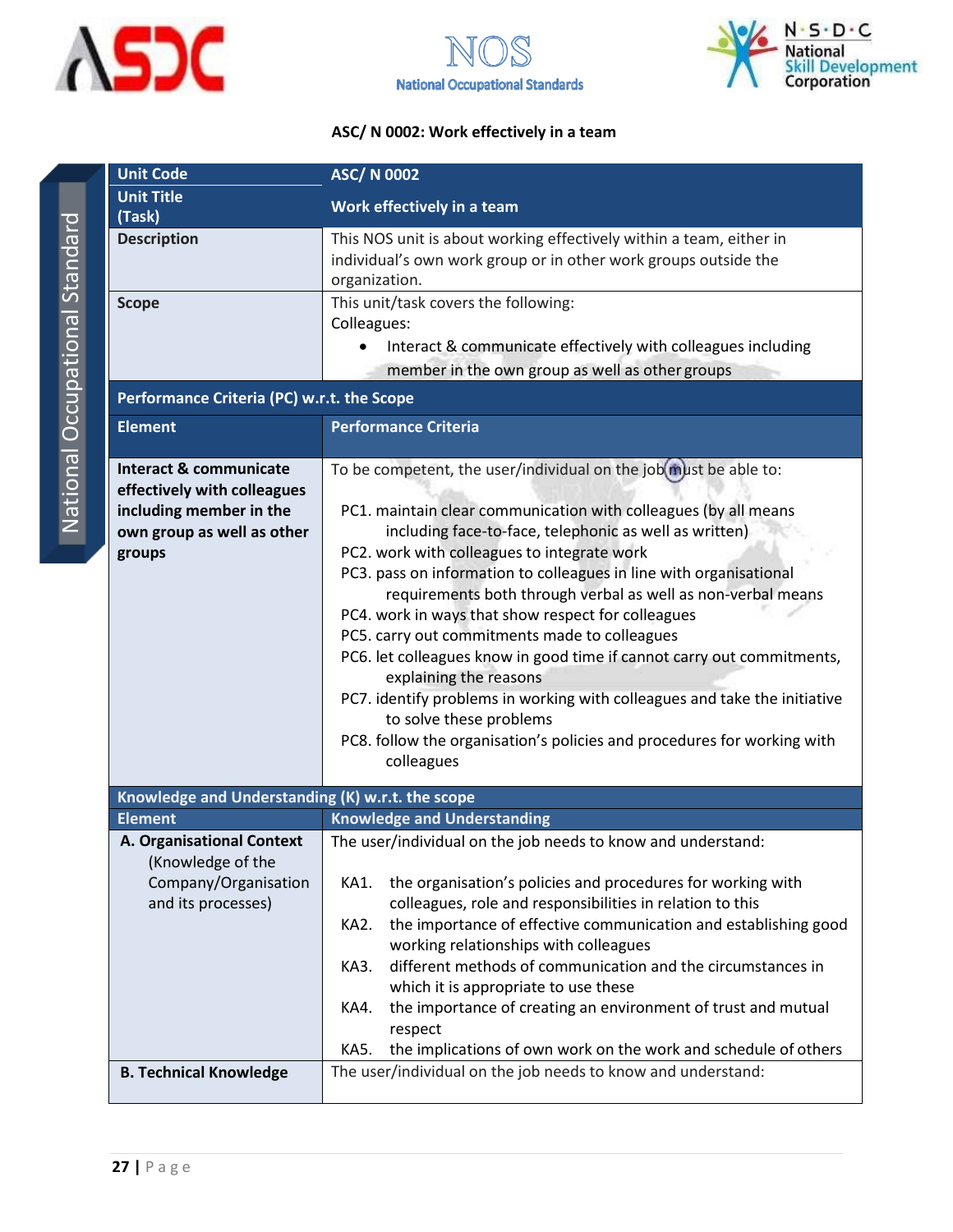





|                               | different types of information that colleagues might need and the<br>KB1.                                                                                                                               |  |  |
|-------------------------------|---------------------------------------------------------------------------------------------------------------------------------------------------------------------------------------------------------|--|--|
|                               | importance of providing this information when it is required                                                                                                                                            |  |  |
|                               | the importance of helping colleagues with problems, in order to<br>KB2.                                                                                                                                 |  |  |
|                               | meet quality and time standards as a team                                                                                                                                                               |  |  |
| Skills (S)w.r.t. the scope    |                                                                                                                                                                                                         |  |  |
| <b>Element</b>                | <b>Skills</b>                                                                                                                                                                                           |  |  |
| A. Core Skills/               | <b>Writing Skills</b>                                                                                                                                                                                   |  |  |
| <b>Generic Skills</b>         | The user/individual on the job needs to know and understand how to:                                                                                                                                     |  |  |
|                               | complete written work with attention to detail<br>SA1.                                                                                                                                                  |  |  |
|                               | <b>Reading Skills</b>                                                                                                                                                                                   |  |  |
|                               | The user/individual on the job needs to know and understand how to:                                                                                                                                     |  |  |
|                               | read instructions, guidelines/procedures<br>SA <sub>2</sub> .                                                                                                                                           |  |  |
|                               | <b>Oral Communication (Listening and Speaking skills)</b>                                                                                                                                               |  |  |
|                               | The user/individual on the job needs to know and understand how to:                                                                                                                                     |  |  |
|                               | listen effectively and orally communicate information<br>SA3.                                                                                                                                           |  |  |
|                               | ask for clarification and advice from the concerned person<br>SA4.                                                                                                                                      |  |  |
| <b>B. Professional Skills</b> | <b>Decision Making</b>                                                                                                                                                                                  |  |  |
|                               | The user/individual on the job needs to know and understand how to:<br>SB1. make decisions on a suitable course of action or response keeping<br>in view resource utilization while meeting commitments |  |  |
|                               | <b>Plan and Organise</b>                                                                                                                                                                                |  |  |
|                               | The user/individual on the job needs to know and understand how to:                                                                                                                                     |  |  |
|                               |                                                                                                                                                                                                         |  |  |
|                               | plan and organise work to achieve targets and deadlines<br>SB <sub>2</sub> .                                                                                                                            |  |  |
|                               | <b>Customer Centricity</b>                                                                                                                                                                              |  |  |
|                               | The user/individual on the job needs to know and understand how to:                                                                                                                                     |  |  |
|                               | check that the work meets customer requirements<br>SB3.                                                                                                                                                 |  |  |
|                               | SB4.<br>deliver consistent and reliable service to customers                                                                                                                                            |  |  |
|                               | <b>Problem Solving</b>                                                                                                                                                                                  |  |  |
|                               | The user/individual on the job needs to know and understand how to:                                                                                                                                     |  |  |
|                               |                                                                                                                                                                                                         |  |  |
|                               | apply problem solving approaches in different situations<br>SB <sub>5</sub> .                                                                                                                           |  |  |
|                               | <b>Critical Thinking</b>                                                                                                                                                                                |  |  |
|                               | The user/individual on the job needs to know and understand how to:                                                                                                                                     |  |  |
|                               | apply balanced judgements to different situations<br>SB6.                                                                                                                                               |  |  |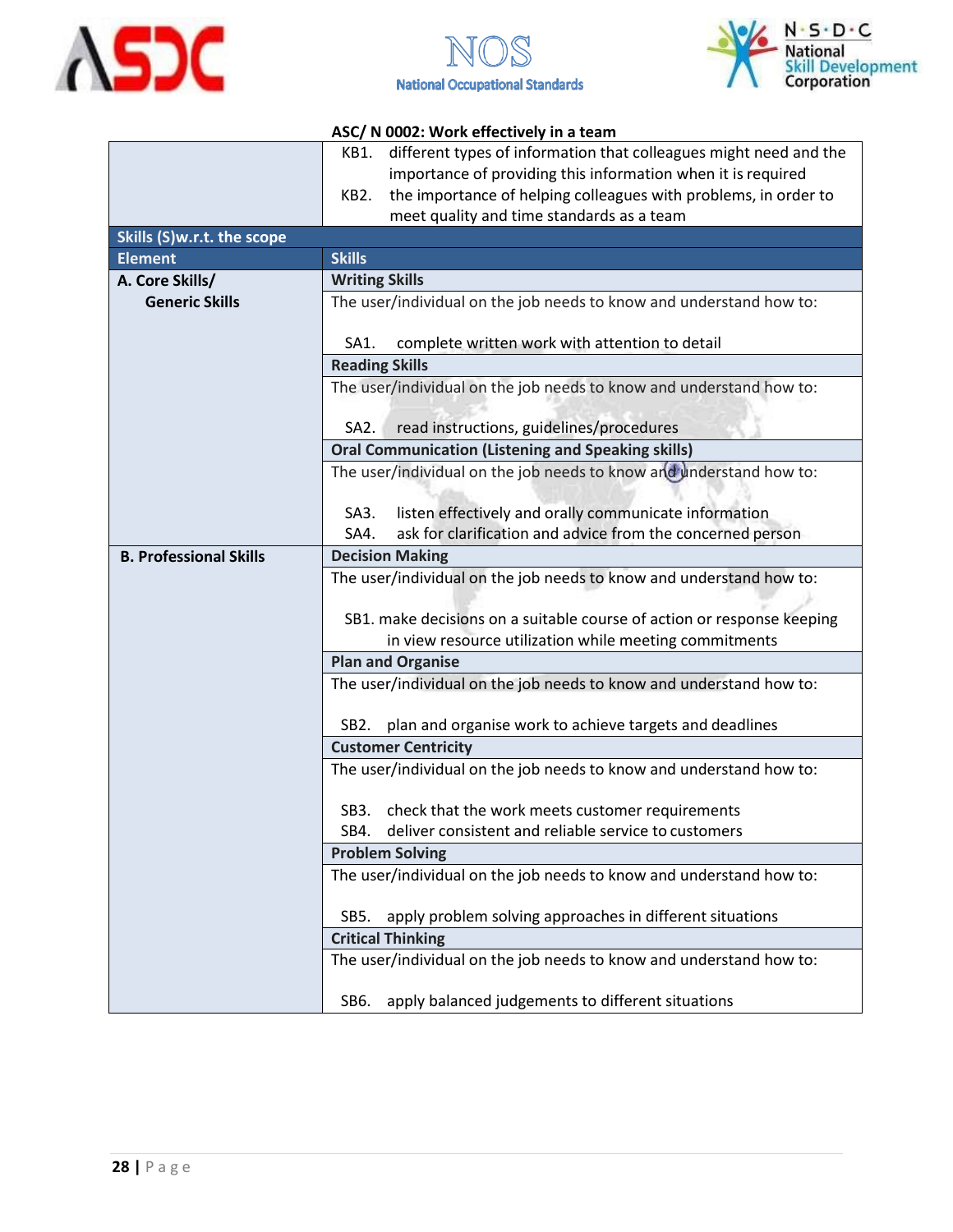





## **NOS Version Control**

| <b>NOS Code</b>            | <b>ASC/N 0002</b> |                         |          |
|----------------------------|-------------------|-------------------------|----------|
| <b>Credits (NSQF)</b>      | <b>TBD</b>        | <b>Version number</b>   | 1        |
| <b>Industry</b>            | <b>Automotive</b> | <b>Drafted on</b>       | 10/06/13 |
| <b>Industry Sub-sector</b> | <b>NA</b>         | Last reviewed on        | 10/06/13 |
|                            |                   | <b>Next review date</b> | 10/06/15 |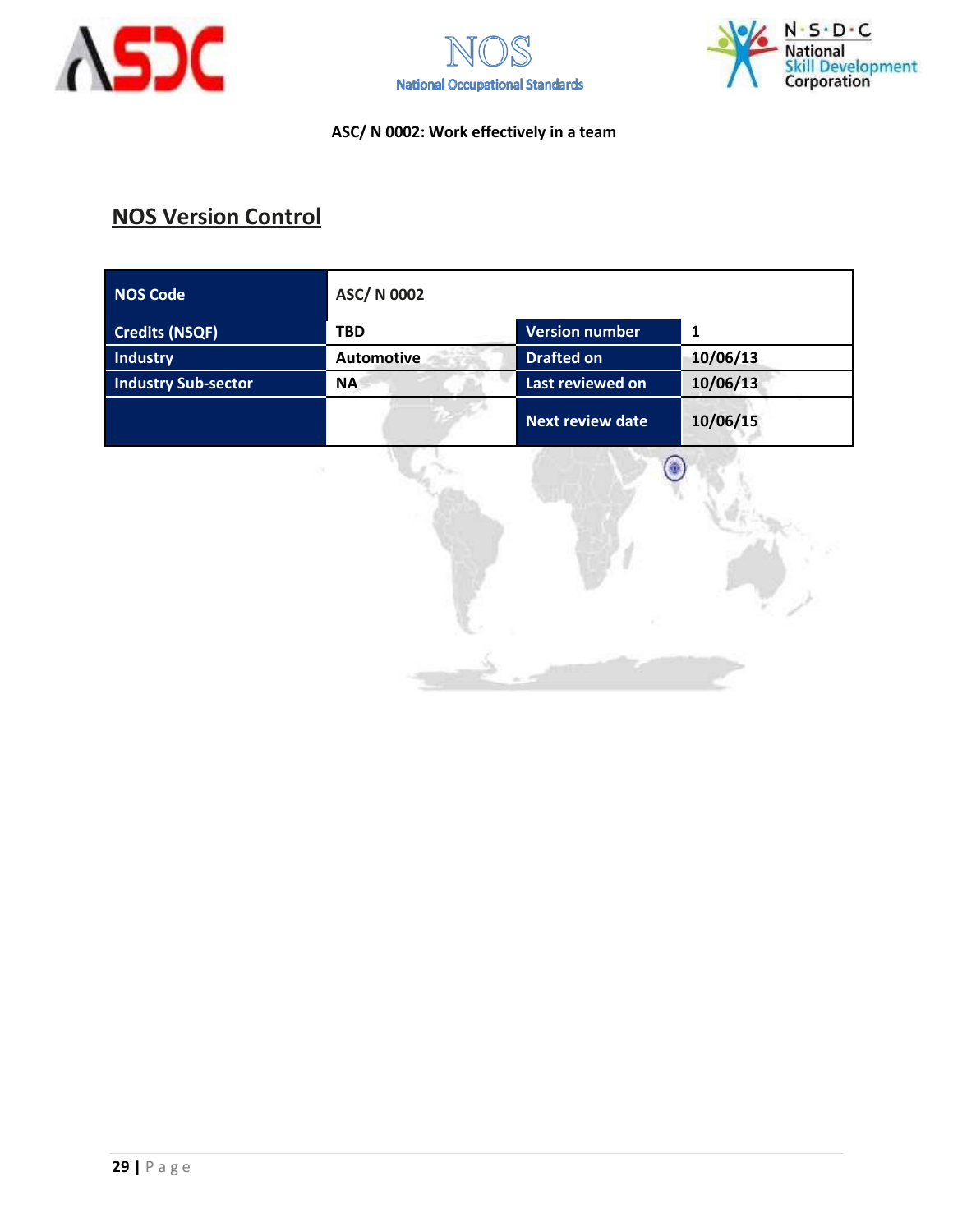





# **National Occupational Standards**



----------------------------------------------------------------------------------------------------------------------------- ----------

### **Overview**

**This unit is about monitoring work place practices and making sure they meet requirements for health, safety, security and environmental concerns.**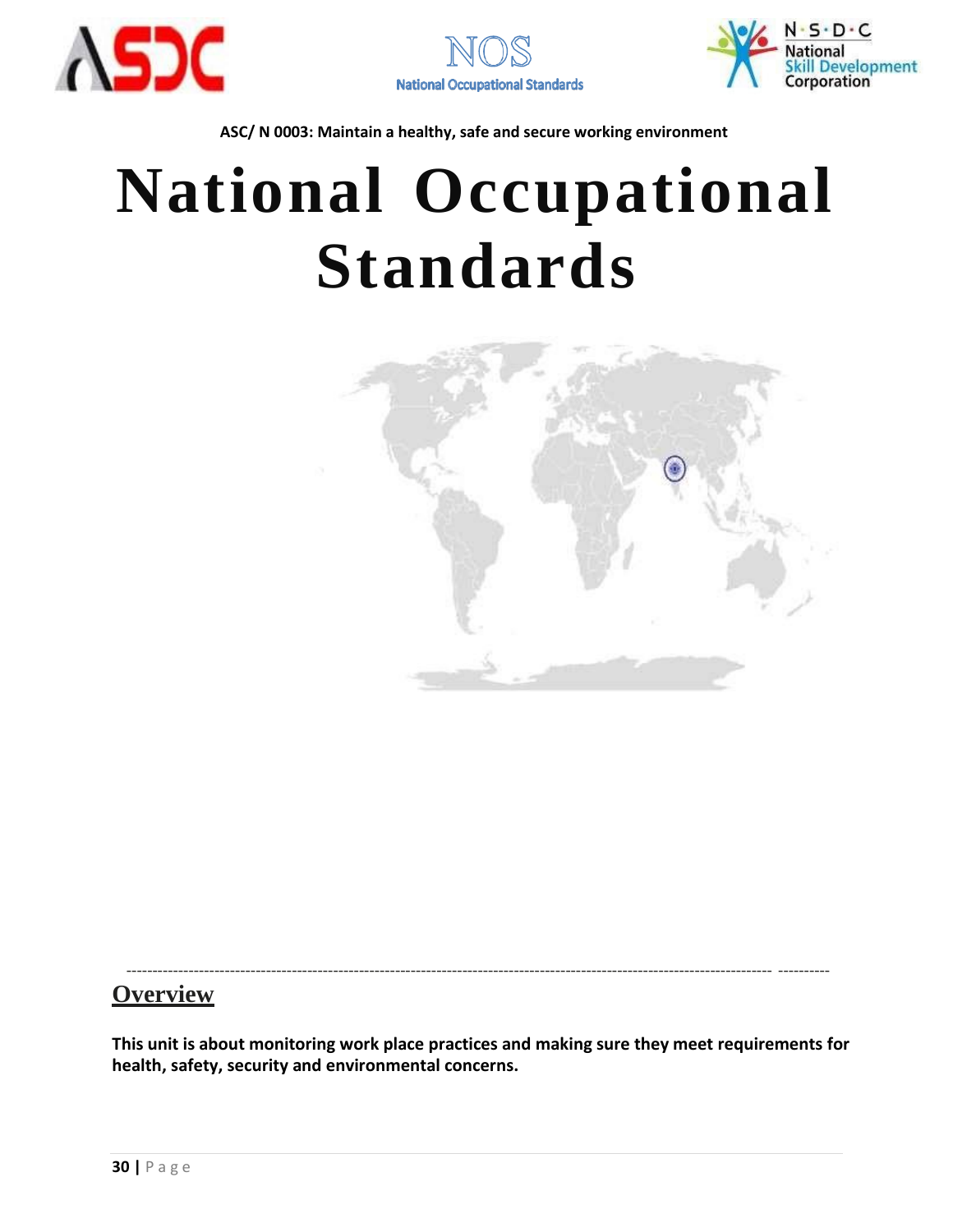

<span id="page-30-0"></span>



| <b>Unit Code</b>                                                             | <b>ASC/N 0003</b>                                                                                                                                                                                                                                                                                                                                                                                                                                                                                                                                                                                                                                                                                                                                                                                                                                                                                                                                                                                                                                                                                                                                                                                  |  |  |
|------------------------------------------------------------------------------|----------------------------------------------------------------------------------------------------------------------------------------------------------------------------------------------------------------------------------------------------------------------------------------------------------------------------------------------------------------------------------------------------------------------------------------------------------------------------------------------------------------------------------------------------------------------------------------------------------------------------------------------------------------------------------------------------------------------------------------------------------------------------------------------------------------------------------------------------------------------------------------------------------------------------------------------------------------------------------------------------------------------------------------------------------------------------------------------------------------------------------------------------------------------------------------------------|--|--|
| <b>Unit Title</b>                                                            | Maintain a healthy, safe and secure working environment                                                                                                                                                                                                                                                                                                                                                                                                                                                                                                                                                                                                                                                                                                                                                                                                                                                                                                                                                                                                                                                                                                                                            |  |  |
| (Task)                                                                       |                                                                                                                                                                                                                                                                                                                                                                                                                                                                                                                                                                                                                                                                                                                                                                                                                                                                                                                                                                                                                                                                                                                                                                                                    |  |  |
| <b>Description</b>                                                           | This NOS unit is about monitoring the working environment and making<br>sure it meets requirements for health, safety and security.                                                                                                                                                                                                                                                                                                                                                                                                                                                                                                                                                                                                                                                                                                                                                                                                                                                                                                                                                                                                                                                                |  |  |
| <b>Scope</b>                                                                 | This unit/task covers the following:<br>Resources (both material & manpower) needed to maintain a safe<br>working environment as per the prevalent norms & government<br>policies including emergency procedures for Illness, accidents, fires<br>or any other reason which may involve evacuation of the premises                                                                                                                                                                                                                                                                                                                                                                                                                                                                                                                                                                                                                                                                                                                                                                                                                                                                                 |  |  |
| Performance Criteria (PC) w.r.t. the Scope                                   |                                                                                                                                                                                                                                                                                                                                                                                                                                                                                                                                                                                                                                                                                                                                                                                                                                                                                                                                                                                                                                                                                                                                                                                                    |  |  |
| <b>Element</b>                                                               | <b>Performance Criteria</b>                                                                                                                                                                                                                                                                                                                                                                                                                                                                                                                                                                                                                                                                                                                                                                                                                                                                                                                                                                                                                                                                                                                                                                        |  |  |
| <b>Resources needed to</b><br>maintain a safe, secure<br>working environment | To be competent, the user/individual on the job must be able to:<br>comply with organisation's current health, safety and security<br>PC1.<br>policies and procedures<br>PC2. report any identified breaches in health, safety, and security<br>policies and procedures to the designated person<br>PC3. Coordinate with other resources at the workplace to achieve the<br>healthy, safe and secure environment for all incorporating all<br>government norms esp. for emergency situations like fires,<br>earthquakes etc.<br>PC4. identify and correct any hazards like illness, accidents, fires or any<br>other natural calamity safely and within the limits of individual's<br>authority<br>PC5. report any hazards outside the individual's authority to the<br>relevant person in line with organisational procedures and warn<br>other people who may be affected<br>PC6. follow organisation's emergency procedures for accidents, fires<br>or any other natural calamity<br>PC7. identify and recommend opportunities for improving health,<br>safety, and security to the designated person<br>PC8. complete all health and safety records are updates and<br>procedures well defined |  |  |
| Knowledge and Understanding (K) w.r.t. the scope                             |                                                                                                                                                                                                                                                                                                                                                                                                                                                                                                                                                                                                                                                                                                                                                                                                                                                                                                                                                                                                                                                                                                                                                                                                    |  |  |
| <b>Element</b>                                                               | <b>Knowledge and Understanding</b>                                                                                                                                                                                                                                                                                                                                                                                                                                                                                                                                                                                                                                                                                                                                                                                                                                                                                                                                                                                                                                                                                                                                                                 |  |  |
| A. Organisational Context<br>(Knowledge of the                               | The user/individual on the job needs to know and understand:                                                                                                                                                                                                                                                                                                                                                                                                                                                                                                                                                                                                                                                                                                                                                                                                                                                                                                                                                                                                                                                                                                                                       |  |  |
| Company/Organisation<br>and its processes)                                   | legislative requirements and organisation's procedures for<br>KA1.<br>health, safety and security and individual's role and<br>responsibilities in relation to this                                                                                                                                                                                                                                                                                                                                                                                                                                                                                                                                                                                                                                                                                                                                                                                                                                                                                                                                                                                                                                |  |  |
|                                                                              | what is meant by a hazard, including the different types of<br>KA2.<br>health and safety hazards that can be found in the workplace<br>how and when to report hazards<br>KA3.<br>the limits of responsibility for dealing with hazards<br>KA4.                                                                                                                                                                                                                                                                                                                                                                                                                                                                                                                                                                                                                                                                                                                                                                                                                                                                                                                                                     |  |  |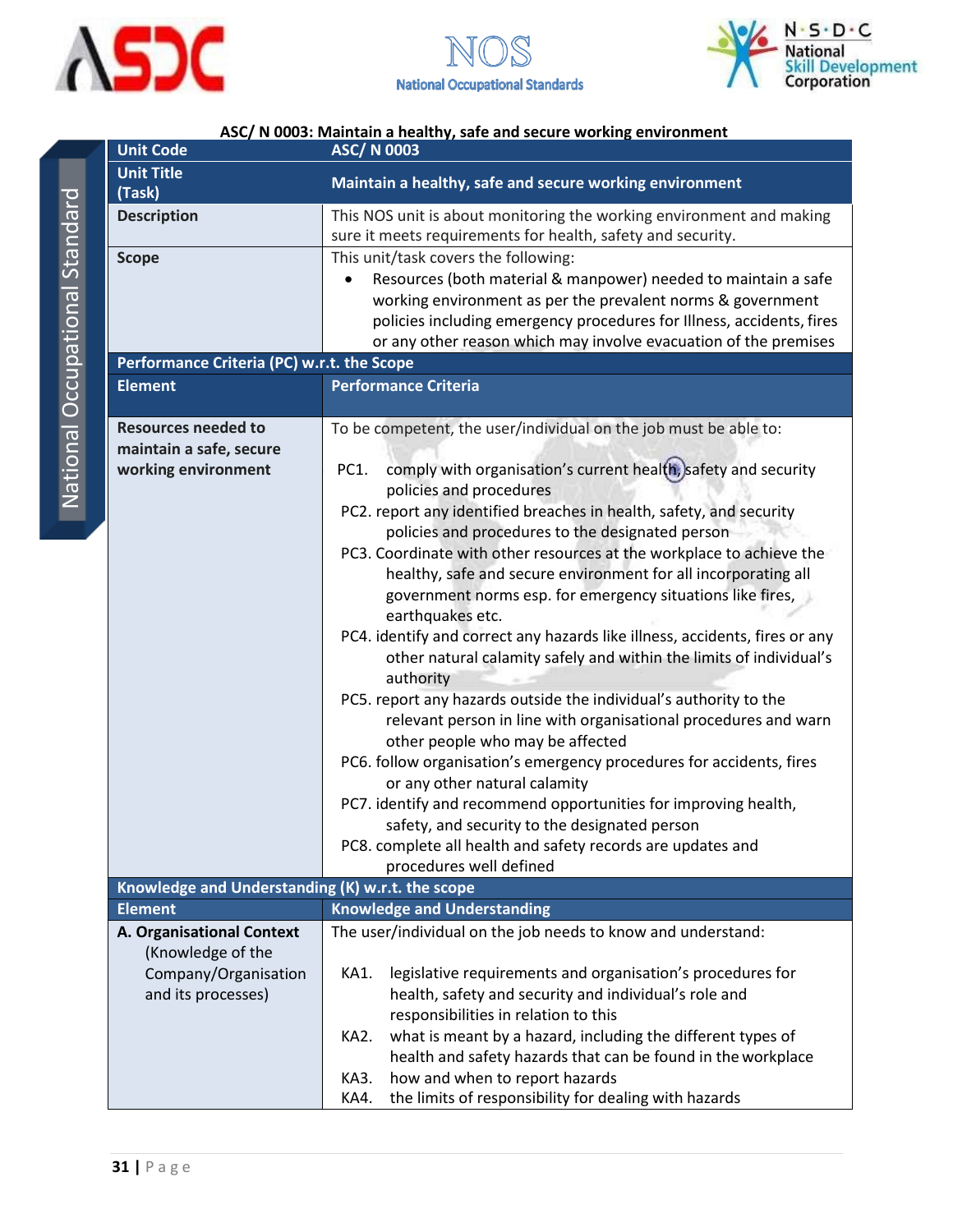





|                               | KA5.<br>the organisation's emergency procedures for different                                  |  |  |
|-------------------------------|------------------------------------------------------------------------------------------------|--|--|
|                               | emergency situations and the importance of following these                                     |  |  |
|                               | the importance of maintaining high standards of health, safety<br>KA6.                         |  |  |
|                               | and security                                                                                   |  |  |
|                               | implications that any non-compliance with health, safety and<br>KA7.                           |  |  |
|                               | security may have on individuals and the organisation                                          |  |  |
| <b>B. Technical Knowledge</b> | The user/individual on the job needs to know and understand:                                   |  |  |
|                               | different types of breaches in health, safety and security and how<br>KB1.                     |  |  |
|                               | and when to report these                                                                       |  |  |
|                               | evacuation procedures for workers and visitors<br>KB2.                                         |  |  |
|                               | how to summon medical assistance and the emergency<br>KB3.                                     |  |  |
|                               | services, where necessary                                                                      |  |  |
|                               | how to use the health, safety and accident reporting<br>KB4.                                   |  |  |
|                               | Procedures and the importance of these                                                         |  |  |
| Skills (S) w.r.t. the scope   |                                                                                                |  |  |
| <b>Element</b>                | <b>Skills</b>                                                                                  |  |  |
| A. Core Skills/ Generic       | <b>Writing Skills</b>                                                                          |  |  |
| <b>Skills</b>                 | The user/individual on the job needs to know and understand how to:                            |  |  |
|                               | SA1. complete accurate, well written work with attention to detail                             |  |  |
|                               | <b>Reading Skills</b>                                                                          |  |  |
|                               | The user/individual on the job needs to know and understand how to:                            |  |  |
|                               | SA2. read instructions, guidelines/procedures/rules                                            |  |  |
|                               | <b>Oral Communication (Listening and Speaking skills)</b>                                      |  |  |
|                               | The user/individual on the job needs to know and understand how to:                            |  |  |
| <b>B. Professional Skills</b> | SA3. listen to and orally communicate information with all concerned<br><b>Decision Making</b> |  |  |
|                               | The user/individual on the job needs to know and understand how to:                            |  |  |
|                               | SB1. make decisions on a suitable course of action or response                                 |  |  |
|                               | <b>Plan and Organise</b>                                                                       |  |  |
|                               | The user/individual on the job needs to know and understand how to:                            |  |  |
|                               | SB2. plan and organise work to achieve targets and deadlines                                   |  |  |
|                               | <b>Customer Centricity</b>                                                                     |  |  |
|                               | The user/individual on the job needs to know and understand how to:                            |  |  |
|                               | SB3. build and maintain positive and effective relationships with                              |  |  |
|                               | colleagues and customers                                                                       |  |  |
|                               | <b>Problem Solving</b>                                                                         |  |  |
|                               | The user/individual on the job needs to know and understand how to:                            |  |  |
|                               | SB4. apply problem solving approaches in different situations                                  |  |  |
|                               | <b>Analytical Thinking</b>                                                                     |  |  |
|                               |                                                                                                |  |  |
|                               | The user/individual on the job needs to know and understand how to:                            |  |  |
|                               | SB5. analyse data and activities                                                               |  |  |
|                               | <b>Critical Thinking</b>                                                                       |  |  |
|                               | The user/individual on the job needs to know and understand how to:                            |  |  |
|                               | SB6. apply balanced judgements to different situations                                         |  |  |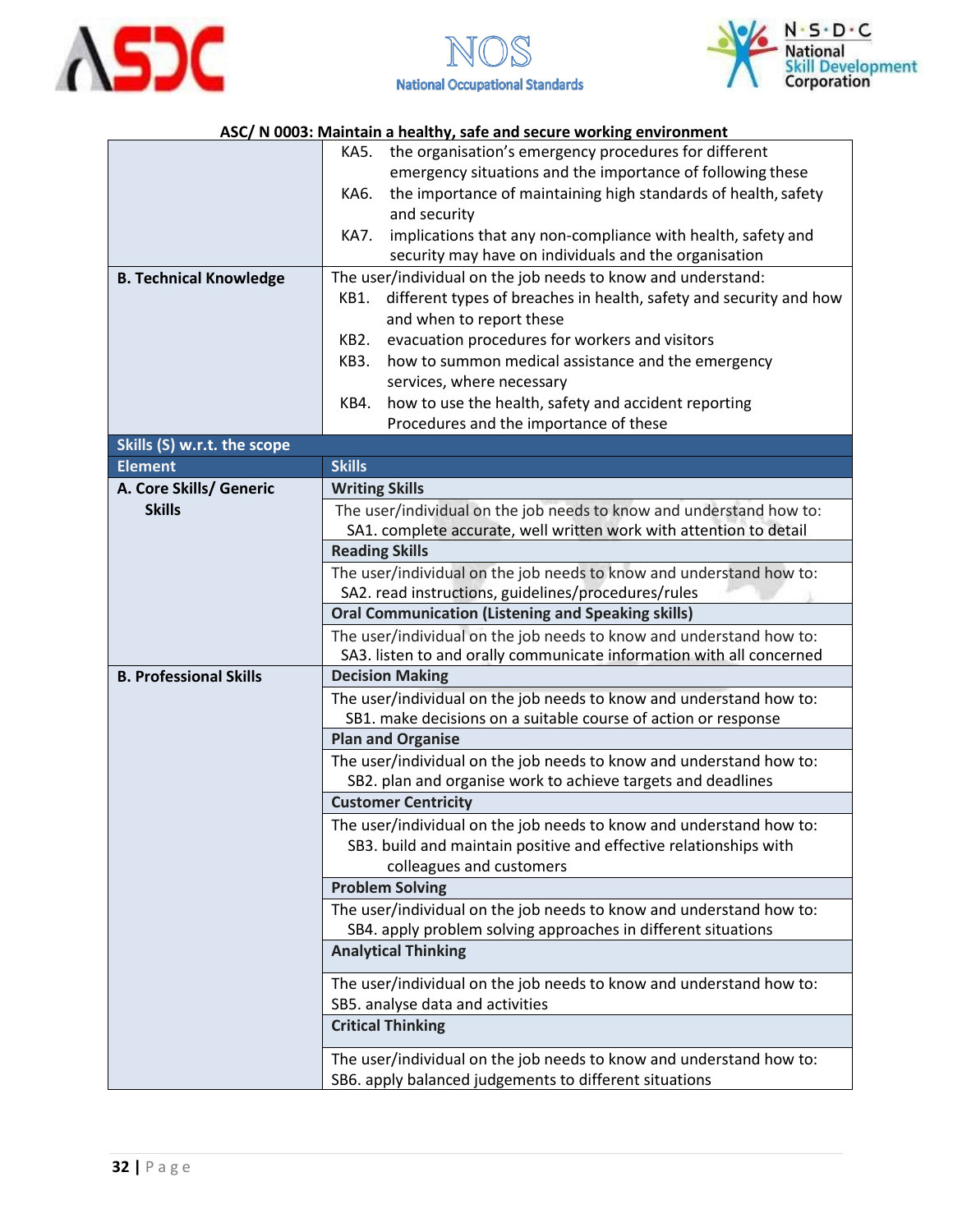





## **NOS Version Control**

| <b>NOS Code</b>            | ASC/ N 0003       |                         |                           |
|----------------------------|-------------------|-------------------------|---------------------------|
| <b>Credits (NSQF)</b>      | <b>TBD</b>        | <b>Version number</b>   |                           |
| Industry                   | <b>Automotive</b> | <b>Drafted on</b>       | 10/06/13                  |
| <b>Industry Sub-sector</b> | <b>NA</b>         | Last reviewed on        | 10/06/13                  |
|                            |                   | <b>Next review date</b> | 10/06/15<br><b>TANK 1</b> |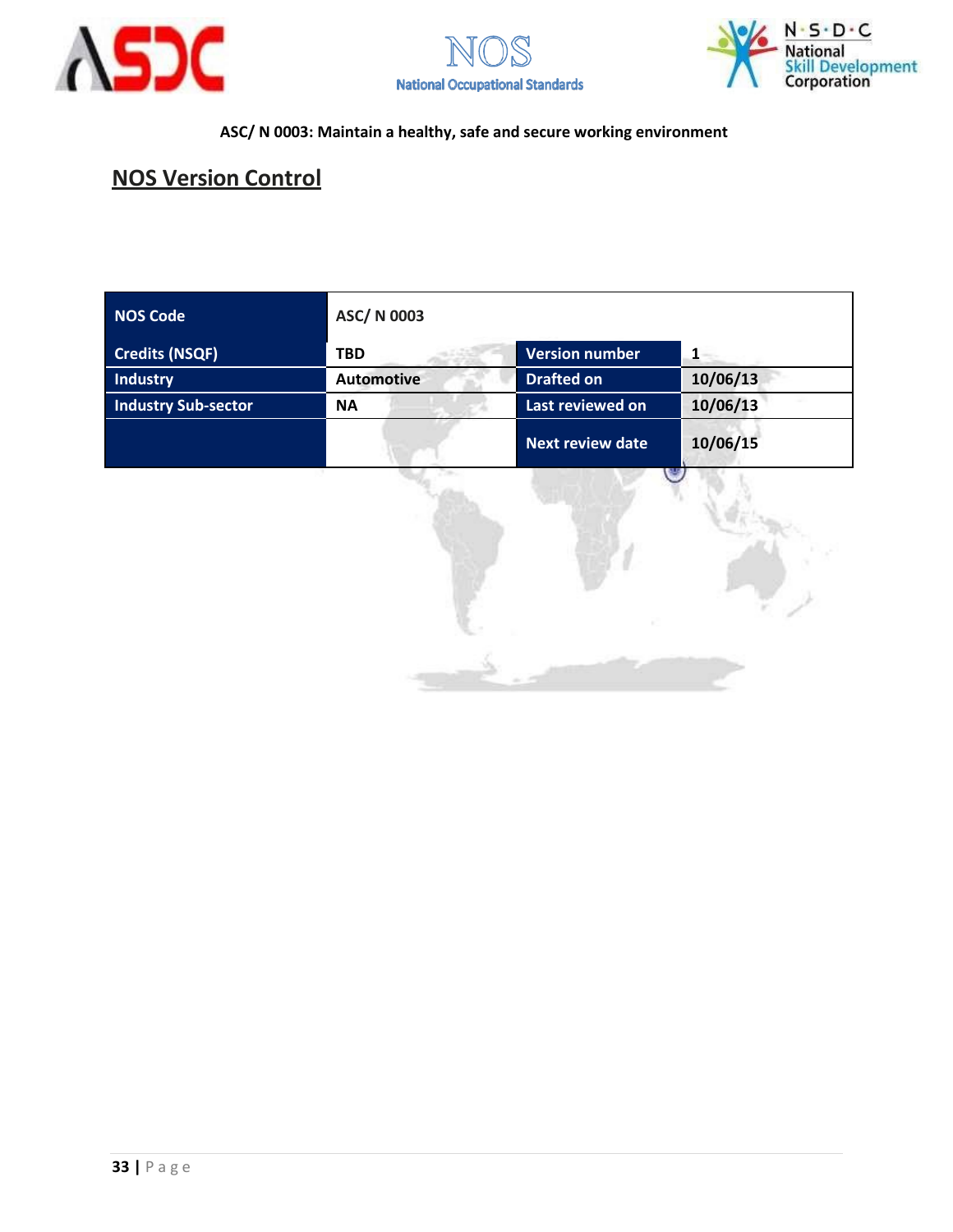



<span id="page-33-0"></span>

| Criteria for assessment of Trainees |                            |  |  |  |
|-------------------------------------|----------------------------|--|--|--|
|                                     |                            |  |  |  |
| <b>JOB ROLE</b>                     | Auto Service Technician L4 |  |  |  |
| <b>Qualification Pack</b>           | ASC/Q 1402                 |  |  |  |
| No. Of NOS                          | 2 Role specific, 3 generic |  |  |  |

| <b>NOS Title/ NOS Elements</b><br><b>NOS &amp; Performance Criterion Description</b> |                                                                   | <b>Marks</b><br>allocation |                  |
|--------------------------------------------------------------------------------------|-------------------------------------------------------------------|----------------------------|------------------|
| <b>ASC/N 1402</b>                                                                    | Assist in performing diagnosis of the vehicle repair              | <b>Viva</b>                | <b>Practical</b> |
| Assist in the                                                                        | to be competent, the user/individual on the job must be able to:  |                            |                  |
| diagnosis of the root                                                                |                                                                   |                            |                  |
| cause of the vehicle                                                                 | PC1. understand the auto component manufacturer                   |                            |                  |
| trouble                                                                              | specifications related to the various components/                 |                            |                  |
|                                                                                      | ۵<br>aggregates in the vehicle                                    |                            |                  |
|                                                                                      | PC2. understand the functioning of each system, component         |                            |                  |
|                                                                                      | and aggregate (including both mechanical and electrical           |                            |                  |
|                                                                                      | aggregates) of a vehicle                                          |                            |                  |
|                                                                                      | PC3. follow standard operating procedures for using workshop      |                            |                  |
|                                                                                      | tools and equipment for fault diagnosis or troubleshoot           |                            |                  |
|                                                                                      | problem in a vehicle                                              | 15                         | 30               |
|                                                                                      | PC4. conduct test drives to assist the Senior Technician in       |                            |                  |
|                                                                                      | finding the fault basis the performance of the vehicle            |                            |                  |
|                                                                                      | during the test drive                                             |                            |                  |
|                                                                                      | PC5. review the job card and understand customer complaints       |                            |                  |
|                                                                                      | PC6. follow standard operating procedure set out for              |                            |                  |
|                                                                                      | diagnosing faults under the supervision of a Senior               |                            |                  |
|                                                                                      | Technician                                                        |                            |                  |
|                                                                                      | PC7. follow instructions of seniors for specific tasks related to |                            |                  |
|                                                                                      | diagnosing faults in the various sub-assemblies and               |                            |                  |
|                                                                                      | aggregates in a vehicle                                           |                            |                  |
|                                                                                      | PC8. use checklists and standard OEM operating procedures to      |                            |                  |
|                                                                                      | understand if the fault is because of improper servicing, or      |                            |                  |
|                                                                                      | low levels of oils, coolants, grease etc. or poor quality oil/    |                            |                  |
|                                                                                      | air filters etc.                                                  | 30                         | 40               |
|                                                                                      | PC9. dismantle and assemble aggregates                            |                            |                  |
|                                                                                      | PC10. ensure any malfunctions observed in tools and equipment     |                            |                  |
|                                                                                      | are reported to the concerned persons                             |                            |                  |
|                                                                                      | PC11. ensure any malfunctions or repair requirements observed     |                            |                  |
|                                                                                      | in vehicles (and beyond own scope of work) are reported           |                            |                  |
|                                                                                      | to the concerned person                                           |                            |                  |
|                                                                                      | PC12. understand the various precautions to be taken to avoid     |                            |                  |
|                                                                                      | damage to the vehicle and its components while working            |                            |                  |
|                                                                                      | on diagnosis or troubleshooting the vehicle for any faults        |                            |                  |
|                                                                                      | PC13. ensure safe movement and parking of the vehicle in the      |                            |                  |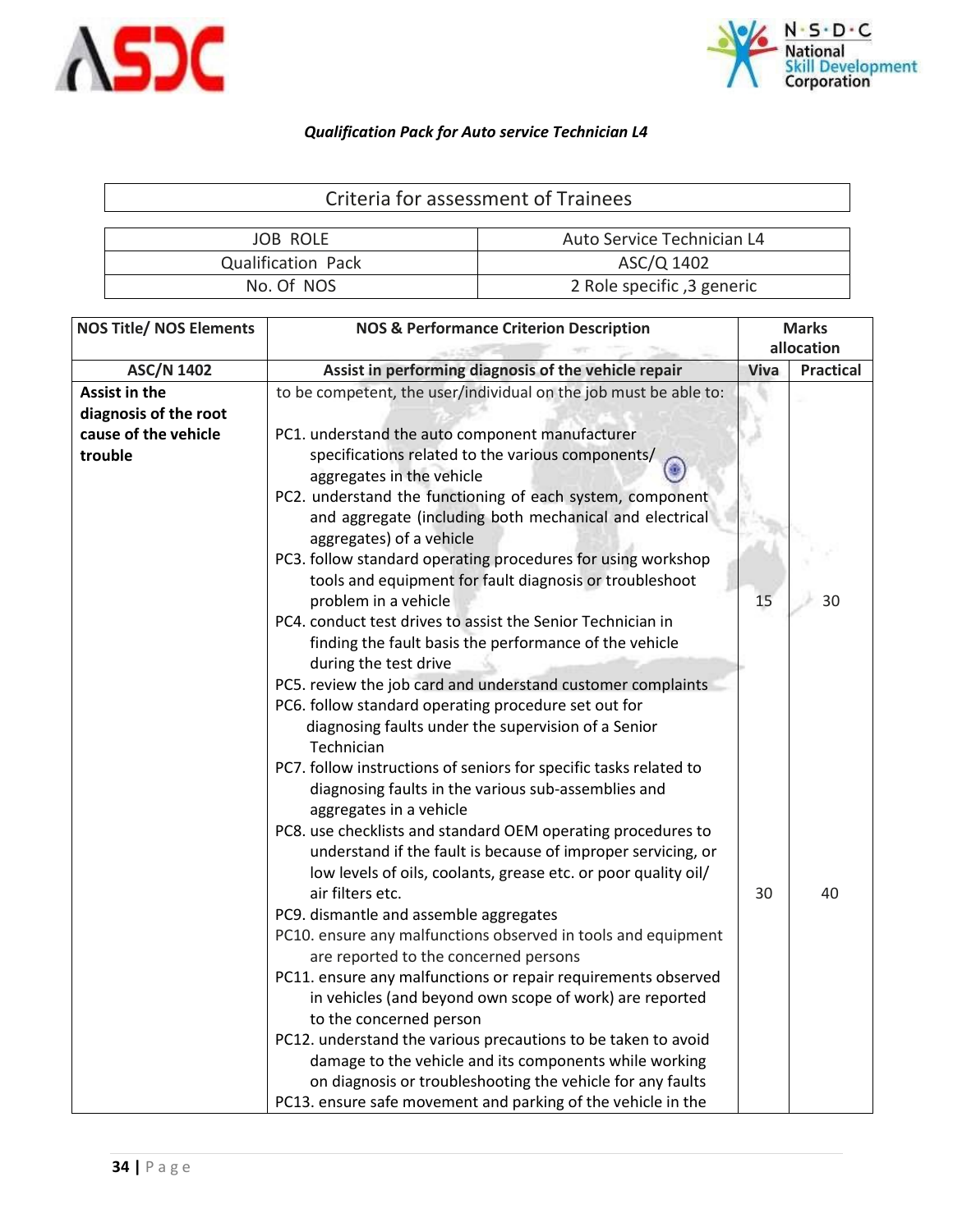



| 5<br>refreshes)<br>PC15. drive a relevant 2/3/4 wheeler vehicle which is an<br>important part of the diagnosis of the type of vehicle that<br>is dealt by the relevant OEM<br>55<br>subtotal                                                                                                                                                                                                                                                                                                                                                                                                                                                                                                                                                                                                                                                                                                                                                                                                                                                                                                                                                                                                                                                                                                                                                                                                                                                                                                                       | 75               |
|--------------------------------------------------------------------------------------------------------------------------------------------------------------------------------------------------------------------------------------------------------------------------------------------------------------------------------------------------------------------------------------------------------------------------------------------------------------------------------------------------------------------------------------------------------------------------------------------------------------------------------------------------------------------------------------------------------------------------------------------------------------------------------------------------------------------------------------------------------------------------------------------------------------------------------------------------------------------------------------------------------------------------------------------------------------------------------------------------------------------------------------------------------------------------------------------------------------------------------------------------------------------------------------------------------------------------------------------------------------------------------------------------------------------------------------------------------------------------------------------------------------------|------------------|
| <b>ASC/N 1403</b><br>Carry out routine service & minor repair<br>Viva                                                                                                                                                                                                                                                                                                                                                                                                                                                                                                                                                                                                                                                                                                                                                                                                                                                                                                                                                                                                                                                                                                                                                                                                                                                                                                                                                                                                                                              | <b>Practical</b> |
| To be competent, the user/individual on the job must be able<br>Carry out routine service<br>and minor repairs of<br>to:<br>mechanical & electrical<br>PC1. understand the auto component manufacturer<br>aggregates<br>specifications related to the various components/<br>aggregates in the vehicle<br>PC2. follow standard operating procedures for using workshop<br>tools and equipment for service and minor aggregate<br>repairs in the vehicle<br>PC3. conduct test drives to assess need for repairs, calibration<br>20<br>or any other adjustments in the electrical/ mechanical<br>aggregates in the vehicle<br>PC4. review the job card and understand work to be carried out<br>PC5. ensure OEM recommended procedure and checklist is<br>followed for routine servicing in case of non-routine<br>service or repair, confirm tasks to be carried out with<br>superior<br>PC6. calibrate, align and adjust settings, alignment and other<br>routine service and maintenance of various parts and<br>aggregates including:<br>• engine and aggregates<br>• other engine sub-assemblies like turbocharger,<br>radiator etc.<br>15<br>• gear box and it aggregates<br>• propeller shafts and other transmission systems<br>• clutch and brake systems and sub-assemblies<br>$\bullet$ chassis<br>• electrical and electronic components<br>• steering systems<br>• suspension system<br>• other components (including to valves, ignition, fuel<br>and emissions, transmission, lights, tyres, steering | 30<br>10         |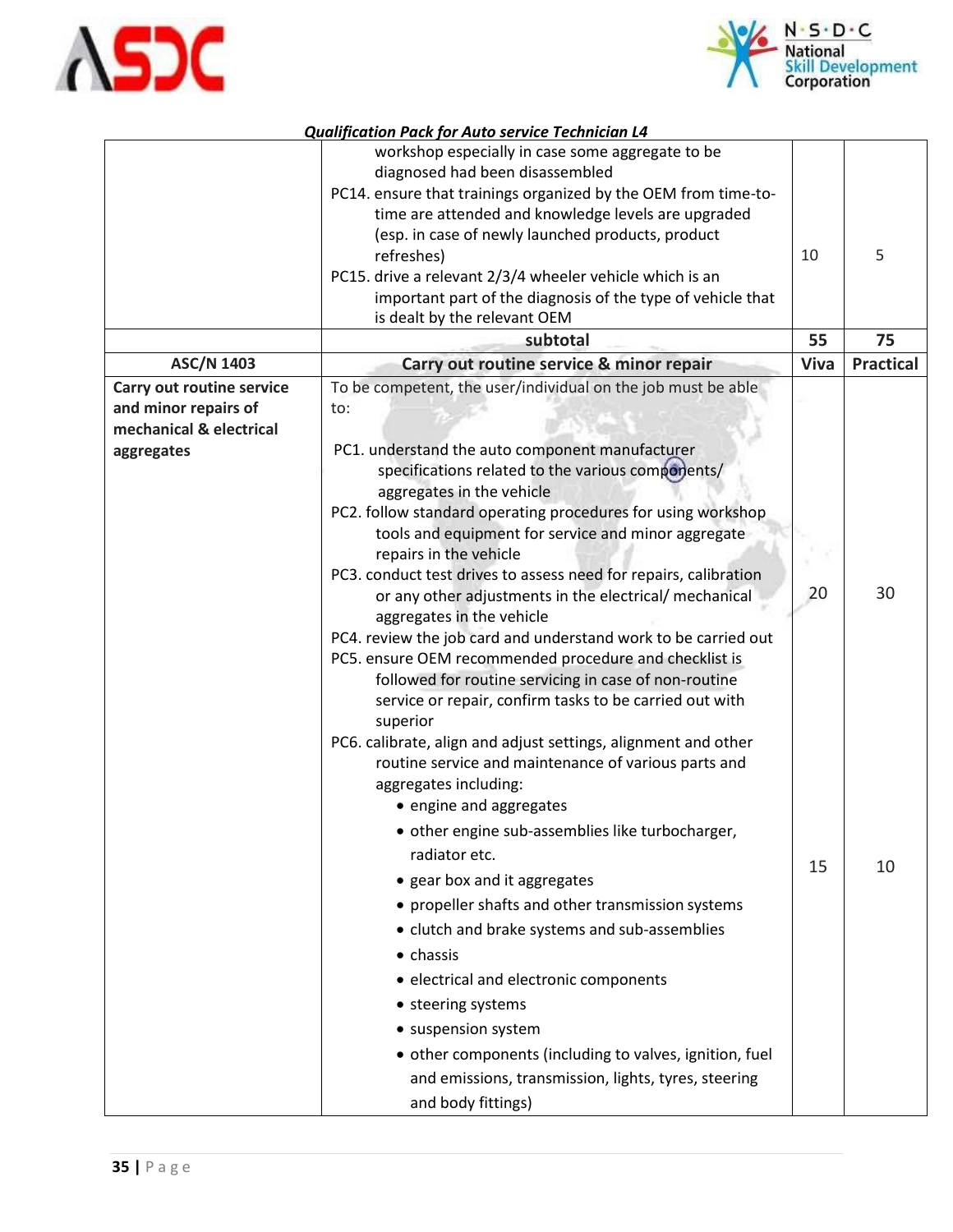



|                              | PC7. ensure that for routine maintenance and service, the<br>correct spare parts and appropriate grade of lubricants,                           |      |                  |
|------------------------------|-------------------------------------------------------------------------------------------------------------------------------------------------|------|------------------|
|                              | coolant, oils and grease required have been obtained                                                                                            | 10   | 20               |
|                              | PC8. ensure all dismantled components (including mechanical                                                                                     |      |                  |
|                              | and electrical aggregates) are cleaned and conditioned                                                                                          |      |                  |
|                              | prior to reassembly                                                                                                                             |      |                  |
|                              | PC9. identify and change components requiring change due to                                                                                     |      |                  |
|                              | continuous wear and tear including:                                                                                                             | 10   | 20               |
|                              | • oil and air filters                                                                                                                           |      |                  |
|                              | • belts                                                                                                                                         |      |                  |
|                              | • wiper blades                                                                                                                                  |      |                  |
|                              | • brake linings and pads                                                                                                                        |      |                  |
|                              | · drive                                                                                                                                         |      |                  |
|                              | PC10. ensure disposal of materials (including waste oil, scrap of<br>failed parts/aggregates) in accordance with the<br>organisation's policies |      |                  |
|                              | PC11. understand the various precautions to be taken to avoid                                                                                   |      |                  |
|                              | damage to the vehicle and its components while working                                                                                          |      |                  |
|                              | on other aggregates                                                                                                                             |      |                  |
|                              | PC12. record all service and repairs carried out and ensure                                                                                     |      |                  |
|                              | completeness of tasks assigned before releasing vehicle                                                                                         |      |                  |
|                              | for the next procedure                                                                                                                          |      |                  |
|                              | PC13. ensure all workshop tools, equipment and workstations                                                                                     |      |                  |
|                              | are adequately maintained by carrying out scheduled                                                                                             |      |                  |
|                              | checks, calibration and timely repairs where necessary                                                                                          |      |                  |
|                              | PC14. ensure any malfunctions observed in tools and equipment                                                                                   |      |                  |
|                              | are reported to the concerned persons                                                                                                           |      |                  |
|                              | PC15. ensure any other repair requirements observed in the                                                                                      |      |                  |
|                              | other components/ aggregates systems (like engine, gear                                                                                         | 15   | 45               |
|                              | box etc.) while repairing/overhauling of braking systems                                                                                        |      |                  |
|                              | are reported to supervisor/ service advisor for further                                                                                         |      |                  |
|                              | inspection by other specialists                                                                                                                 |      |                  |
|                              | PC16. measure/ inspect the machining or any other repair done                                                                                   |      |                  |
|                              | from an outside source/ local machining garages                                                                                                 |      |                  |
|                              | PC17. ensure that trainings organized by the OEM from time-to-                                                                                  |      |                  |
|                              | time are attended and knowledge levels are upgraded                                                                                             |      |                  |
|                              | (esp. in case of newly launched products, product                                                                                               |      |                  |
|                              | refreshes)                                                                                                                                      |      |                  |
|                              |                                                                                                                                                 |      |                  |
|                              | subtotal                                                                                                                                        | 70   | 125              |
|                              |                                                                                                                                                 |      |                  |
| <b>ASC/N 0001</b>            | Plan & organize work to meet expected outcome                                                                                                   | Viva | <b>Practical</b> |
| <b>Work requirements</b>     | To be competent, the user/individual on the job must be able                                                                                    |      |                  |
| including various activities | to:                                                                                                                                             |      |                  |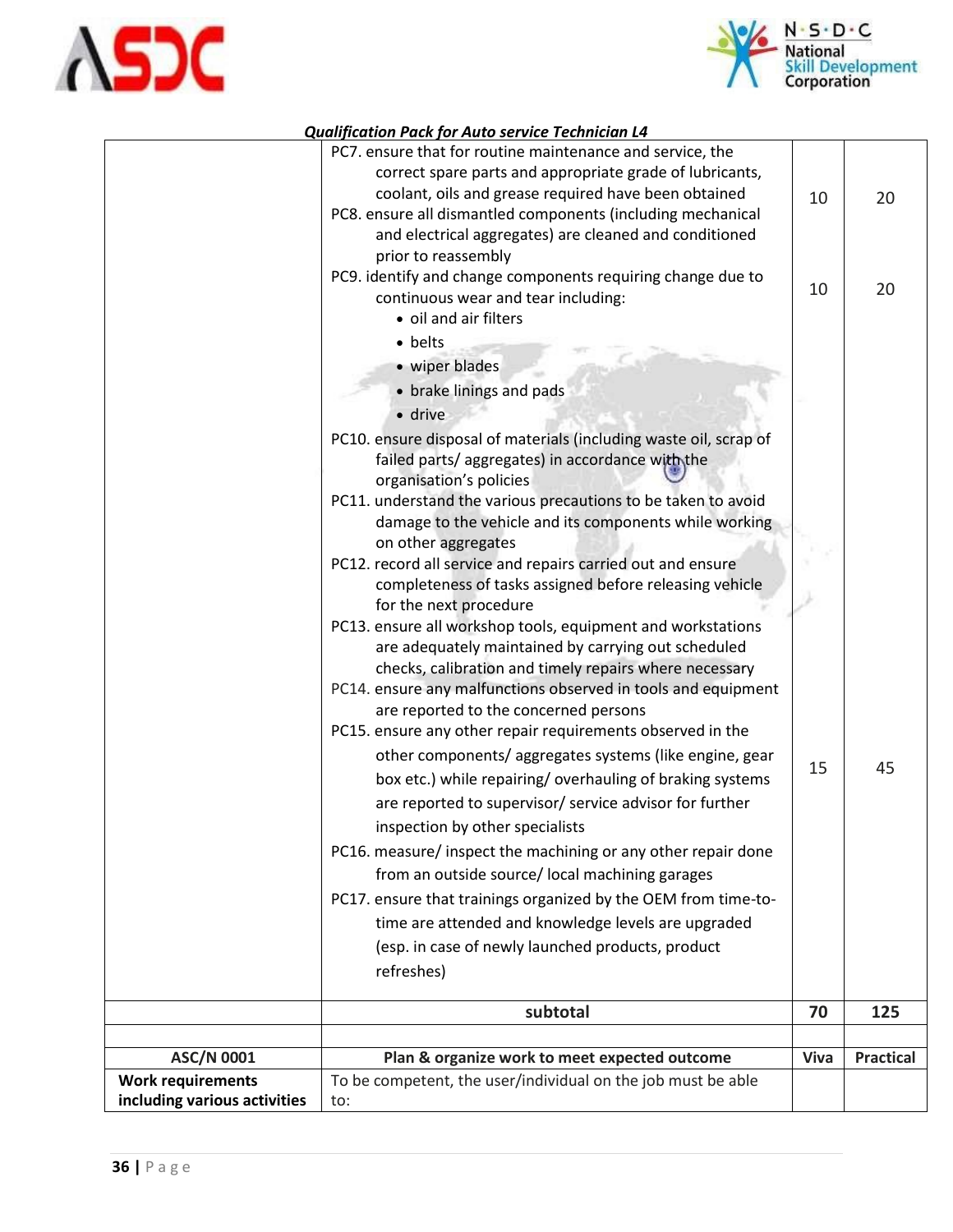



|                                   | Quanfication I ack for Auto scribic Technician E <del>x</del> |      |                  |
|-----------------------------------|---------------------------------------------------------------|------|------------------|
| within the given time and         | keep immediate work area clean and tidy<br>PC1.               |      |                  |
| set quality standards             | PC2. treat confidential information as per the organisation's |      |                  |
|                                   | guidelines                                                    |      |                  |
|                                   | PC3. work in line with organisation's policies and procedures |      |                  |
|                                   | PC4. work within the limits of job role                       | 10   | 10               |
|                                   |                                                               |      |                  |
|                                   | PC5. obtain guidance from appropriate people, where           |      |                  |
|                                   | necessary                                                     |      |                  |
|                                   | PC6. ensure work meets the agreed requirements                |      |                  |
| Appropriate use of                |                                                               |      |                  |
| resources                         | PC7. establish and agree on work requirements with            |      |                  |
|                                   | appropriate people                                            | 10   | 20               |
|                                   | PC8. manage time, materials and cost effectively              |      |                  |
|                                   |                                                               |      |                  |
|                                   | PC9. use resources in a responsible manner                    |      |                  |
|                                   | subtotal                                                      | 20   | 30               |
| <b>ASC/N 0002</b>                 | Work effectively in a team                                    | Viva | <b>Practical</b> |
| <b>Interact &amp; communicate</b> | To be competent, the user/individual on the job(must be able  |      |                  |
| effectively with colleagues       | to:                                                           |      |                  |
| including member in the           | PC1. maintain clear communication with colleagues (by all     |      |                  |
| own group as well as other        | means including face-to-face, telephonic as well as           |      |                  |
| groups                            | written)                                                      |      |                  |
|                                   |                                                               |      |                  |
|                                   | PC2. work with colleagues to integrate work                   |      |                  |
|                                   | PC3. pass on information to colleagues in line with           |      |                  |
|                                   | organisational requirements both through verbal as well       |      |                  |
|                                   | as non-verbal means                                           |      |                  |
|                                   | PC4. work in ways that show respect for colleagues            |      |                  |
|                                   | PC5. carry out commitments made to colleagues                 | 20   | 30               |
|                                   | PC6. let colleagues know in good time if cannot carry out     |      |                  |
|                                   | commitments, explaining the reasons                           |      |                  |
|                                   | PC7. identify problems in working with colleagues and take    |      |                  |
|                                   |                                                               |      |                  |
|                                   | the initiative to solve these problems                        |      |                  |
|                                   | PC8. follow the organisation's policies and procedures for    |      |                  |
|                                   | working with colleagues                                       |      |                  |
|                                   | subtotal                                                      | 20   | 30               |
| <b>ASC/N 0003</b>                 | Maintain safe, healthy environment friendly workplace         | Viva | <b>Practical</b> |
|                                   |                                                               |      |                  |
| <b>Resources needed to</b>        | To be competent, the user/individual on the job must be able  |      |                  |
| maintain a safe, secure           | to:                                                           |      |                  |
| working environment               |                                                               |      |                  |
|                                   |                                                               |      |                  |
|                                   | PC1. comply with organisation's current health, safety and    |      |                  |
|                                   | security policies and procedures                              |      |                  |
|                                   | PC2. report any identified breaches in health, safety, and    |      |                  |
|                                   | security policies and procedures to the designated            |      |                  |
|                                   | person                                                        |      |                  |
|                                   | PC3. Coordinate with other resources at the workplace to      |      |                  |
|                                   | achieve the healthy, safe and secure environment for all      |      |                  |
|                                   |                                                               |      |                  |
|                                   | incorporating all government norms esp. for emergency         |      |                  |